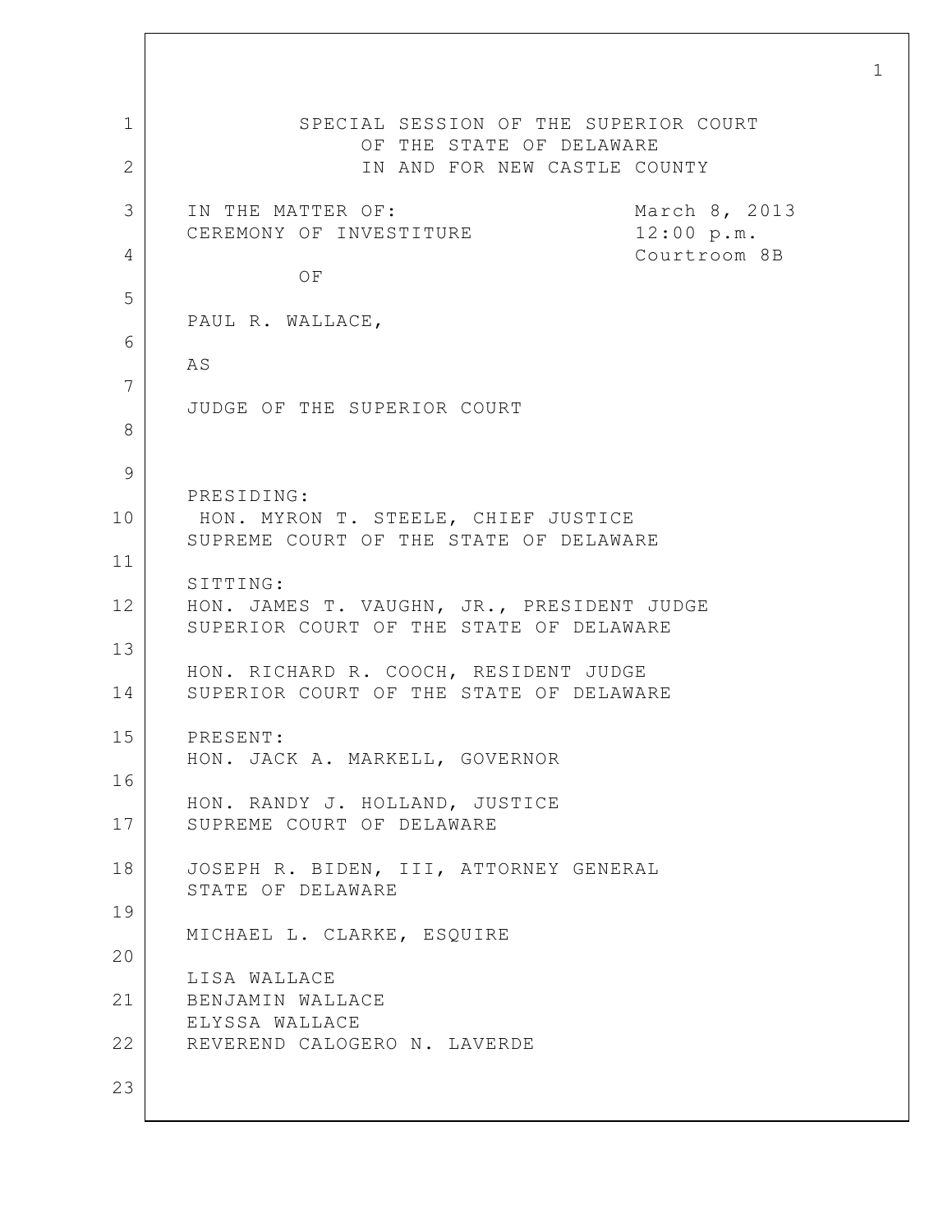|                | $\tilde{z}$                                                                                                    |
|----------------|----------------------------------------------------------------------------------------------------------------|
| $\mathbf 1$    |                                                                                                                |
| $\sqrt{2}$     | Members of the Delaware General Assembly, Judges of the<br>State and Federal Courts, commissioners and others. |
| 3              |                                                                                                                |
| $\overline{4}$ |                                                                                                                |
| 5              |                                                                                                                |
| 6              |                                                                                                                |
| 7              |                                                                                                                |
| $\,8\,$        |                                                                                                                |
| $\mathcal{G}$  |                                                                                                                |
| 10             |                                                                                                                |
| 11             |                                                                                                                |
| $12$           |                                                                                                                |
| 13             |                                                                                                                |
| 14             |                                                                                                                |
| 15             |                                                                                                                |
| 16             |                                                                                                                |
| 17             |                                                                                                                |
| 18             |                                                                                                                |
| 19             |                                                                                                                |
| 20             |                                                                                                                |
| 21             | JOHN P. DONNELLY, RPR<br>CHIEF COURT REPORTER                                                                  |
| 22             | SUPERIOR COURT REPORTERS<br>500 N. KING STREET WILMINGTON, DELAWARE 19801                                      |
| 23             | $(302)$ 255-0563                                                                                               |

 $\Gamma$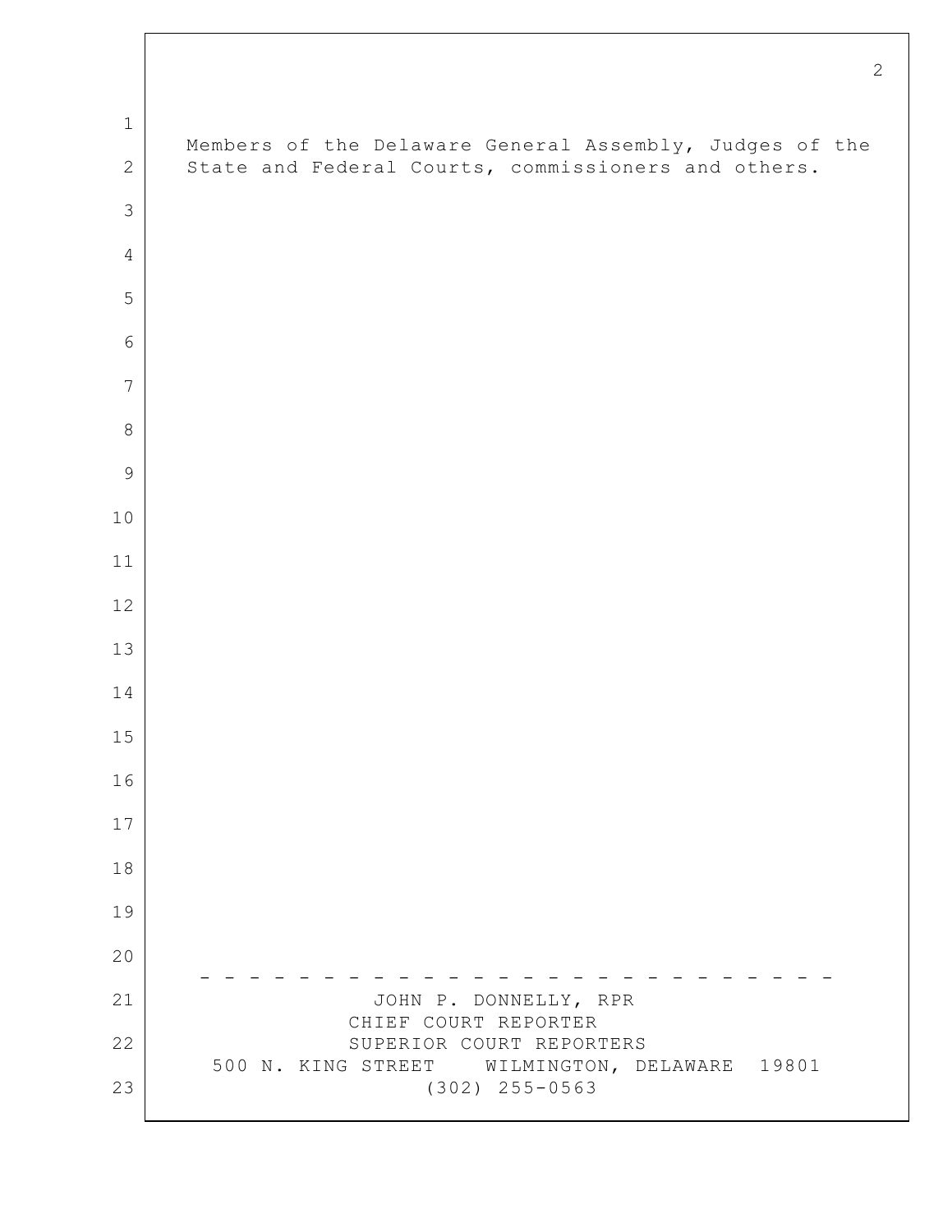1 2 3 4 5 REVEREND LAVERDE: Holy wisdom of God, when you brought Israel out of Egypt, you gave them the law which made them a special nation. You care for your people prudently. You selected men to help them live and grow under that law.

6 7 8 9 10 11 12 13 14 15 The nation gave you 70 men, known for their wisdom, prudence and mercy. You shared with these men a portion of your holy wisdom so that they might fulfill the sacred trust for their brethren. Our forefathers followed the same plan, in spirit, with this nation. Again, people have been selected to administer the law for their countrymen, wisdom, prudence and mercy. Come and give the spirit to those before us who are called by their brethren to exercise this sacred trust. Amen.

16 17 18 19 20 21 22 HON. JAMES T. VAUGHN: Thank you, Father. Pleads stand for the pledge of allegiance which will be led by Robin S. Lober a teacher at the Charter School of Wilmington, who will be joined by past and present members of the Charter School's mock trial team. (The Pledge of Allegiance was administered.) HON. JAMES T. VAUGHN: Thank you, Ms. Lober

23 and mock trial team members. Everyone may be seated.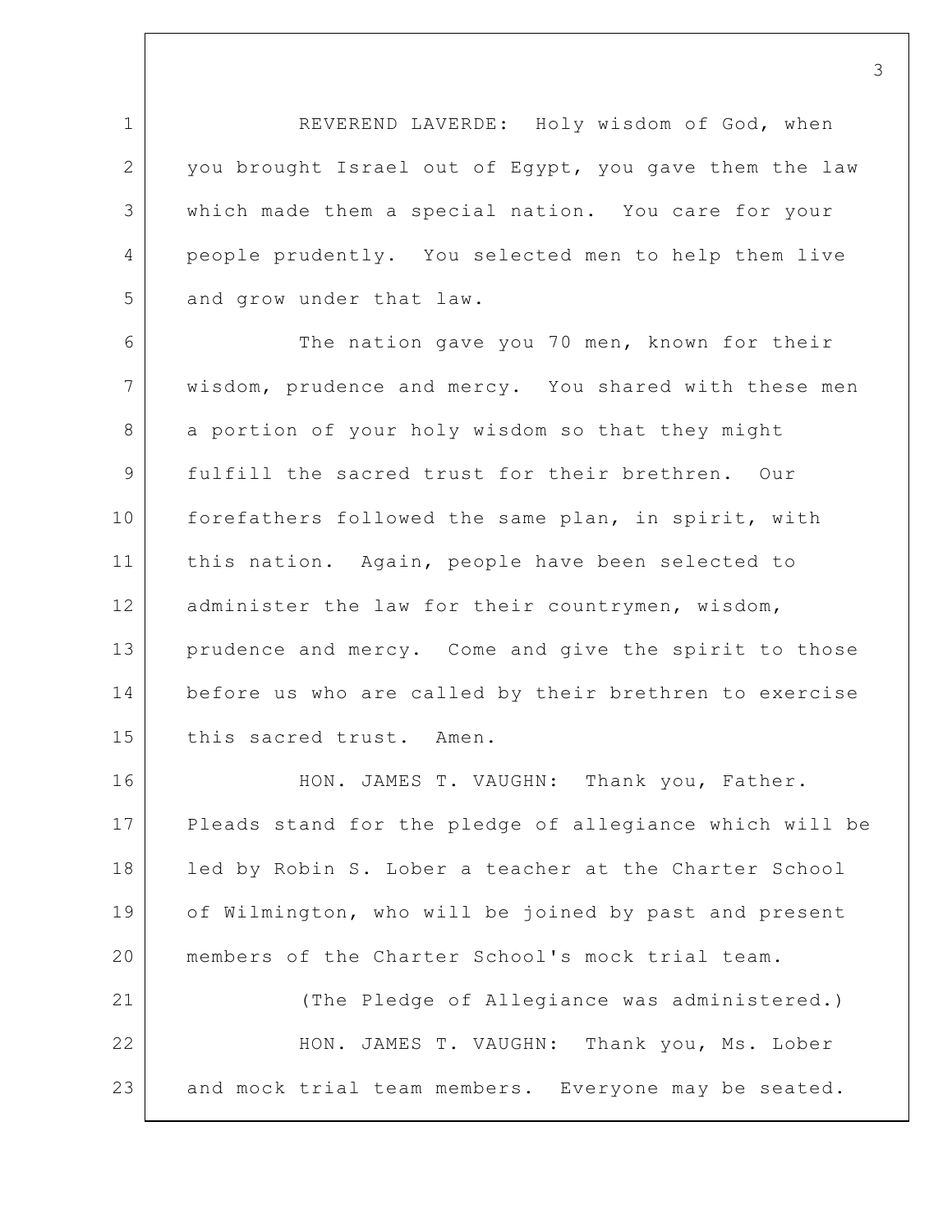1 2 3 4 5 6 7 Let me begin by introducing those who are seated with me on the bench. To my immediate right is Chief Justice Myron T. Steele of the Supreme Court of Delaware; to his right is Resident Judge Richard R. Cooch of the Superior Court. To my left is where Superior Court Judge Paul R. Wallace will be seated soon.

8 9 10 11 12 13 14 15 16 17 18 In the jury box are the Superior Court judges and Commissioners with robes on for this special session of the Court. The Court recognizes the family members and many friends of our next Superior Court judge who are present today, in particular, Paul's wife Lisa, and children Ben and Ellie, and his sisters Gini DiStefano and Kristine Kuhna. The Court also recognizes Governor Markell, Attorney General Biden, and members of the Delaware judiciary, the Bar, members of the General Assembly who may be present. To all a warm and special welcome to the Superior Court.

19 20 21 22 23 We are here today to commemorate the beginning of Paul Wallace's career as a member of the Superior Court, our State's general jurisdiction trial court. The proceeding is one of investiture, where the historical robing is a special ceremony, significance,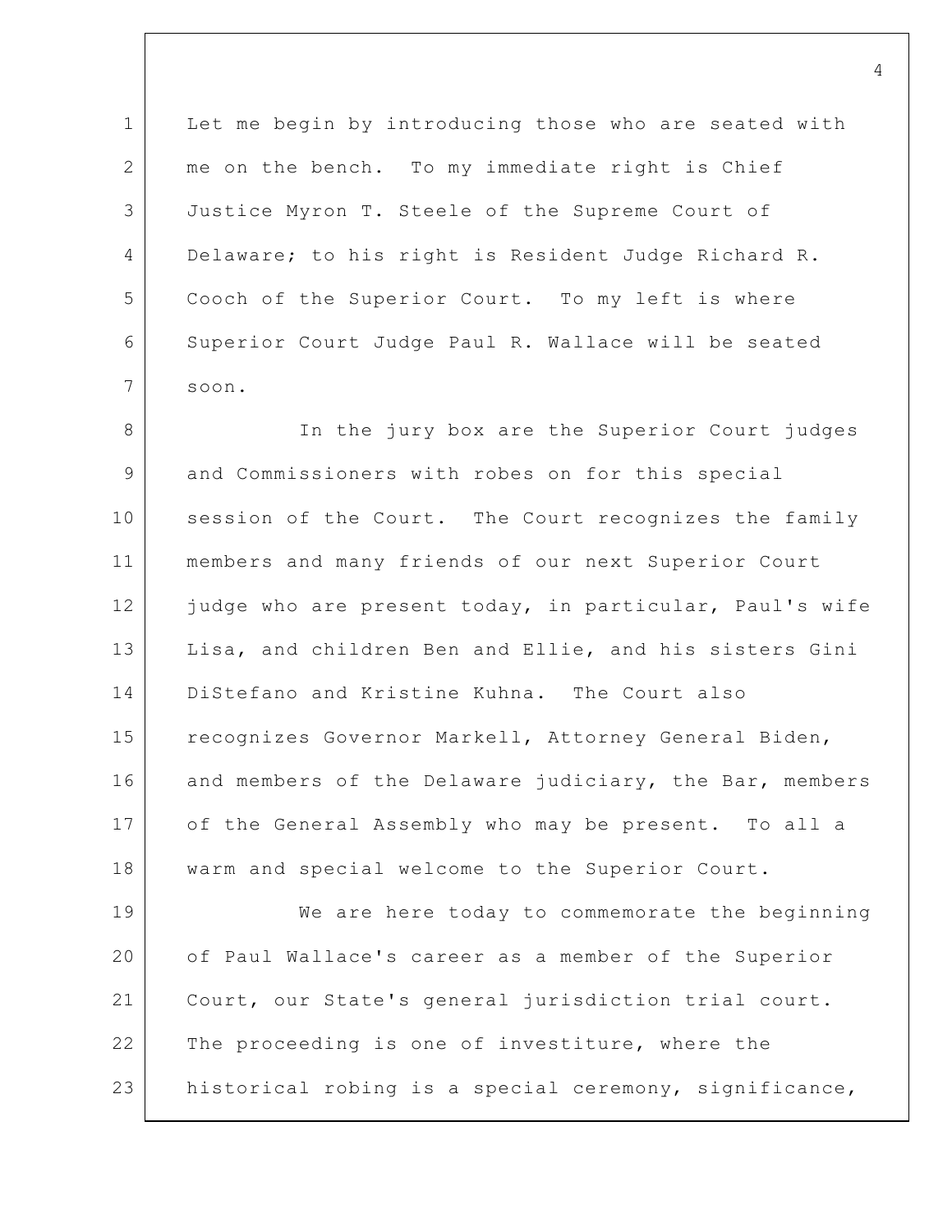1 2 3 4 5 6 7 8 9 10 11 12 13 14 15 16 17 18 19 20 21 22 23 and public commitment under oath. The robe itself is a symbol of impartiality, the judge's solemn duty to administer equal justice on behalf of the people we serve. It is now my pleasure to ask Chief Justice Steele to administer the oath of office. Judge Wallace's wife Lisa will hold the Bible, then assist with the robe. CHIEF JUSTICE STEELE: Put your right hand on the Bible and repeat after me: "I, PAUL R. WALLACE: "I,. CHIEF JUSTICE STEELE: "Do proudly swear." PAUL R. WALLACE: "Paul R. Wallace do proudly swear." CHIEF JUSTICE STEELE: "To carry out the responsibilities." PAUL R. WALLACE: "To carry out the responsibilities." CHIEF JUSTICE STEELE: "Of Judge of the Superior Court of the State of Delaware." PAUL R. WALLACE: "Of Judge of the Superior Court of the State of Delaware."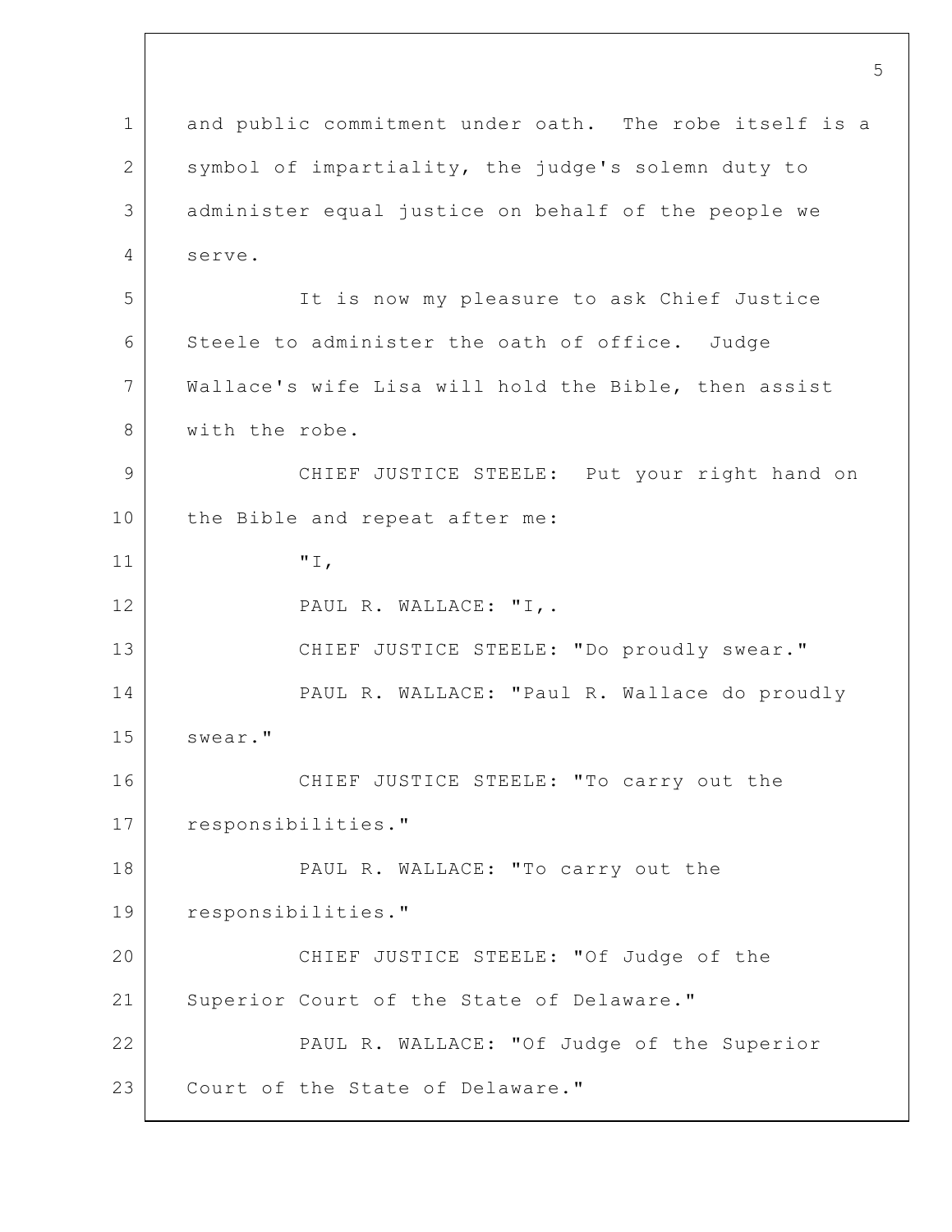1 2 3 4 5 6 7 8 9 10 11 12 13 14 15 16 17 18 19 20 21 22 23 CHIEF JUSTICE STEELE: "To the best of my ability." PAUL R. WALLACE: "To the best of my ability." CHIEF JUSTICE STEELE: "Freely acknowledging the powers of this office." PAUL R. WALLACE: "Freely acknowledging that the powers of this office." CHIEF JUSTICE STEELE: "Flow from the people I am privileged to represent." PAUL R. WALLACE: "Flow from the people I am privileged to represent." CHIEF JUSTICE STEELE: "I further swear." PAUL R. WALLACE: "I further swear." CHIEF JUSTICE STEELE: "That I will always place the public interests." PAUL R. WALLACE: "That I will always place the public interests." CHIEF JUSTICE STEELE: "Above any special or personal interests." PAUL R. WALLACE: "Above any special or personal interests." CHIEF JUSTICE STEELE: "And to respect the right of future generations."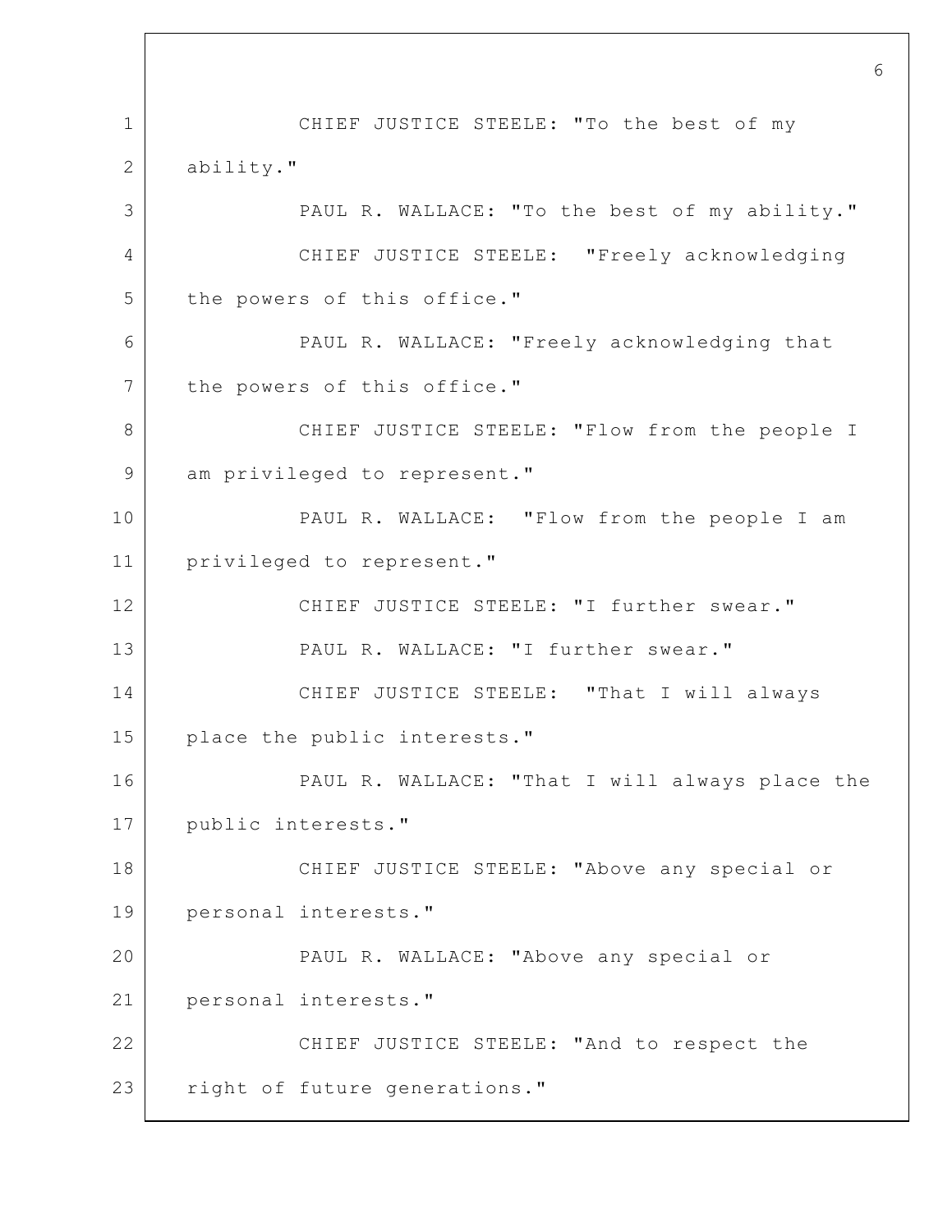1 2 3 4 5 6 7 8 9 10 11 12 13 14 15 16 17 18 19 20 21 22 23 7 PAUL R. WALLACE: "And to respect the right of future generations." CHIEF JUSTICE STEELE: "To share the rich historic." PAUL R. WALLACE: "To share the rich historic." CHIEF JUSTICE STEELE: "And natural heritage of Delaware." PAUL R. WALLACE: "And natural heritage of Delaware." CHIEF JUSTICE STEELE: "In doing so." PAUL R. WALLACE: "In doing so." CHIEF JUSTICE STEELE: "I will always uphold and defend." PAUL R. WALLACE: "I will always uphold and defend." CHIEF JUSTICE STEELE: "The Constitutions of my Country and my State." PAUL R. WALLACE: "The Constitutions of my Country and my State." CHIEF JUSTICE STEELE: "So help me God." PAUL R. WALLACE: "So help me God." CHIEF JUSTICE STEELE: Congratulations, Paul. (Applause.)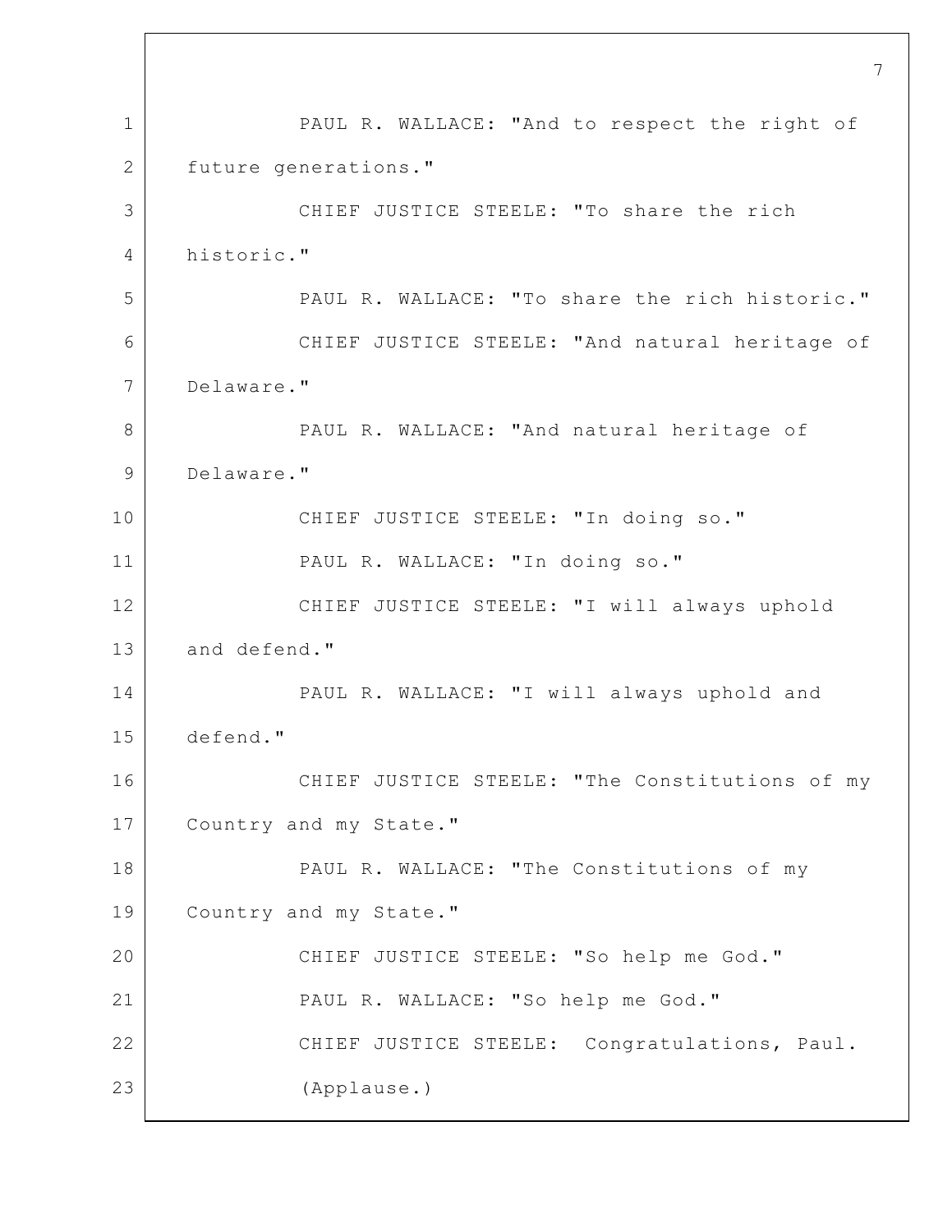1 2 3 4 5 6 7 8 9 10 11 12 13 14 15 16 17 18 19 20 21 22 23 (Whereupon Paul R. Wallace puts the robe on with the assistance of his wife and children and Judge Paul R. Wallace assumes the Bench; whereupon all Members of the Honorable Bench join in congratulations to Judge Wallace.) HON. JAMES T. VAUGHN: All right. Before today's speakers are recognized I would like to warmly welcome Paul to the Superior Court. He brings outstanding credentials to the court from his years of experience with the Department of Justice. His qualifications and experience make him fully deserving of the honor which the Governor and Senate have conferred upon him. I predict that Paul Wallace will be an excellent Superior Court judge, and a distinguished member of the Delaware Judiciary. I know that Paul and I will have no trouble at all working very well together in our new relationship as colleagues on the Superior Court. Each of us on the Superior Court look forward to working with Paul as our new colleague. I would also like to thank Governor Markell and the members of the General Assembly for creating two new much needed judicial offices for the Superior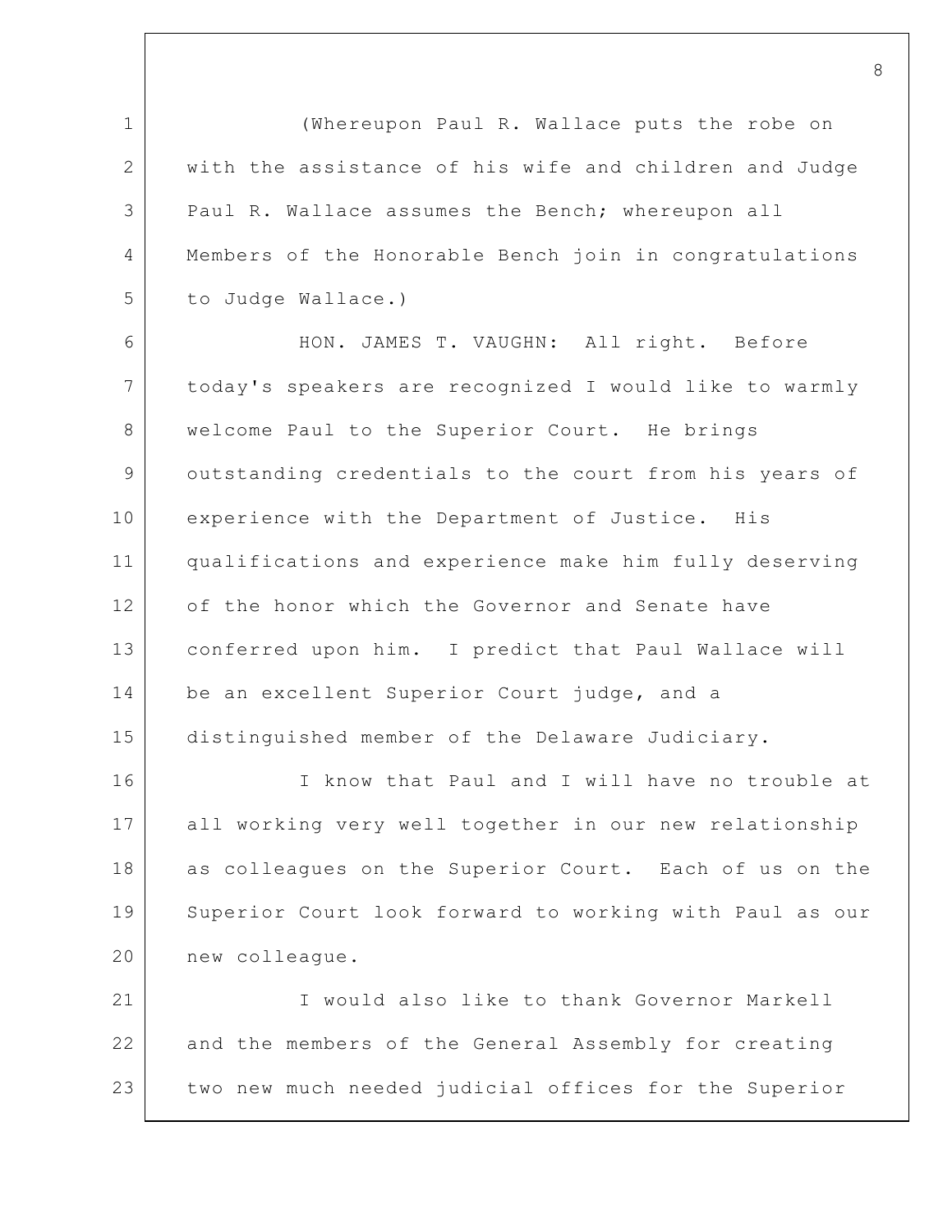1 2 3 4 5 6 7 8 9 10 11 12 13 14 15 16 17 18 19 20 21 22 Court, one of which is now filled by Judge Wallace. When the Superior Court was created, under the Constitution of 1831, it had four judges. The Constitution of 1897 expanded that to five judges. The court did not expand again until 1961, when it expanded to seven judges. By the end of that decade, it had risen to nine judges. During the 1970s, it expanded to 11. During the decade of the 1980s, it expanded to 15. In the 1990s, it expanded to 19. Now it expands to 21. Judge Wallace is the 94th Delawarean to become a Superior Court judge. I would like to invite his Excellency The Honorable Jack A. Markell, the Governor of the State of Delaware to make his remarks. HON. JACK A. MARKELL: Good afternoon everybody, to the Chief Justice, to members of the judiciary, it is wonderful to be with all of you, to our Attorney General, as well, and to all of you it is great for me to be here to celebrate with you. I want to start by thanking the members of the Judicial Nominating Commission. I see Chief Justice Veasey, I want to thank you, I'm not sure who else is here from the Judicial Nominating Commission. They

have a very important responsibility, which is vetting

23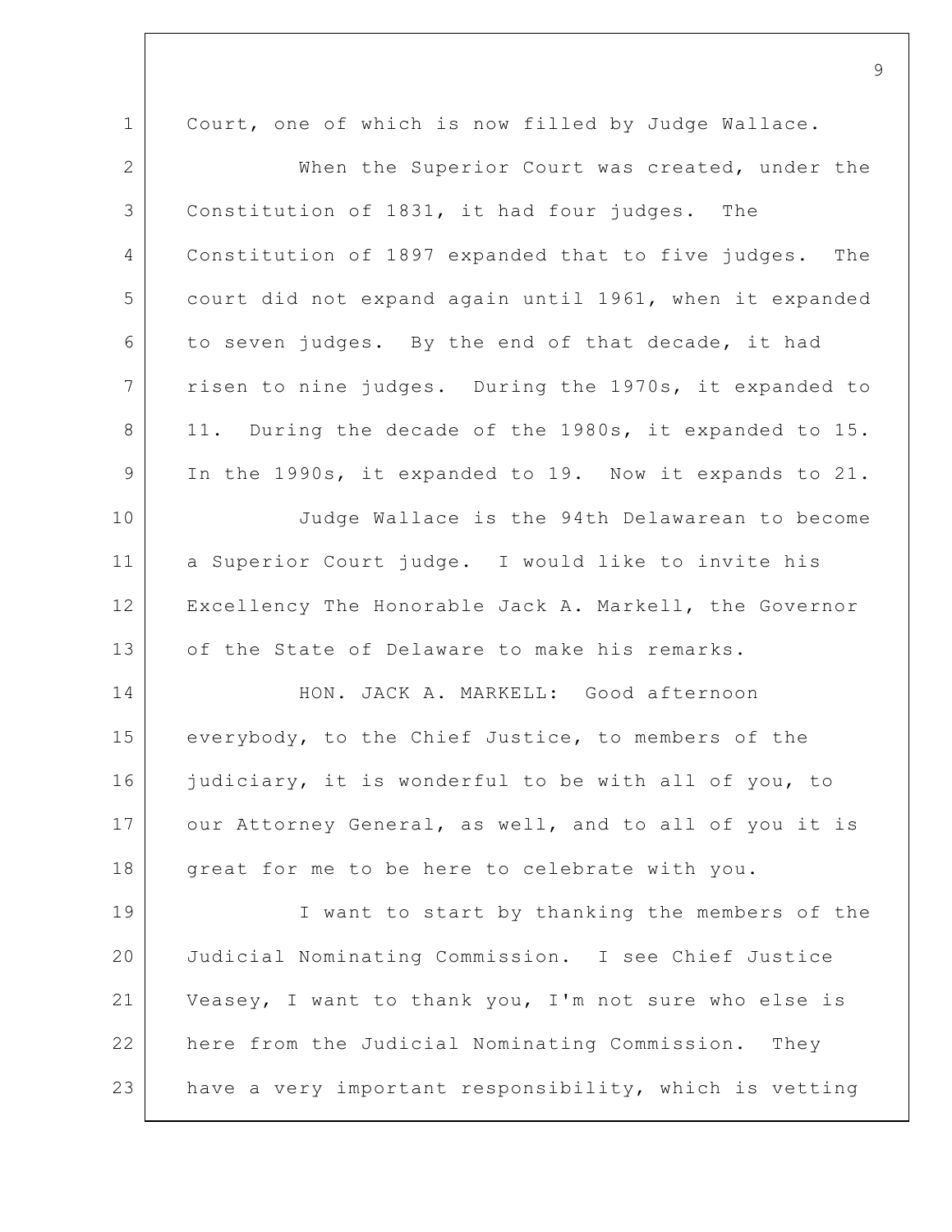1 2 3 4 all of the applicants, and sending me names that I can interview and choose from. I want to thank you for the excellent work that you did. I want to thank the Senate for the confirmation of Paul.

5 6 7 8 9 10 11 12 13 14 15 16 These are agonizing choices sometimes. I can tell you it is an incredibly important responsibility choosing the people who will serve as judges, being the responsibility of Delaware are very, very difficult choices. They are difficult because we have so many excellent, excellent people to choose from, and I have to say, I have such high confidence that Paul Wallace will be a first-rate judge, and if that is not enough I just leaned over to Beau, just before I was introduced, I said "He is going to be a good judge, isn't he?" Beau said, "He is going to be excellent." That did make me feel better.

17 18 19 20 21 22 23 First of all, I have had some chance to work with Paul, which I will mention in a second. I also, beyond from the normal constituency of lawyers and judges, about what a great judge Paul would be, I have had the benefit of Andrew Donnelly, who is sitting here, a former member of the mock trial team at Charter that Paul coached for a long time, and I have heard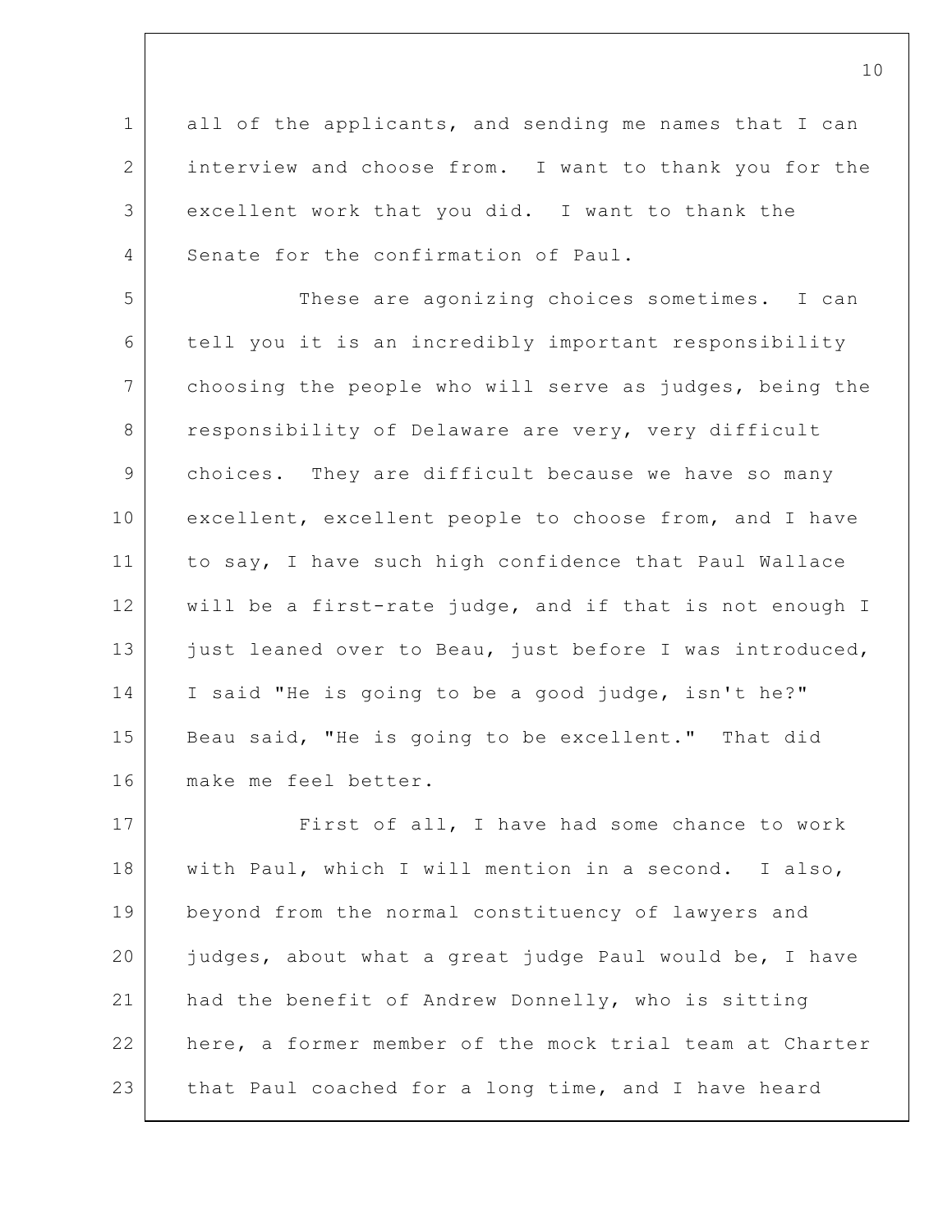1 2 3 4 5 6 7 8 9 10 11 12 13 14 15 16 17 18 19 20 21 22 23 from other members of the mock trial team, as well. Andrew works in my office, and he has been helping me for a number of years now. He has been very clear, as a teacher, as a teacher, Paul is as good as they get. Just in terms of helping the members of the mock trial team understand the law, and understanding how to practice the law, Paul has been great. I think being a good teacher is an awfully good quality to have in a judge. I had one other experience with Paul. There are certain moments in life that you will never forget, this was one of those for me. Probably a year, year-and-a-half ago, just about a year ago, some of you may remember that I commuted a death penalty case. It was a very difficult case and it was a very difficult decision. When I made the decision to commute the sentence, I decided before announcing my decision publically, I wanted to go visit with the family of the victim, and which was a very difficult thing to do. Paul had been on the - representing the Department of Justice in that case. He reached out to the family. The family said they wanted him there during my conversation with them. So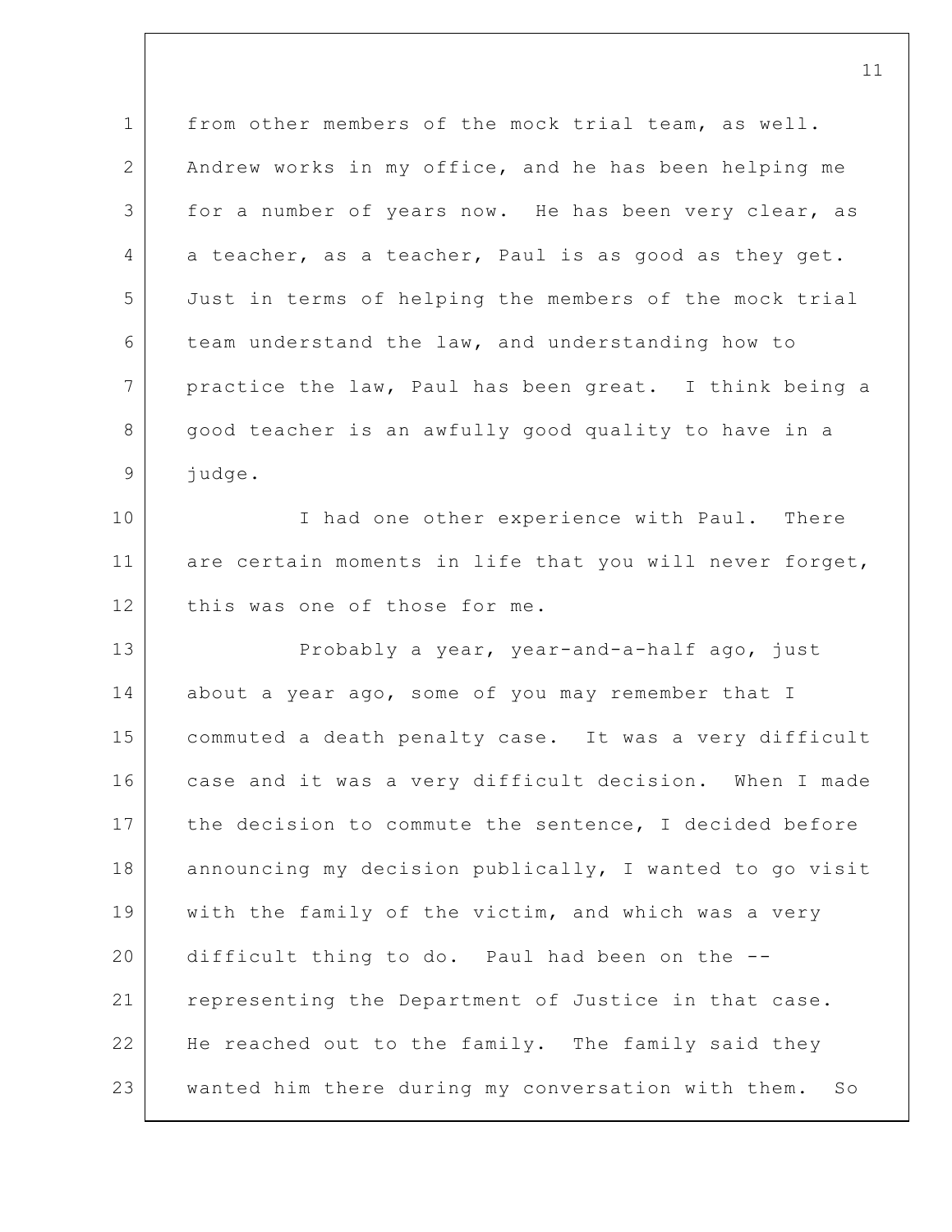1 2 it was very -- this was a moment I am sure Paul will never forget, as well.

3 4 5 6 7 8 9 It was Paul, and me, and the brother and mother and father of the victim of this particular case. I will never forget the way Paul handled himself in a really, really difficult situation and for that I am really just extraordinarily grateful. There is no question he has the educational and professional qualifications to be a great judge.

10 11 12 13 14 15 16 17 18 19 20 21 22 23 But as I interview candidates for judges all the time, I ask: What do you think it means to be a great judge? They often talk about temperament. They talk about how important it is that how you treat the people that appear before you, whether they are litigants, or whether they are attorneys and the like. I can tell you, many of you who are lawyers and judges can vouch for Paul's professional qualifications. I also believe that he has the temperament to be a first-class judge. I am thrilled to be here to have the opportunity to tell you personally, congratulations and how excited I am for you and your family. (Applause.) HON. JAMES T. VAUGHN: Thank you, Governor. I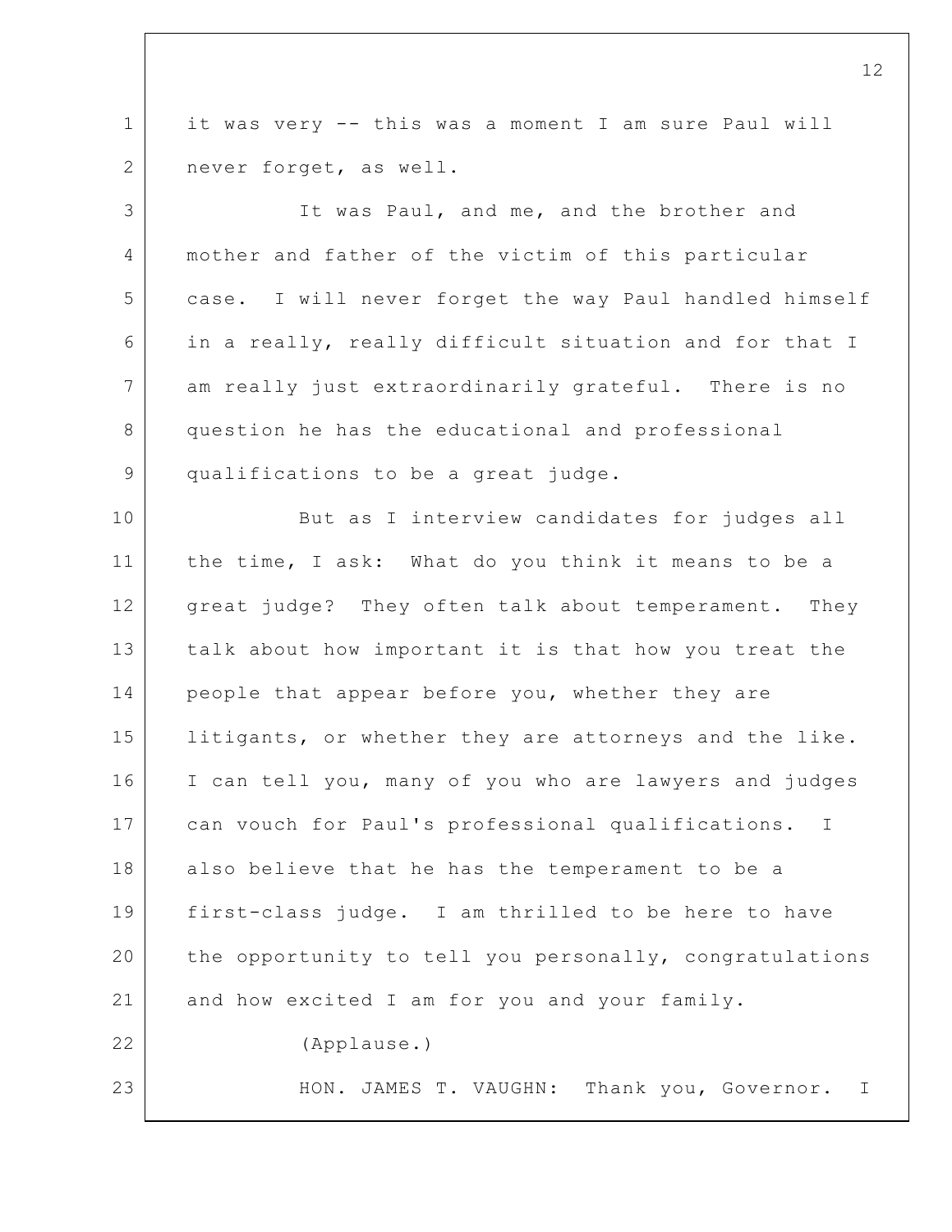1 2 3 4 5 6 7 8 9 10 11 12 13 14 15 16 17 would now like to recognize the Honorable Joseph R. Biden, III, Attorney General for his remarks. HON. JOSEPH BIDEN: Mr. Chief Justice, President Judge Vaughn, distinguished members of the Judiciary, it is an honor to be here this morning to mark this great day for you, and for your family, and really for the Department of Justice. The room is filled with many, many of your current colleagues, I guess at this point now former colleagues, many veterans of the Department of Justice. I think there is a spillover room, one of the courtrooms, literally. There is so many people that wanted to be here to join this day with you. Very many proud people in this room. Before I begin, though, folks, I want to thank you, Governor, for the Committee that you have, members that are here, Chief Justice Veasey and others, I am

18 19 20 21 22 23 sure that are here I don't see, for sending so many fine people to this Court, and many of them from the office that I am honored to be part of. In recognizing the talents that people have, and have gained by working with the Department of Justice, some of whom I hired, many of whom Judge Brady hired, worked with, and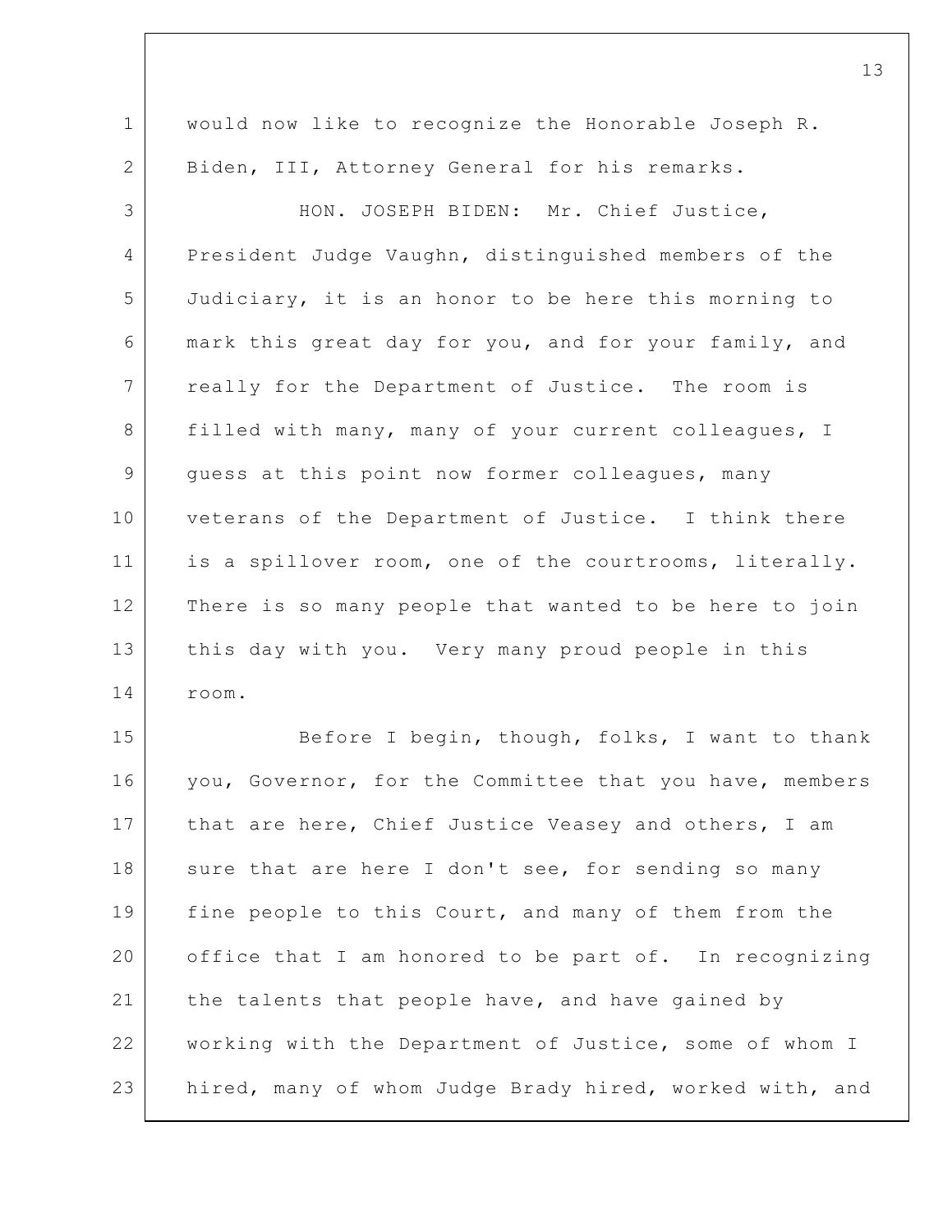1 2 3 4 relied on and depended on, Judge Butler worked with. Thank you for recognizing their talents. It's been a very meaningful period for our office. Thank you very much.

5 6 Paul, you have worked in our office, as everyone here knows, for over 20 years -- 23.

7 8 9 10 11 12 13 14 15 Anyone that knows you, knows from the moment you walked into the office, you were a leader, and I think everyone who began to work with you, whether it be Adam Balick, and others who started in and around your era, Steve wood, who is nodding his head, he usually does not nod his head when I talk. He is nodding his head right now he. You just had the mark of excellence and you have proven that from the moment you walked through the doors of the AG's Office.

16 17 18 19 Serving in just about every capacity from County Attorney to Chief of Appeals. I think it is a great testament that the, basically, the entire Supreme Court is here to watch this investiture.

20 21 22 23 It is a mark of the excellence of your advocacy on behalf of the State, and the office before the Court, before the Supreme Court. Obviously, your expertise, your judgement, your professionalism. They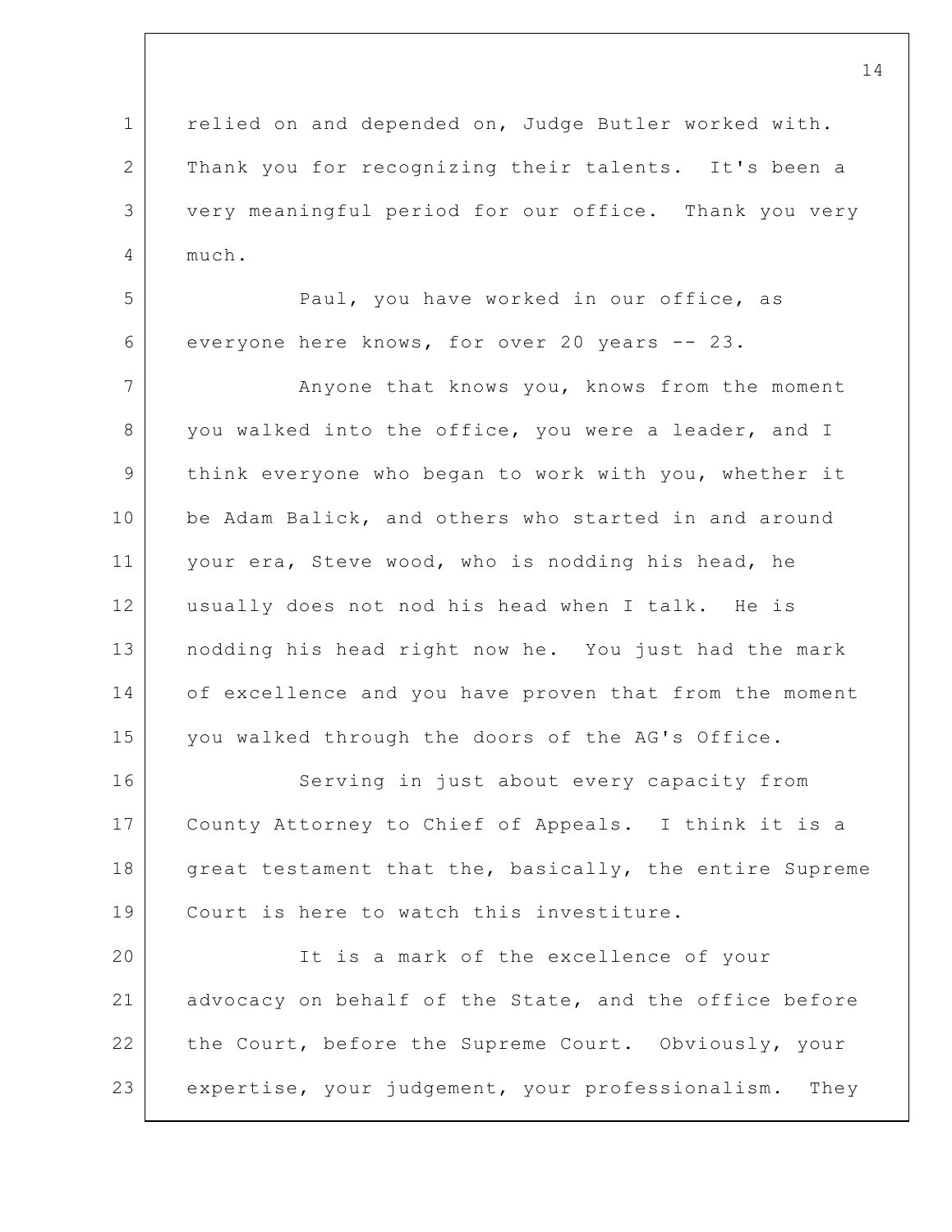1 all speak for themselves.

| $\overline{2}$ | I have relied on you in the most difficult              |
|----------------|---------------------------------------------------------|
| 3              | moments during my tenure as Attorney General. Just to   |
| 4              | name two, both wearing your hat as Chief of Appeals on  |
| 5              | the criminal side, that is on the Bradley case, and on  |
| 6              | the Derrick Powell case, two cases that were happening  |
| $\overline{7}$ | contemporaneously, that required an inordinate amount   |
| 8              | of your time and energy, which is boundless, and you    |
| 9              | stepped into both of those, and represented the State's |
| 10             | position, as you do always, with eloquence, and great   |
| 11             | expertise before the Court.                             |
| 12             | I will never forget you for that. I know that           |
| 13             | more important than me remembering what you did, I know |
| 14             | there is many, many families whose lives you have       |
| 15             | touched just in those two cases alone. Thank you on     |
| 16             | behalf of them.                                         |
| 17             | The other point I would like to make is that I          |
| 18             | am glad that your Bible is almost as big as my          |
| 19             | family's. I got a lot of heat for carrying a big Bible  |
| 20             | around, probably the thing, most attention I will ever  |
| 21             | get in my life, last month was holding a big Bible, and |
| 22             | this is a big Bible. This is not the first time I       |
| 23             | think you and your family are going to be holding a     |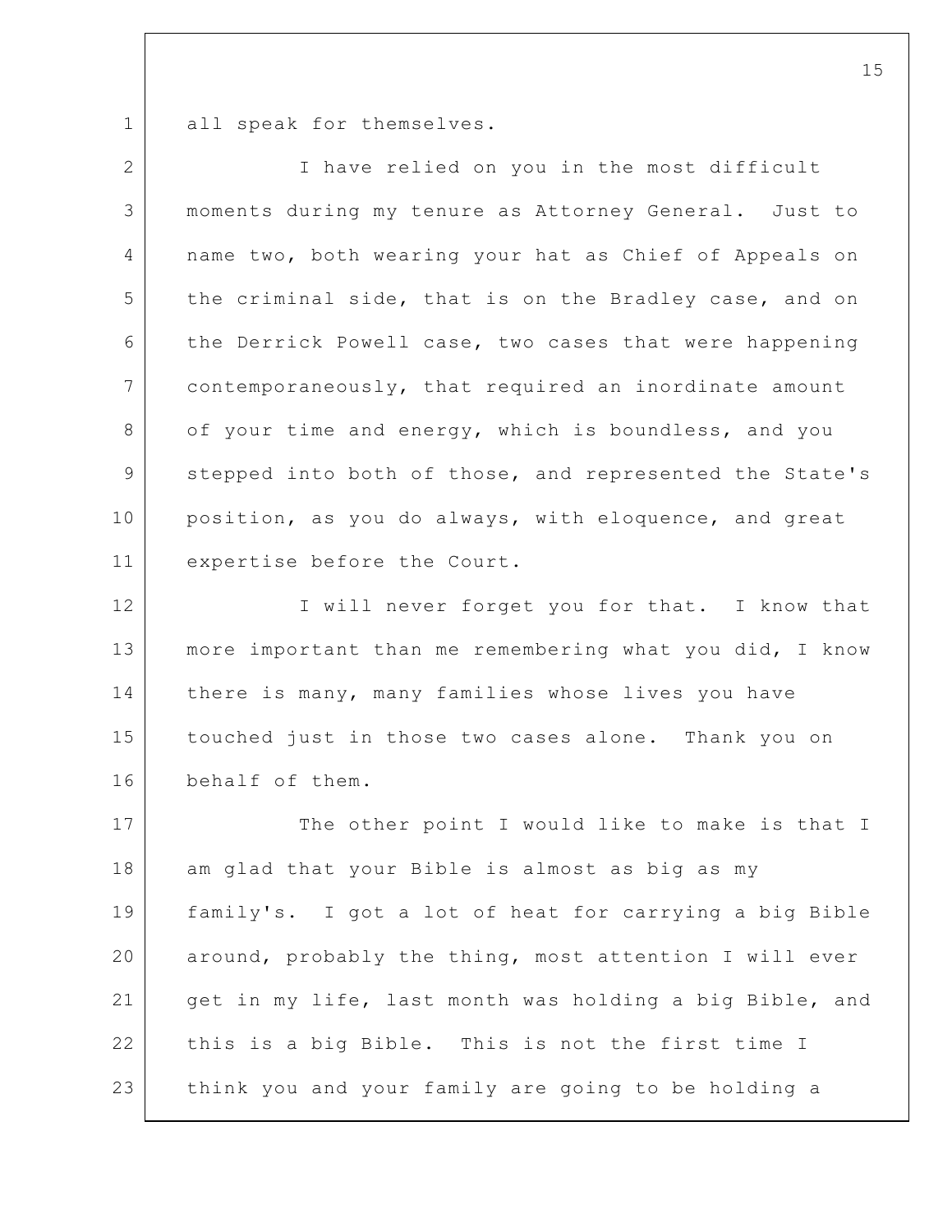1 2 3 Bible for the judge. You have the ability to do anything, and this State's lucky to have you being willing to choose public service.

4 5 6 7 8 9 You are a lawyer who, quite literally, could be in any law firm, any courtroom, on any matter; civil or criminal in this nation, and our office is lucky to have had you for as long as we did. I know this Court will be lucky to have you and you will make it an even better place.

10 11 12 13 14 15 16 17 18 19 20 21 22 23 My final point is I want to thank your family for sharing your dad, your husband with us. I know he is literally on the speed dial of almost every deputy in this room, mine included, on a whole host of matters; weekends, nights, holidays. I know that comes at great expense, not just for Paul, he chooses to do it, but you allow him to do it. Lisa, thank you for allowing him to do it. Ben, give me a few years before you run for this job, and Ellie, you are as talented as your brother. You have raised exceptional children. I know how proud of them you are. Your dad talks about you both a lot. Thank you for sharing him with us. Congratulations, Judge. (Applause.)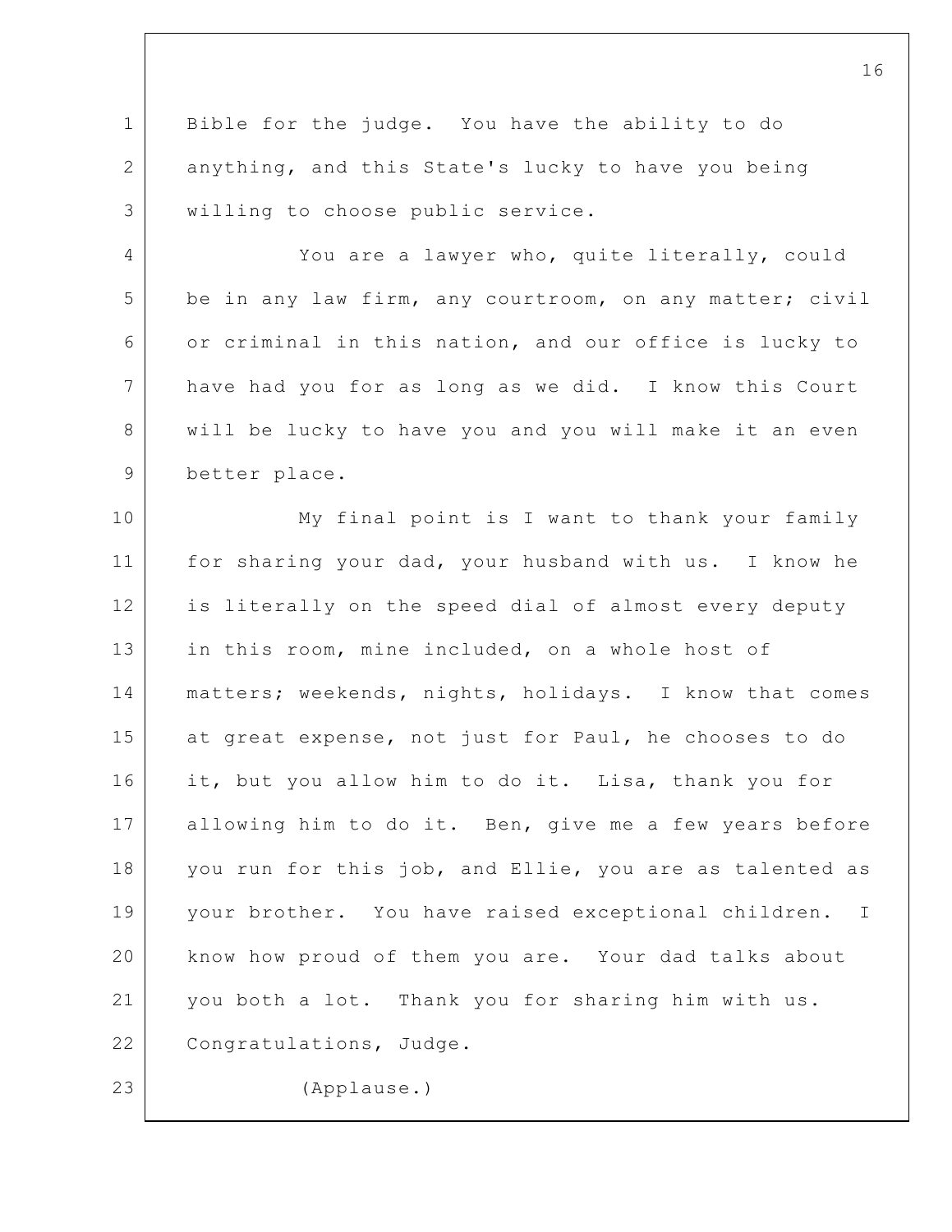1 2 3 4 5 6 7 8 9 10 11 12 13 14 15 16 17 18 19 20 21 22 23 17 HON. JAMES T. VAUGHN: Thank you, Attorney General Biden. I would like to recognize Michael L. Clarke, Esquire, corporate counsel for the DuPont Company. MICHAEL CLARKE: Permit me a personal moment with Judge Butler. I was not at your investiture. I was traveling. I know you have been in Delaware a long time, but I remember where you come from. If you find yourself slipping up and asking one of these young Deputy Attorneys General anything more from the Commonwealth? I at least, as a fellow alumnus of Philadelphia District Attorneys Office, will understand. Your old friends and colleagues wish you the very best. Mr. Chief Justice, Governor, Mr. Attorney General, distinguished guests, friends and family. In all the investitures that have occurred in this courtroom, up the street in the old courthouse, no one has ever said anything bad about the newly minted judge. Judge Butler, we wouldn't do that in Philadelphia. HON. PAUL R. WALLACE: I would like to keep it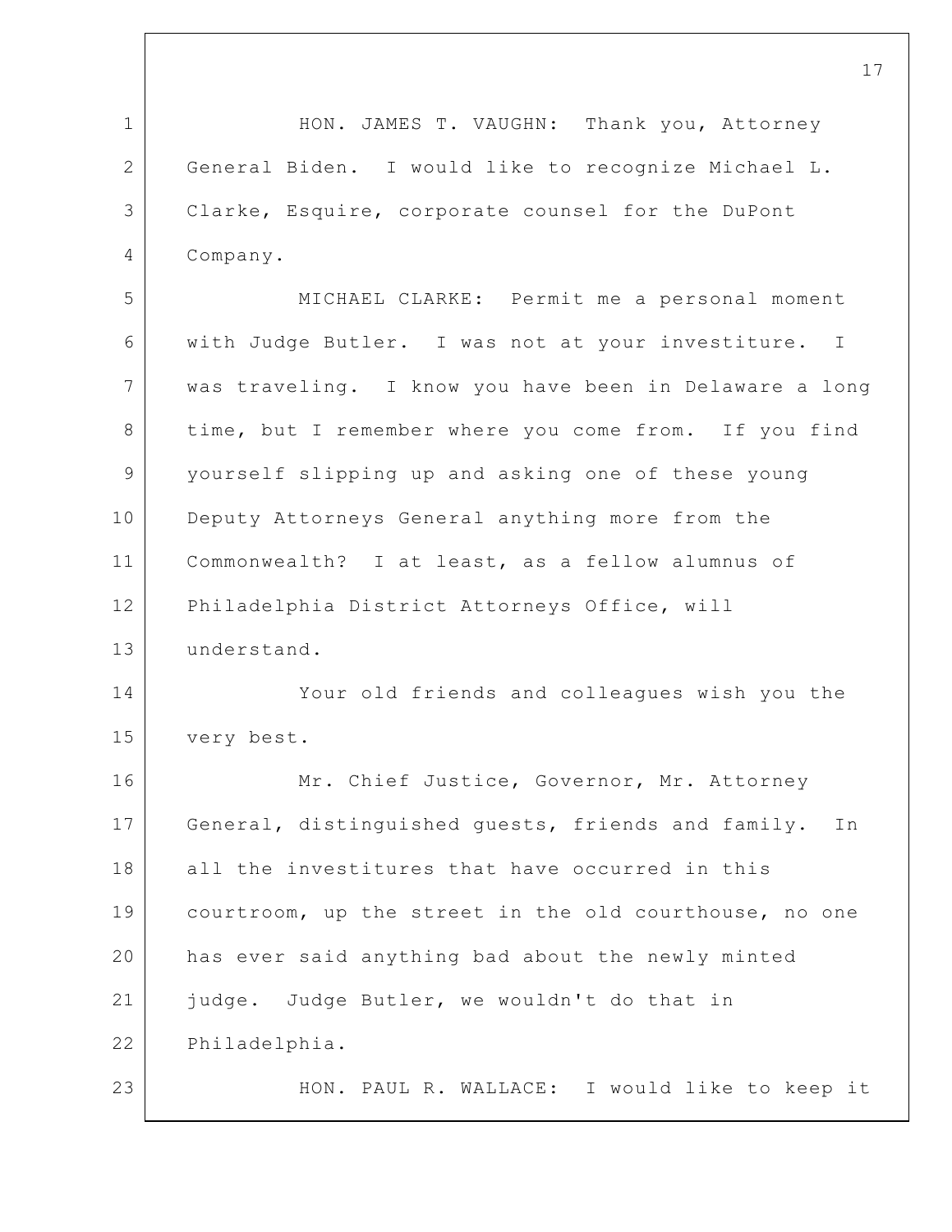1 that way.

2 3 4 5 6 7 8 9 10 11 12 13 14 MICHAEL CLARKE: Can we agree, though, this is a special, special day. Governor Markell, on January 11th when you announced this nomination, there was such an outpouring of good will, of excitement, of exhilaration, of gratitude, maybe a little relief, that it is extended into this courtroom today. This is a wonderful, wonderful day. I am humbled to follow in your footsteps, in Mr. Biden's footsteps and will attempt to explain why for a few minutes. Judge Wallace, I, at least, know how uncomfortable you are listening to people talk about you. Your sense of humility is deep seated, and sincere. You are just going to have to sit and listen for a little while.

15 16 17 18 19 20 21 22 23 The Attorney General talks about public service. For Paul Wallace, public service started as an inspector with the USDA, following in his father's footsteps. He served in the Marine Corps. He entered boot camp at Parris Island the day after his soon to be wife's prom. I had hoped to tell you all that he has never had a job in the private sector, I would have meant it as a compliment. Ellie told me earlier this week that her parents got to know each other when they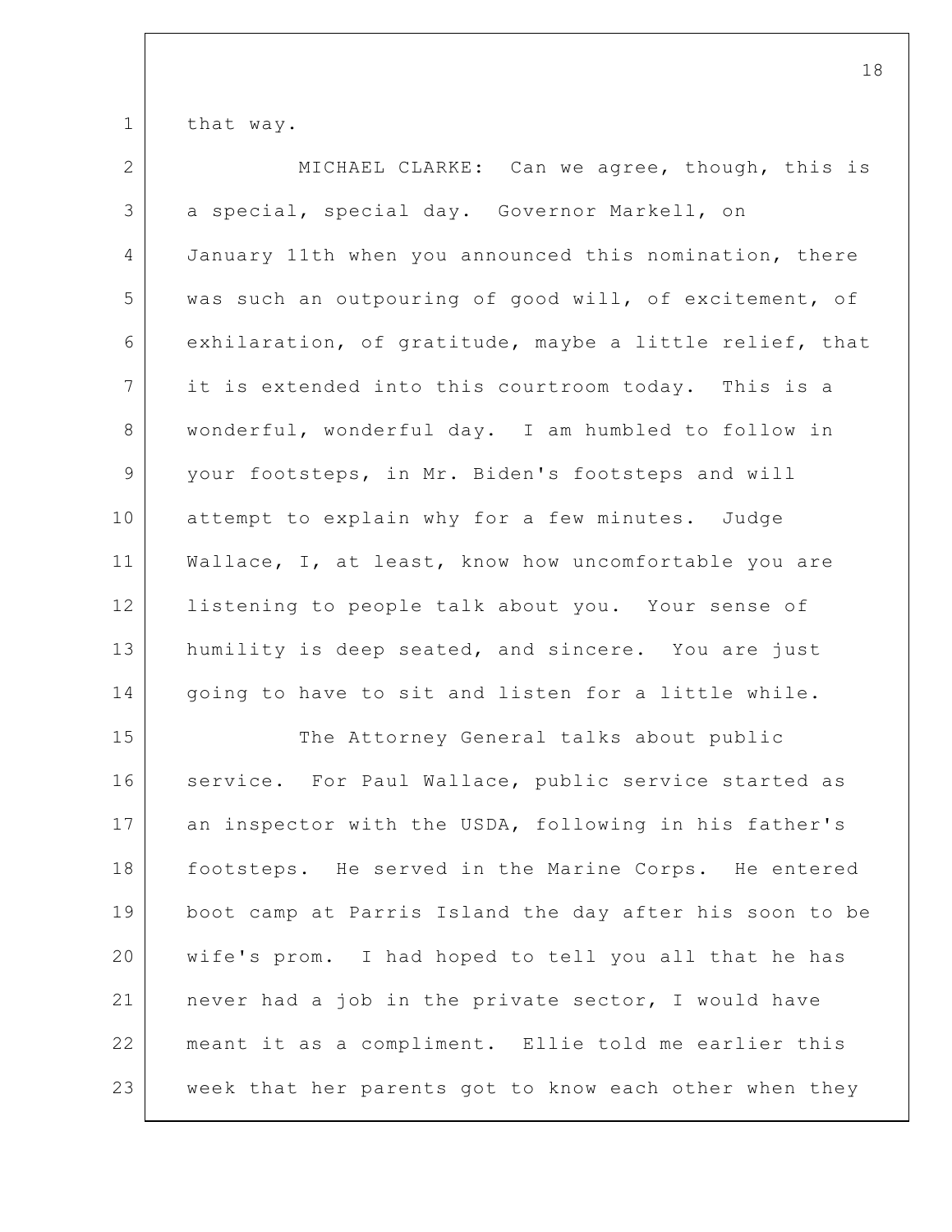1 2 3 4 5 6 7 8 9 10 11 12 13 14 15 16 17 18 19 20 21 22 23 19 were working together at a Dunkin' Donuts. The meaning of that alludes me, but it is a charming picture, isn't it? Two of them as teenagers, 15 and 16-years-old? With all that dough and powdered sugar. HON. PAUL R. WALLACE: My children are here. MICHAEL CLARKE: Paul Wallace didn't want to become a judge because of the prestige, or power of the post, and he certainly is not driven by money. This is another aspect of public service to him. The Attorney General talked about him as a prosecutor. He will not be an ex-prosecutor on the bench. He will be more than fair. He is the best cross examiner I have ever seen. He knows the rules of criminal procedure, and evidence, and I have no doubt now six weeks into the job, the rules of civil procedure better than anybody. He coached mock trial, these students, for seven years to six State championships, and one second place finish. If Pete Jones is the George Washington of mock trial in this state, surely Paul Wallace is the Abraham Lincoln of mock trial in this state. These students, and all the others from around the country who will be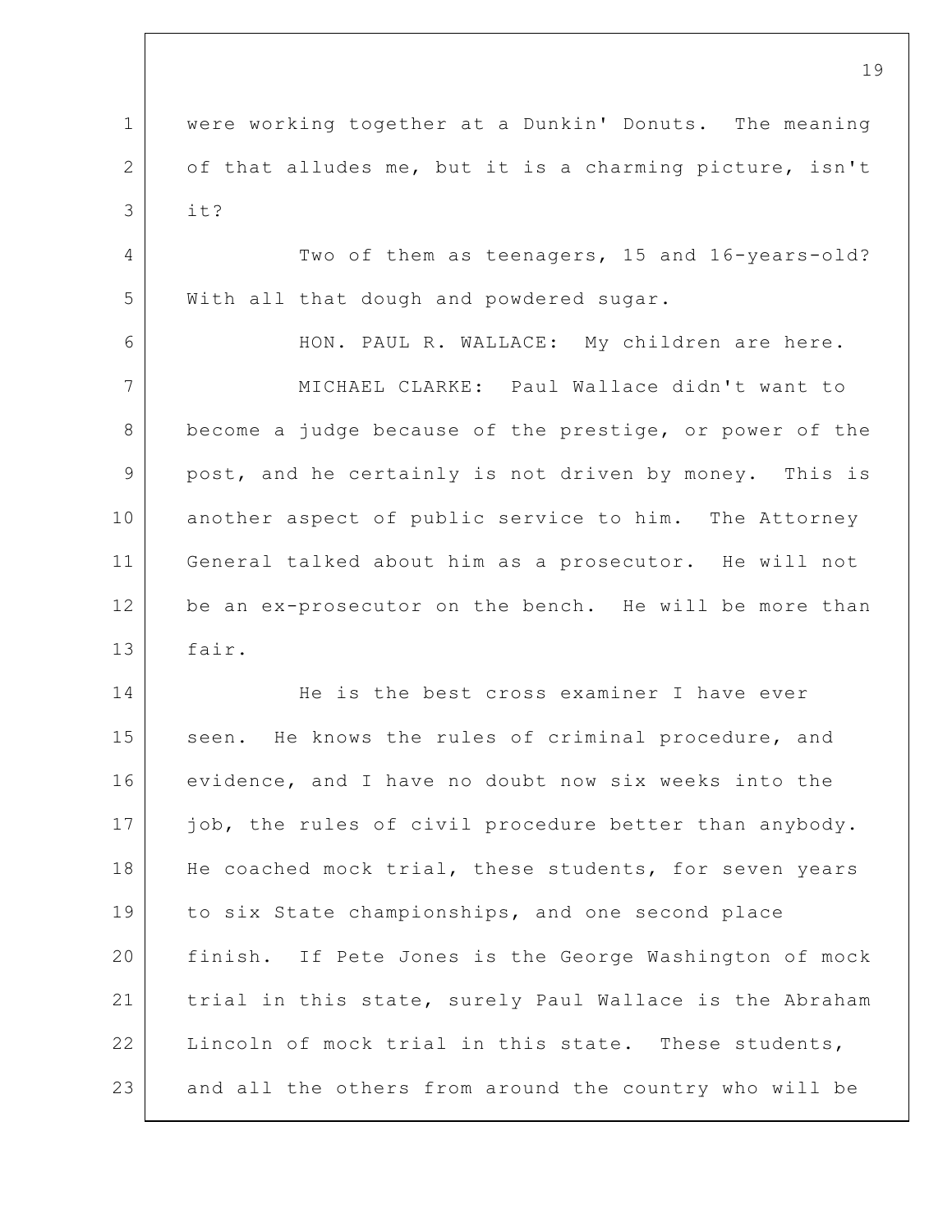1 2 3 4 5 on the phone this afternoon asking about this ceremony are a testament to his legacy. They are on their way to being lawyers and government officials, and teachers, and doctors, and he should be very, very proud.

6 7 8 9 10 11 12 13 14 15 16 17 18 19 20 Paul has one other quality that I think served him well as a prosecutor. Alistair Cooke in writing about Edward the 7th remarked, "The most damning epitaph that you can compose about Edward, as a prince, as a King, and as a man, is that he was at his best only when the going was good." That is not Paul Wallace. Judge Wallace does very, very well under pressure. He knows how to take a punch. He is a problem solver. If there is a young person on the mock trial team facing a personal crisis, Paul was the person to whom she turns for support, and for advice. Paul is the person to whom a 50-some-year-old friend turns to in those circumstances. Paul's work with young people has not been limited to mock trial. Present with us today is Judge

22 23 working for years with disadvantaged youth from the Riverside section of Wilmington. When Paul was asked,

Wallace's friend, Councilman Chukwuocha, who has been

21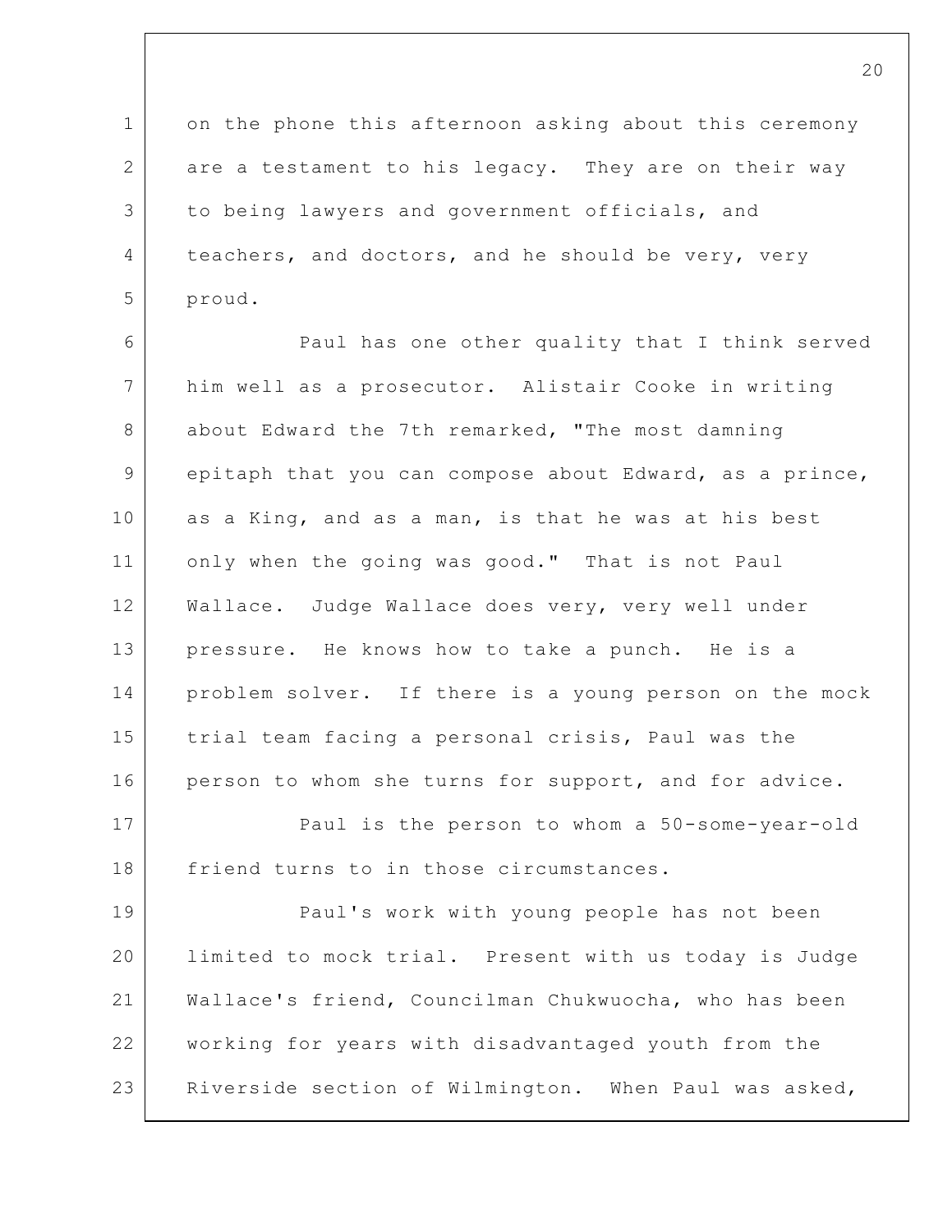1 2 3 4 5 despite the press of his schedule, to find time to participate, he listened for about ten seconds, then with an almost dismissive wave of his hand, said I am in, as if his own personal vocabulary did not encompass a word to say anything but yes.

6 7 8 9 Paul has dedicated himself to the young people and young lawyers of this State. Governor, this nomination will enable him to continue that legacy for decades and decades.

10 11 12 13 14 15 16 17 18 19 20 21 22 I mentioned Judge Wallace's sense of humility. Albert Brooks, the comedian, in remarks about his many appearances on the Tonight Show said of Johnny Carson, he always tried to make you look good. Judge Wallace always tries to shine the light on the other person. I feel like I know some of these young Deputy Attorneys General because for years I have been listening to Judge Wallace extoll their accomplishments to me. Again, he has helped countless young people in this community, without ever there being any thought that some day someone would stand before the political and the legal leadership of this State, and acknowledge his efforts.

23

Almost in closing, Governor Markell alluded to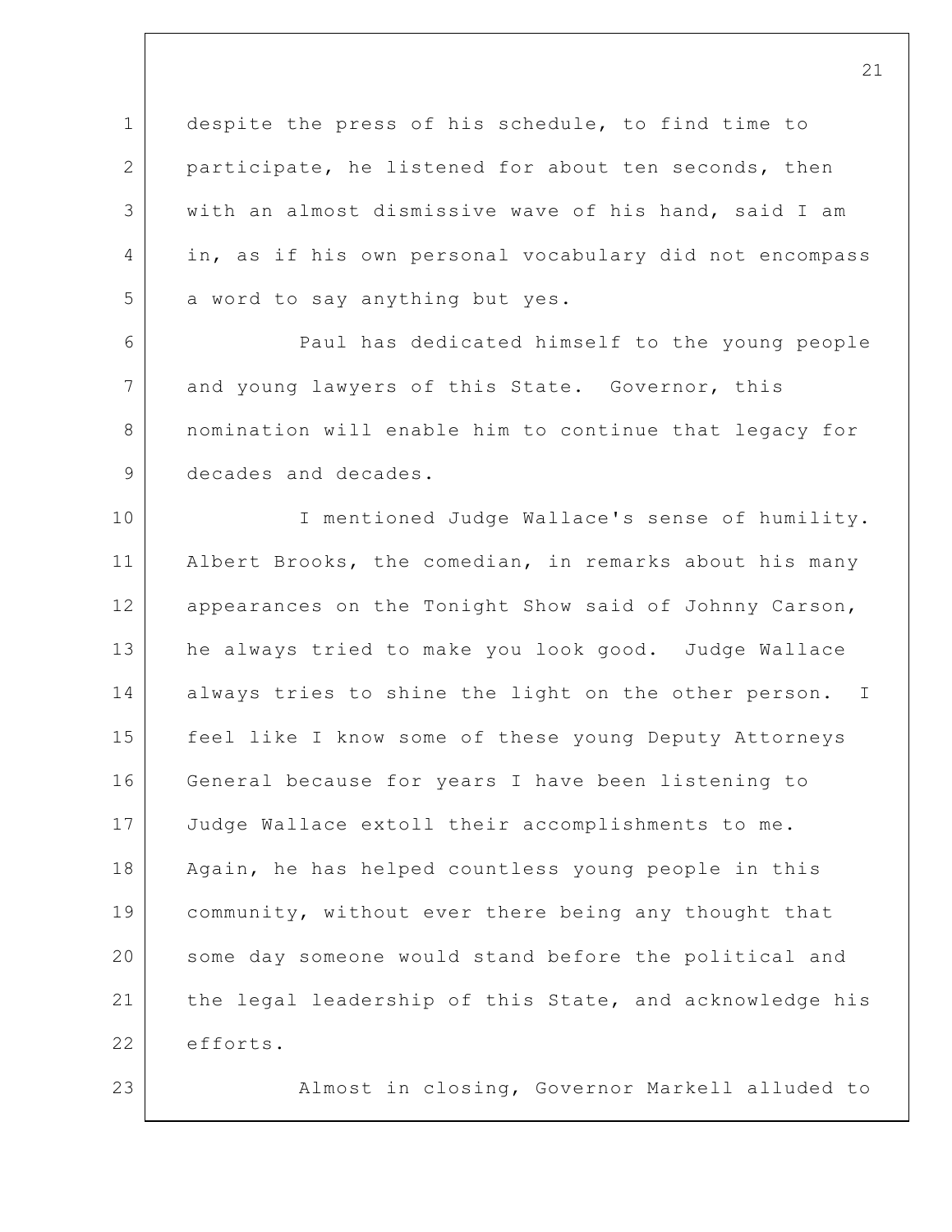1 2 3 4 5 6 7 8 9 10 11 12 13 14 15 16 17 18 19 20 21 22 the notes that came from the mock trial team participants. Robin Lober showed me some of those notes. There is a common theme to all of them. This is from Michelle Barineau, "Before knowing Mr. Wallace I, like many, was under the assumption that having a passion to truly help others and entering the legal profession were somehow mutually exclusive." Well, that's Michelle Barineau, University of Virginia School of Law Class of 2016. As she gets closer to joining the Cartel, she will be, perhaps, be a little measured and circumspect in her language. She went on to say this; "Mr. Wallace proves this stereo-type wrong on a daily basis." And isn't that exactly right. When I talked to Robin Lober about the talk I was going to give and ask for her advice she said; make sure you talk about integrity, because to Paul, it's like breathing in, and breathing out. This position, this job, the prestige and the power of it will not go to his head, it will not corrupt him. I said "almost in closing" because, again, like with the Attorney General, you can't talk about

23 Judge Wallace and not talk about his family.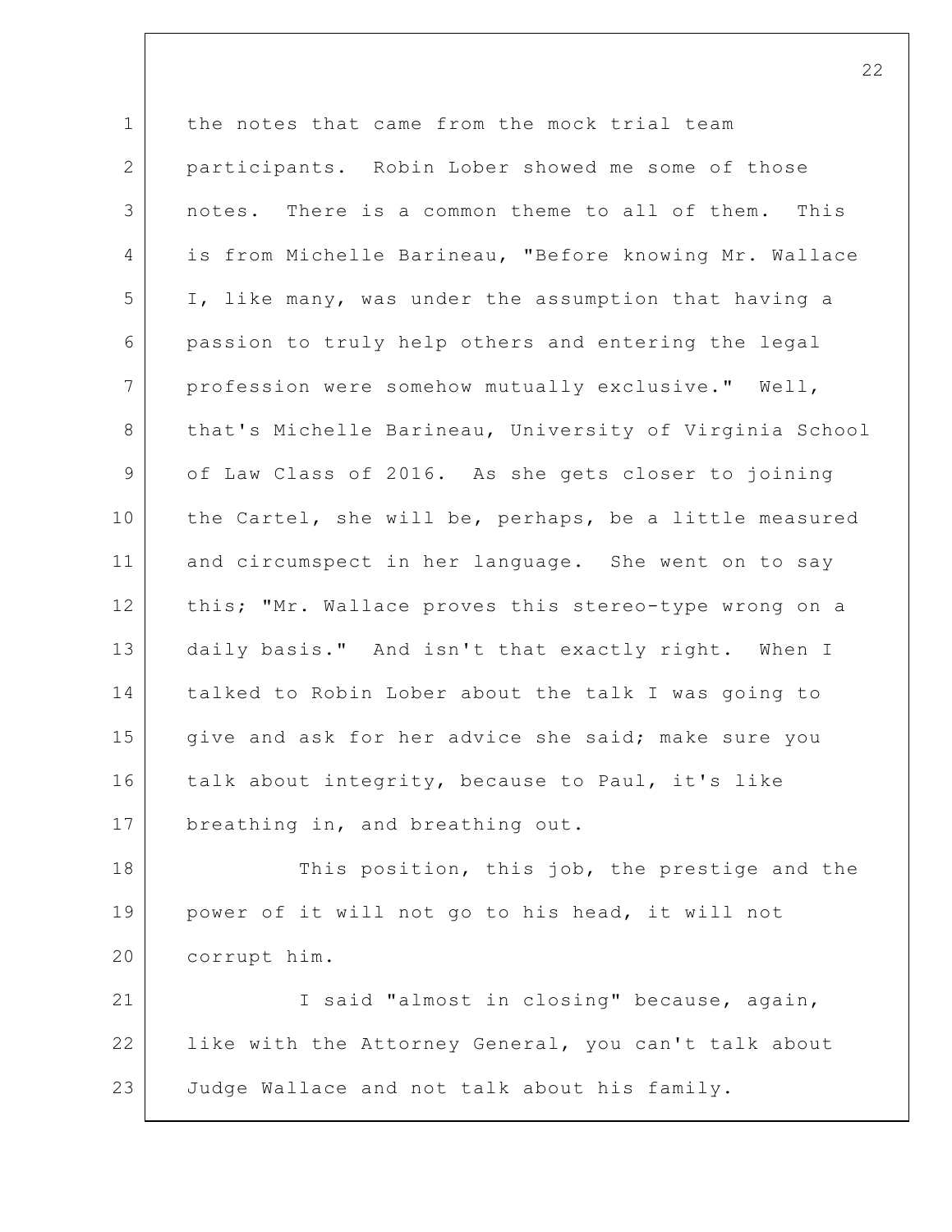1 2 3 4 5 6 7 8 9 10 11 12 13 14 15 16 17 18 19 20 21 22 23 You know, it occurs to me, Benjamin, as the father of three teenage daughters, isn't it always the guys who are not driven by money who get the kids who get the merit scholarships? For those of you who don't know Benjamin and Ellie, don't know of them, I think you are in for a treat. As to Lisa, any number of us could stand here and talk about your character, your accomplishments, we need more time. We are all mindful that this day is yours as much as Paul's, better put; it is yours together. And we are also mindful that a couple of guests of honor are not with us. To Judge Wallace, to his family, to the office that produced him, and to the court system that nurtured him, warmest congratulations. God Bless you, Your Honor. (Applause.) HON. JAMES T. VAUGHN: We would like now to recognize Judge Wallace's son Ben and daughter Ellie. ELYSSA WALLACE: Good afternoon, everyone. For those who don't know me, my name is Ellie Wallace and this is my brother, Ben. BENJAMIN WALLACE: It is odd being in this setting, hearing so many people talk about your father,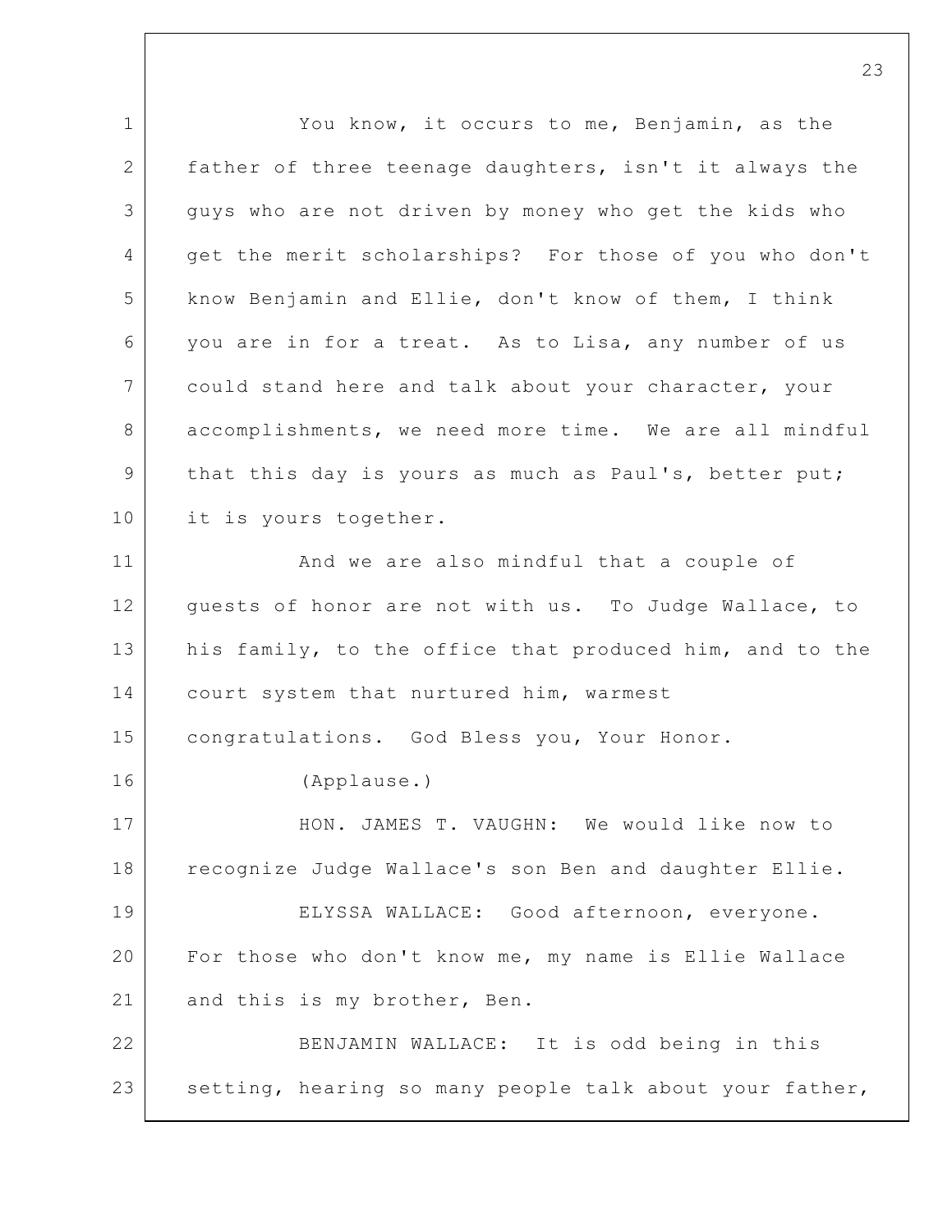1 2 3 4 5 6 7 8 9 10 11 12 13 14 15 16 17 18 19 20 21 22 23 24 the man that raised you. There have been a lot of really wonderful things said about Dad today, from the bottom of our hearts, Ellie and I would both like to say  $--$ ELYSSA WALLACE: What in the world are you people talking about? BENJAMIN WALLACE: Do you have the right Paul Wallace? Do we have the right Paul Wallace? ELYSSA WALLACE: Mr. Clark, you describe him as being a tough prosecutor, but also a fair one. BENJAMIN WALLACE: We compiled cumulative logs of our groundings and the offenses we were penned up for, we will let everybody take a look afterwards and you tell us whether you are sticking by the Champion of Fairness. ELYSSA WALLACE: Mr. Biden, you also talked about his time in the AG's office. You said he could be an attorney anywhere. You said that he was an advocate of uncommon skill. BENJAMIN WALLACE: Attorney General Biden, while we respect your opinion, we have been arguing with this guy for years. If he uses the same techniques in Delaware courtrooms that he did in our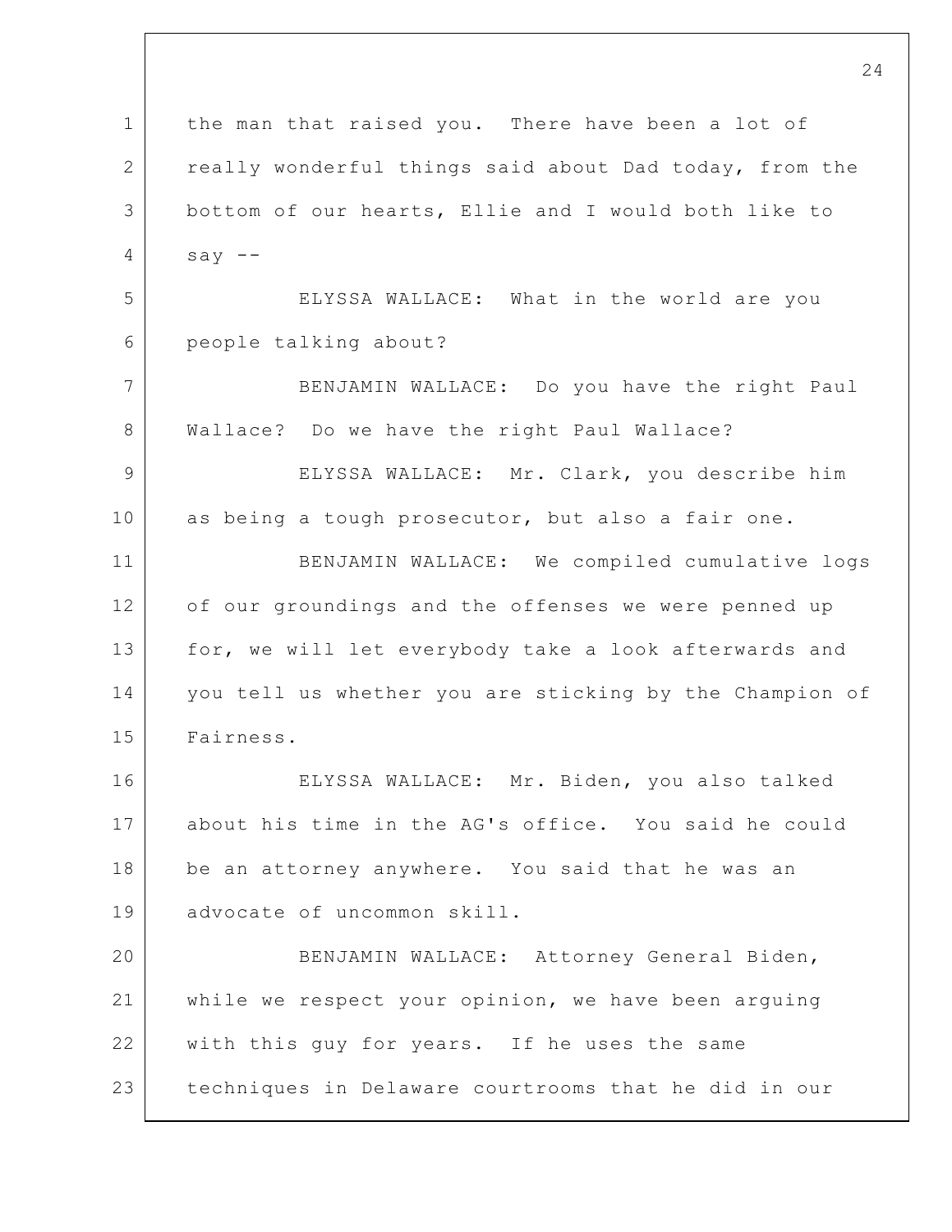1 2 3 4 5 6 7 8 9 10 11 12 13 14 15 16 17 18 19 20 21 22 23 25 kitchen, namely retreating over and over again to the "because I am your father and I said so." It is kind of a wonder he ever won a case. ELYSSA WALLACE: The most egregious mischaracterization of Dad that we heard wasn't actually anything that was said in the courtroom today. BENJAMIN WALLACE: No, it was something that our mom said immediately after Dad's nomination to the Superior Court went public. ELYSSA WALLACE: Like any good 21st Century kids, as soon we heard that the news went public, we did the most natural and, quite frankly, the most important thing. BENJAMIN WALLACE: We posted it to Facebook. ELYSSA WALLACE: Our combined status updates got some wildly enthusiastic responses. We got somewhere in the neighborhood of 180 Likes. For those of you people that are less tech savvy, that is basically the equivalent of 180 of our friends giving Dad a virtual high five. BENJAMIN WALLACE: That wasn't altogether unexpected. We were thrilled about the news, and we thought that our friends would probably be, as well.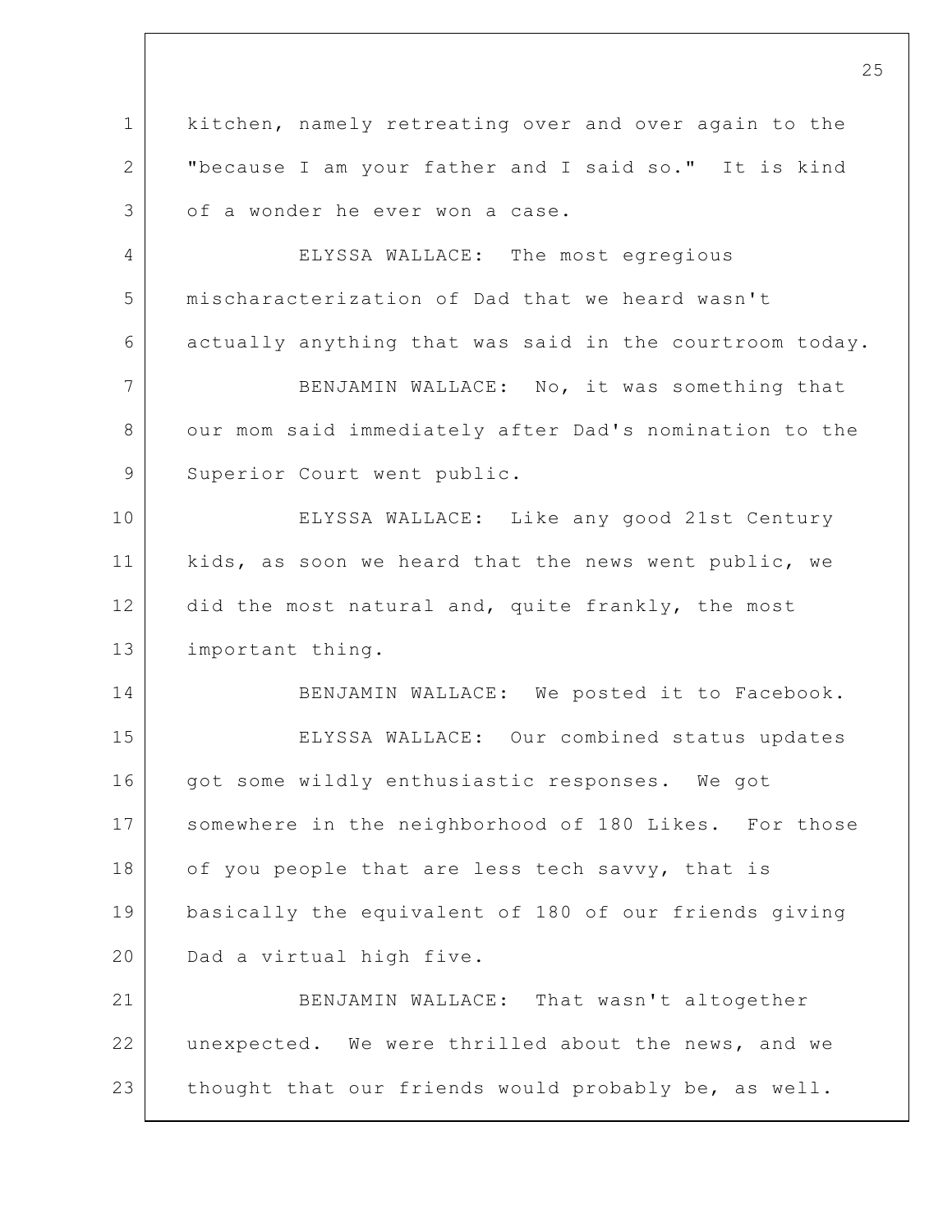1 2 3 4 5 6 7 8 9 10 11 12 13 14 15 16 17 18 19 20 21 22 23 But what was unexpected was the conclusion that our mom drew when we told her about Dad's new found Facebook popularity. ELYSSA WALLACE: When we told her about all of this, this was her response: I guess dad must be pretty cool now, guys. BENJAMIN WALLACE: Mom, Mom, Mom, just because he is a judge now does not mean that he is cool. Granted there is an inherent coolness to wearing robes to work everyday, but on the other side of the scale. ELYSSA WALLACE: He still tucks his T-shirts into his sweatpants. One time, when trying to refer to something as "off the chain" which is cool in and of itself, he mistakenly referred to it as "Off the Cheesy." He still plays Dungeons and Dragons. BENJAMIN WALLACE: That last one is not technically true. ELYSSA WALLACE: I made that one up. At this point I feel that is not that big of a stretch for Dad. BENJAMIN WALLACE: We do have to give credit where credit is due. While I wouldn't call Dad cool, per se, a lot of the things he has done for you and me, for Mom, for other people over the years have been the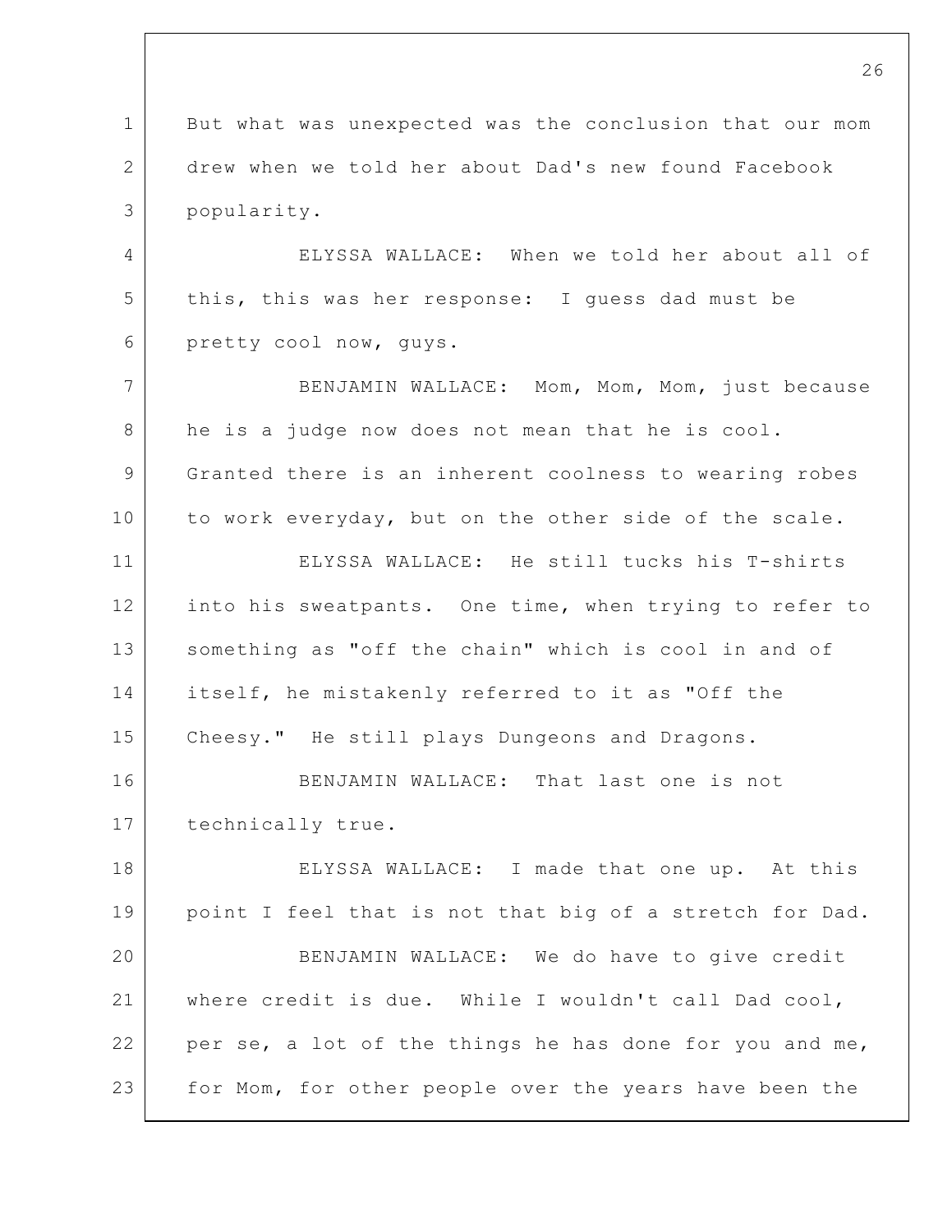1 definition of cool.

| 2               | ELYSSA WALLACE: Like taking hours and hours             |
|-----------------|---------------------------------------------------------|
| 3               | out of his weekly schedule to coach both our high       |
| 4               | school mock trial teams. Here today, are both of his    |
| 5               | former co-coaches, and many of our former teammates.    |
| 6               | People who have worked with him and learned from him    |
| $7\phantom{.0}$ | are here in attendance.                                 |
| 8               | BENJAMIN WALLACE: Mr. Clarke spoke to this              |
| 9               | already, but I think the fact so many of them are here  |
| 10              | today, so many of them called to say how sorry they     |
| 11              | were they couldn't be here, speaks volumes about Dad,   |
| 12              | speaks to the impact that he's had on the young people  |
| 13              | that he coached.                                        |
| 14              | ELYSSA WALLACE: Then there is the mentorship            |
| 15              | and sage advice he has given to the countless numbers   |
| 16              | of young attorneys who he supported during his 23 years |
| 17              | in office. Now, whenever we meet any of them, like his  |
| 18              | new law clerk Kyle, for example, they never hesitate to |
| 19              | tell us just how kind and caring, how supportive, our   |
| 20              | Dad has always been to them.                            |
| 21              | BENJAMIN WALLACE: To us that makes perfect              |
| 22              | sense, because that is not just the Paul Wallace who    |
| 23              | came to work in Wilmington everyday. That is the Paul   |
|                 |                                                         |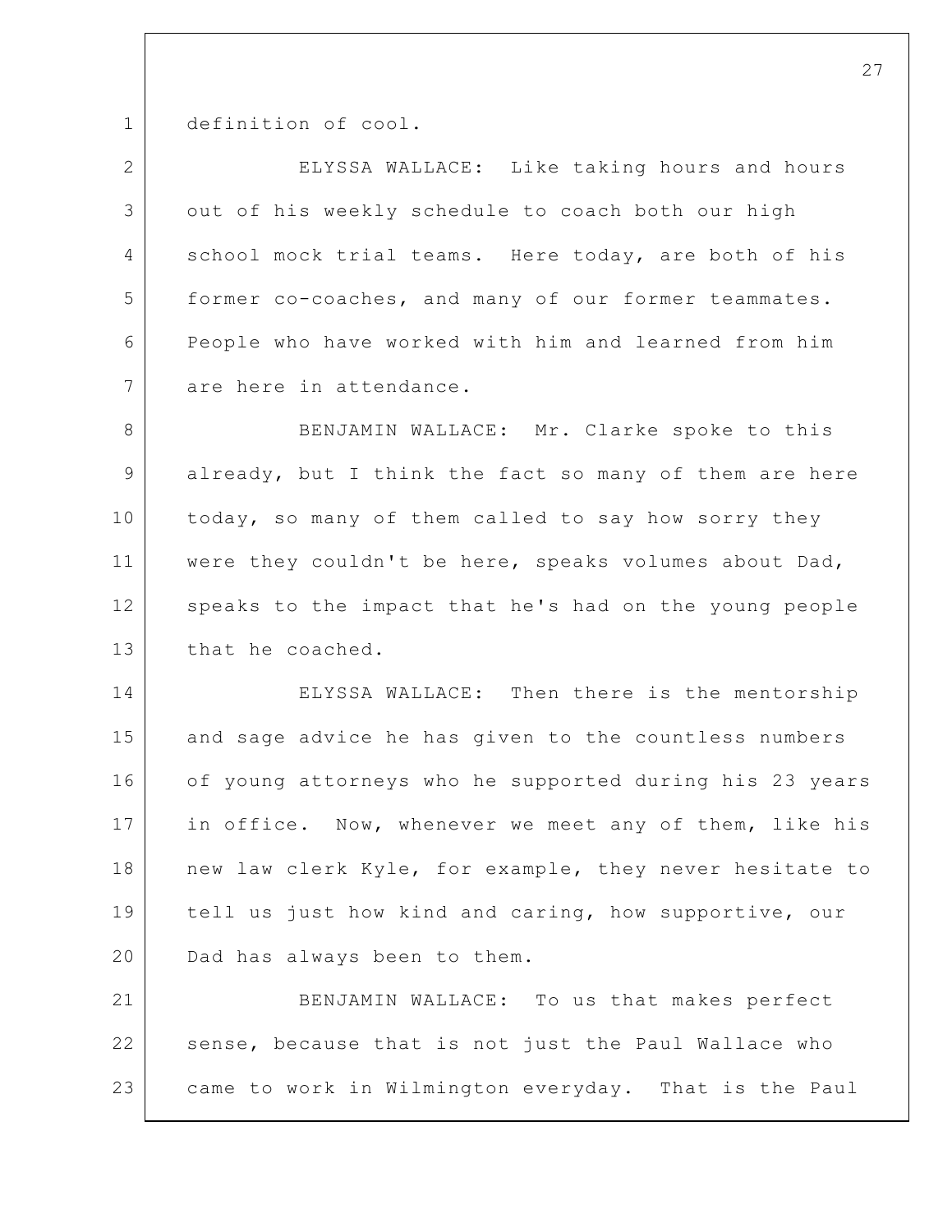1 2 3 Wallace that came home to us at night; selfless, gracious, kind, that is Paul Wallace in every facet of his life.

4 5 6 7 8 ELYSSA WALLACE: Ben kind of just did this and we could honestly do much more of it, stand here and serve platitudes about our Dad, but even if we did, we could honestly never, ever get you to understand how great of a father he actually is.

9 10 11 12 BENJAMIN WALLACE: Because it wasn't always big, flashy, Hollywood displays of compassion. It wasn't always these sweeping gestures of paternal love, I mean there were definitely some of those.

13 14 15 16 17 ELYSSA WALLACE: Most of the time it was just the small but meaningful acts of love. Dad never ever missed a baseball game of Ben's, or swim meet of mine, although I am pretty sure they were long and painful to sit through.

18 19 20 21 BENJAMIN WALLACE: He was never too busy to help us with homework, unless it was math, then he had a very important brief to write and we should talk to our mother.

22 23 ELYSSA WALLACE: Those things might sound small to you, but from our perspective, that is what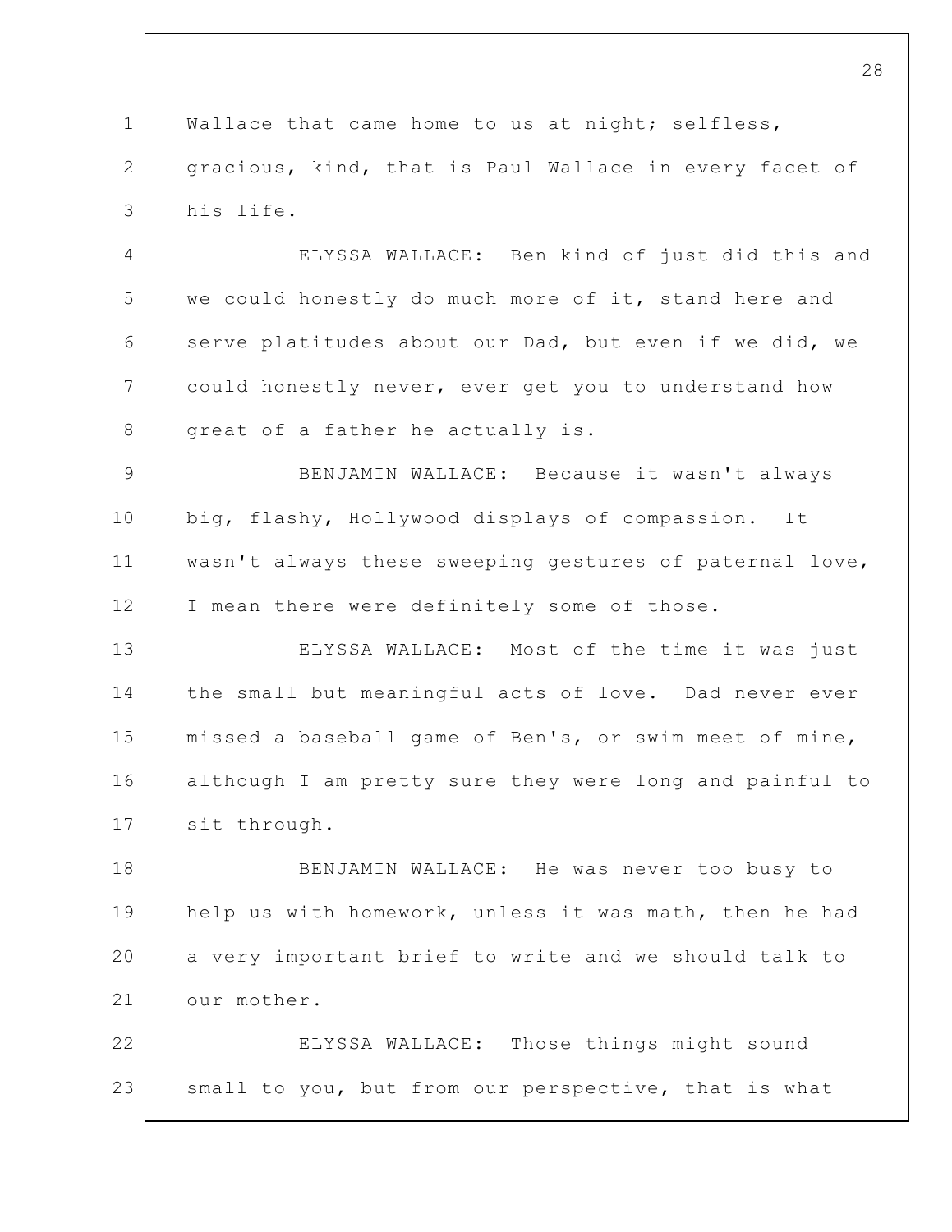1 2 3 4 5 6 7 8 9 10 11 12 13 14 15 16 17 18 19 20 21 22 23 real love actually is. It is always being there. Little things and the big things, small struggles and the major trials, small successes, great triumphs, and our Dad has always been there for us, for Mom, for our grandparents, and for everyone in his life. BENJAMIN WALLACE: Which is why, when push comes to shove, I guess you could say that Mom was right, Dad can be pretty cool. ELYSSA WALLACE: But you know what, we actually kind of forgot to mention the absolute coolest things about dad. BENJAMIN WALLACE: What? ELYSSA WALLACE: Like the fact he actually had the sense to marry a woman who is just as great of a parent and a person as he is. BENJAMIN WALLACE: And? ELYSSA WALLACE: And the fact he has two incredibly cool kids. BENJAMIN WALLACE: Thank you all for your time. It really means a lot to us that you are here today. I know that it means a lot to Mom and Dad. ELYSSA WALLACE: Thank you so much. (Applause.)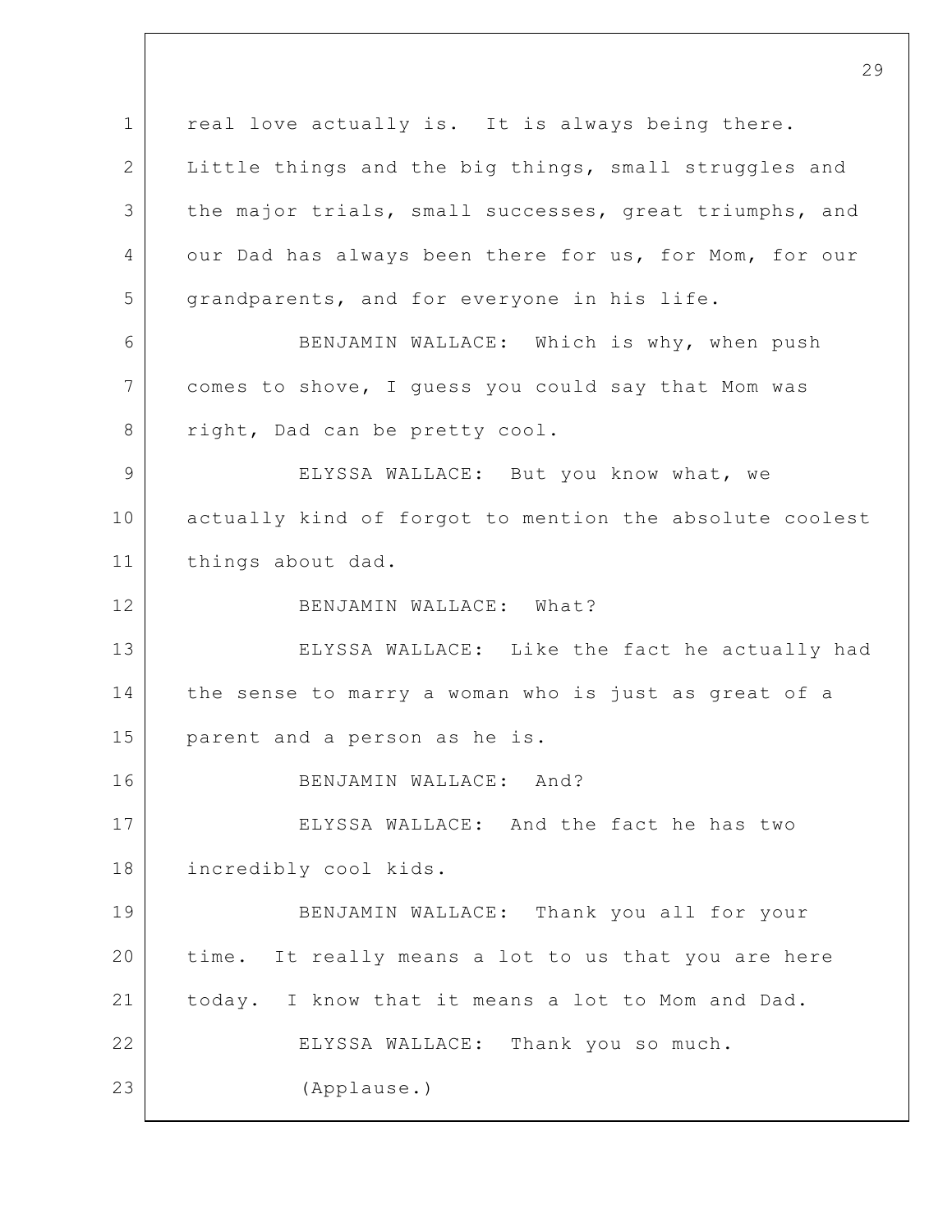1 2 3 HON. JAMES T. VAUGHN: I recognize the Honorable Randy J. Holland, Justice of the Delaware Supreme Court.

4 5 6 7 8 9 10 11 12 13 14 15 16 17 18 19 20 21 HON. RANDY J. HOLLAND: Thank you, President Judge Vaughn, Governor Markell, Chief Justice, Attorney General Biden, distinguished members of the Bench and Bar. It is an honor for me to participate in the ceremony. I was thinking about some guidelines that are generally available for public speakers. Guideline number one is; never follow the Honoree's children. We kind of crossed the bridge on that one. Another guideline is early on in your remarks try to introduce some humor. I know Judge Wallace and many of you in the courtroom have said well, I guess we are going beyond that because everyone knows Justice Holland has no sense of humor. The reason I understand why people would say that, they only know me in the courtroom, and it is true, there really is not a place in the courtroom for humor because the people who are litigating their case take it extremely seriously, and just don't find it funny at all.

22 23 Outside the courtroom, it is appropriate. I know trial judges and I see many here, smile outside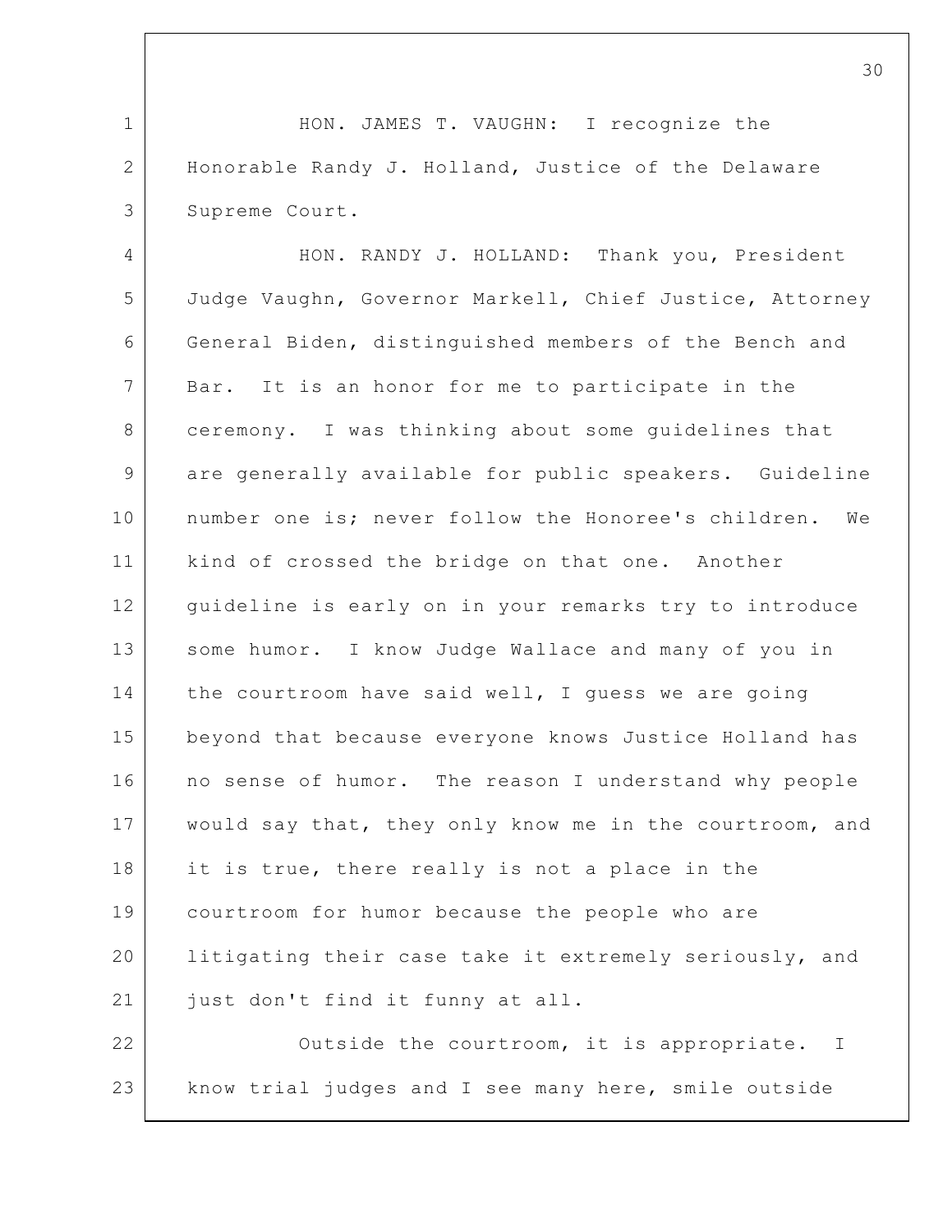1 2 3 4 5 6 7 8 9 10 11 12 13 14 15 16 17 18 19 20 21 22 23 the courtroom. I know that one of the things that makes you smile is the Delaware Supreme Court. This comes about because almost all of the Supreme Court is here today, almost everyone on the Supreme Court was a trial judge. The incumbent trial judges say, "What happened to our friends? They used to be trial judges. They all must be drinking the same water." You know, that's true. They are drinking the same water. So I decided I would give Judge Wallace an upper hand on his colleagues. I brought with me for you, Judge Wallace, a Delaware Supreme Court drinking mug. Now, you want to use that when you are writing opinions. I want you to know none of my colleagues have authorized me giving you any of the water. Seriously, we are in a Superior Court room and a special session of the Superior Court, and as the Governor knows, for almost a decade the Delaware judicial system that been ranked number one in the United States for fairness, and impartiality, and the credit goes to the trial court, and certainly all the trial courts. When you look at the criteria that leads to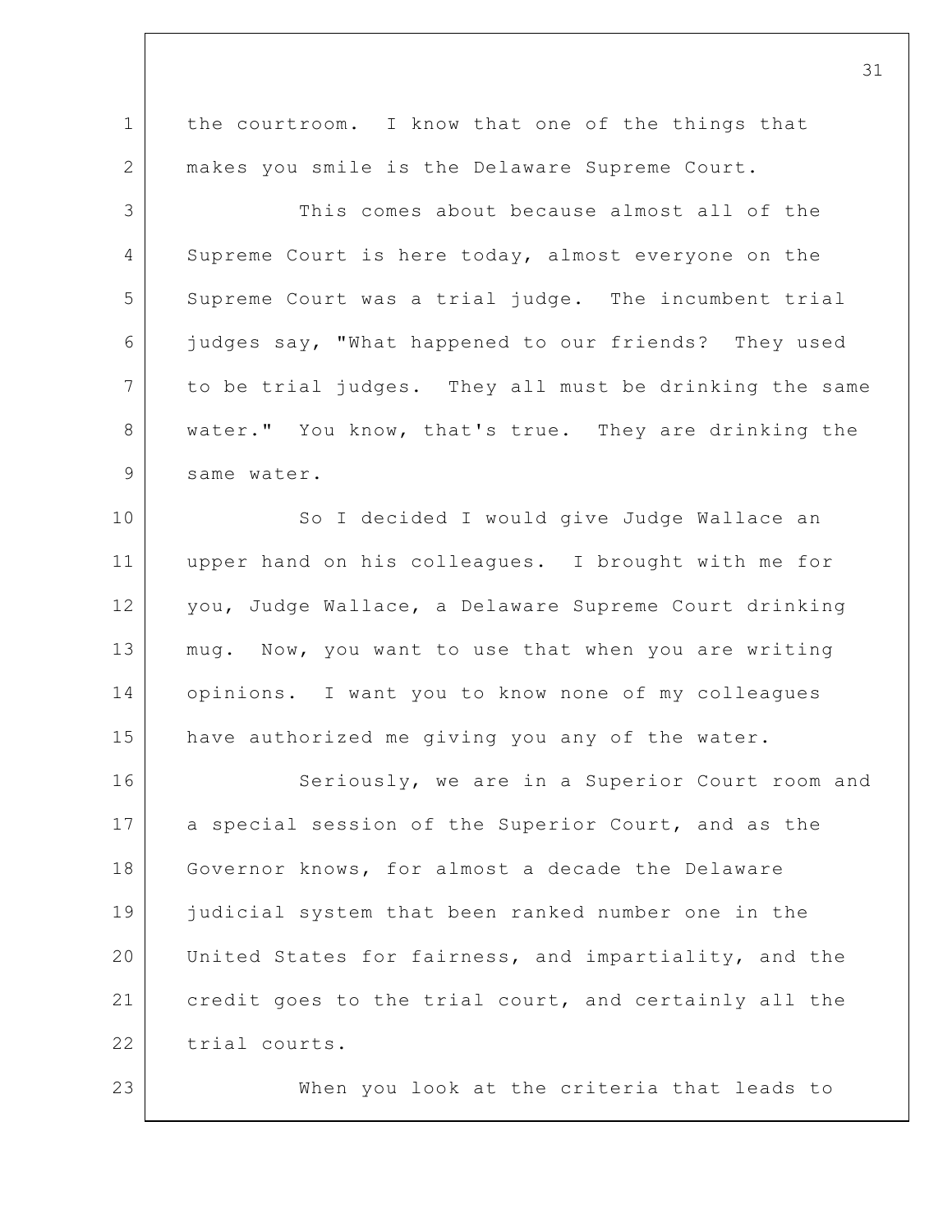1 2 3 4 5 6 7 that number one ranking for fairness and impartiality, it really goes to what the Superior Court's jurisdiction is. So it is fair to say, Judge Wallace is joining the number one general jurisdiction trial court in the United States. It is also fair to say that with him joining the court, he adds luster to that number one ranking.

8 9 10 11 We have heard a lot about public service, and it is interesting to me when you think about the legal profession, because any definition of the word profession includes an element of public service.

12 13 14 15 16 17 18 And Judge Wallace has devoted his life to public service, primarily in the office of the Attorney General, but he has done that in two important respects. He has done it as a trial attorney, and he has done it as an appellate attorney. Both of those have different skills that will serve him well as a judge on the court.

19 20 21 22 23 When we are looking for someone to join the Judiciary, the Governor is looking for someone who is intelligent, has the right background, the right work ethic, personal integrity, and a reasoned judgement. Judge Wallace has all of those. I have said many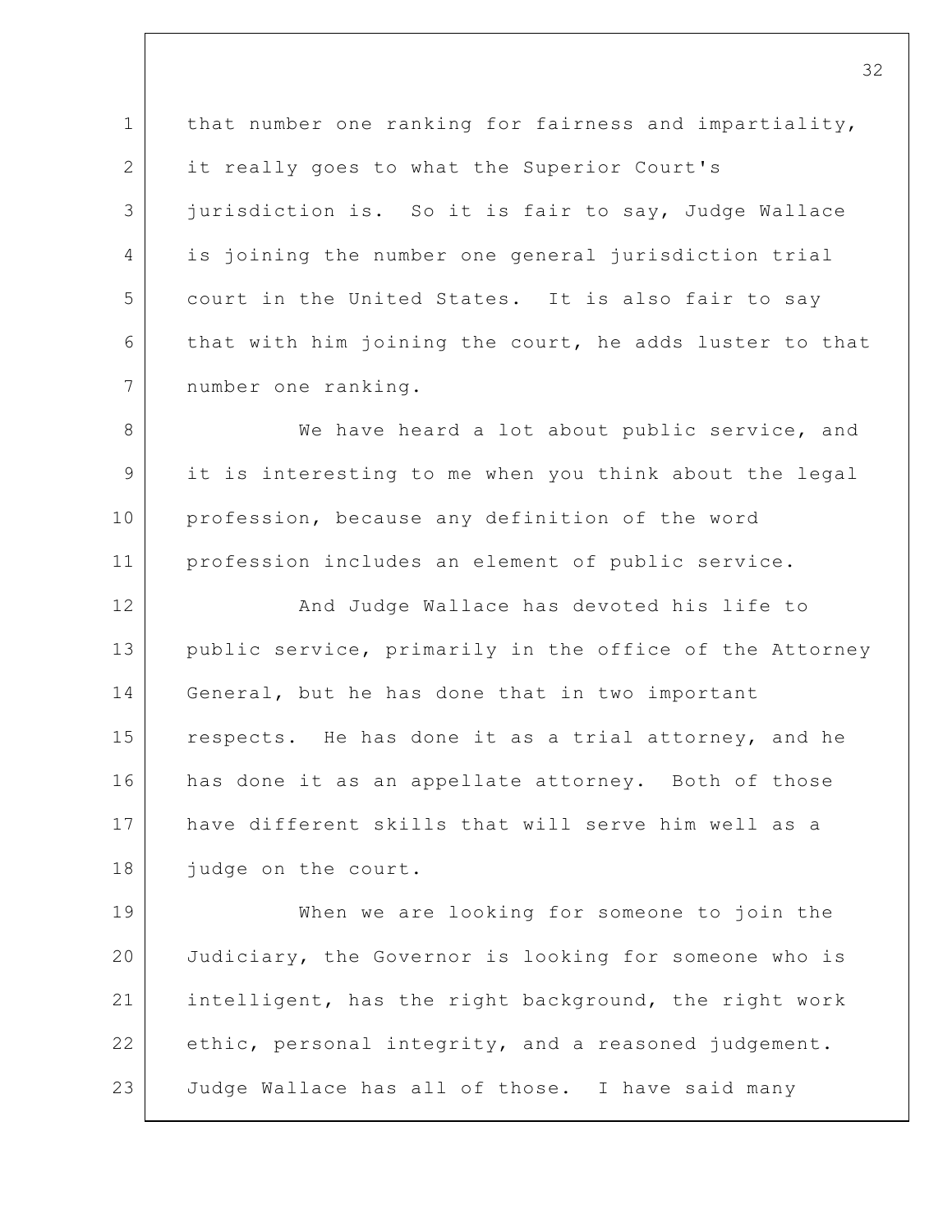1 2 3 4 5 6 times, one of the hardest jobs in the legal profession is to be a prosecutor, a Deputy Attorney General. The reason that's the hardest job in the legal system is because you are an adversary representing the interest of the State, but as the name Department of Justice connotes, you have to give the defendant a fair trial.

7 8 9 10 11 12 13 14 The lawyers in the room know what it means to have Brady material. Not only do you have to give the defendant a fair trial, you have to produce evidence for the defendant that you know about that could be exculpatory or helpful. And so it's a very difficult job to be an adversary and to discharge this duty you have as an Officer of the Court through the administration of justice.

15 16 17 18 19 20 21 22 23 Judge Wallace, as a trial attorney, would sometimes argue his appeals, and I remember one appeal he argued, in particular, that had to do with Brady material, and I have been on the Delaware Supreme Court 27 years, you can multiply that by the number of cases, I have heard thousands of oral arguments, and what he said in discussing his understanding of his Brady obligation is one of the most memorable oral arguments I ever heard.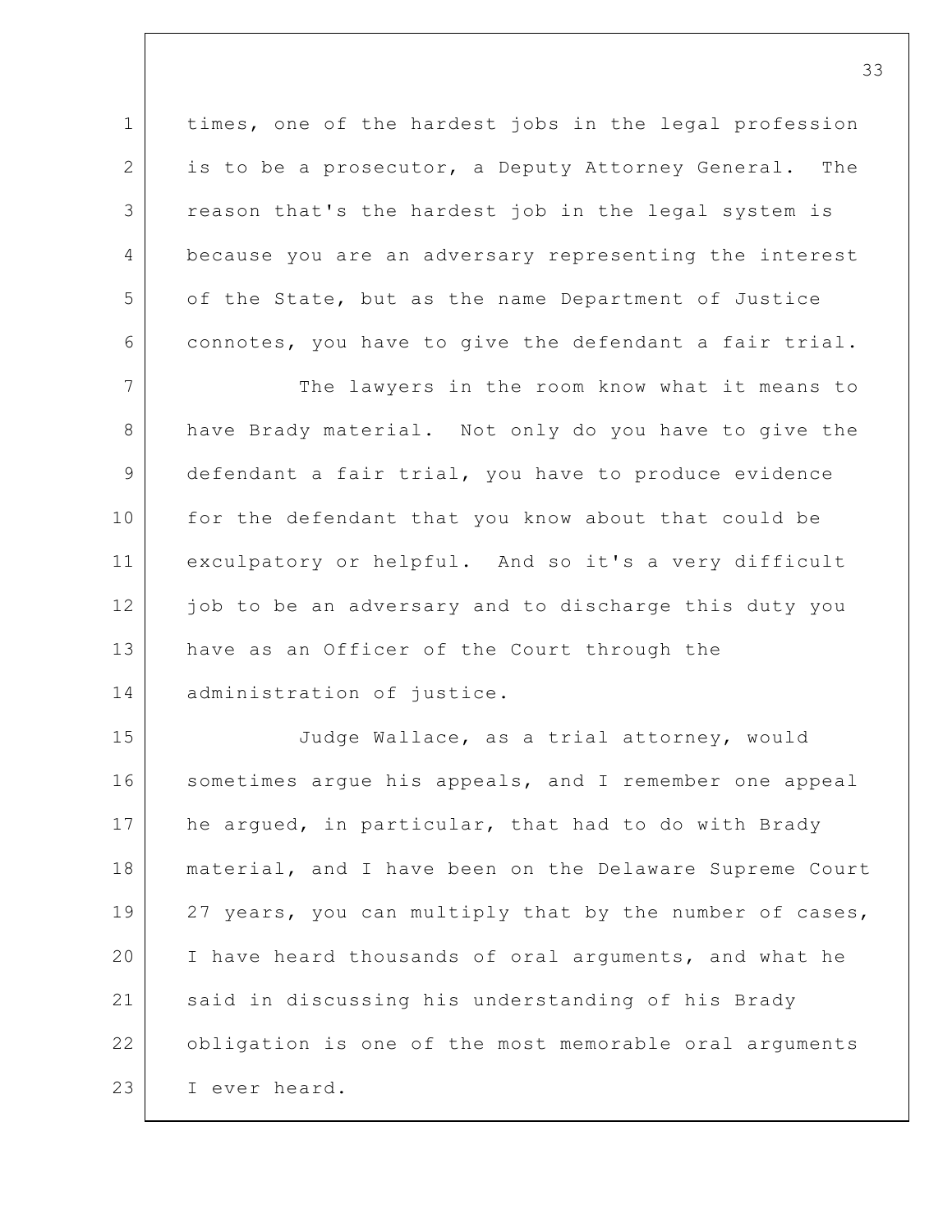1 2 3 4 5 6 7 8 9 10 11 12 13 14 15 16 17 18 19 20 21 22 23 He said he understood his duty to look at the file, to look at the file carefully, and to err on the side of the defendant in the interest of the justice. That is the same type of character and integrity that is going to serve him well as a judge of the Superior Court. Now, when Judge Wallace joined the Appellate Division, it was a little bit of a shift for him, but not much. I looked at our data base, and I found that just over that tenure, he's entered his appearance in 70 Delaware Supreme Court cases, and he's argued most of them. To put that in perspective, if I asked all the lawyers in the room to stand up that have ever argued more than five cases in the Delaware Supreme Court, there wouldn't be very many people. He has argued an incredible amount of cases. Last year when Justice Scalia was here, Judge Wallace was at the book signing. I introduced him to Justice Scalia as one of the best appellate advocates in the State of Delaware, and I meant that. There is some objective barometers to know why I said that. One of the things that we find when we are doing appellate work is that the brief that is written is the judge's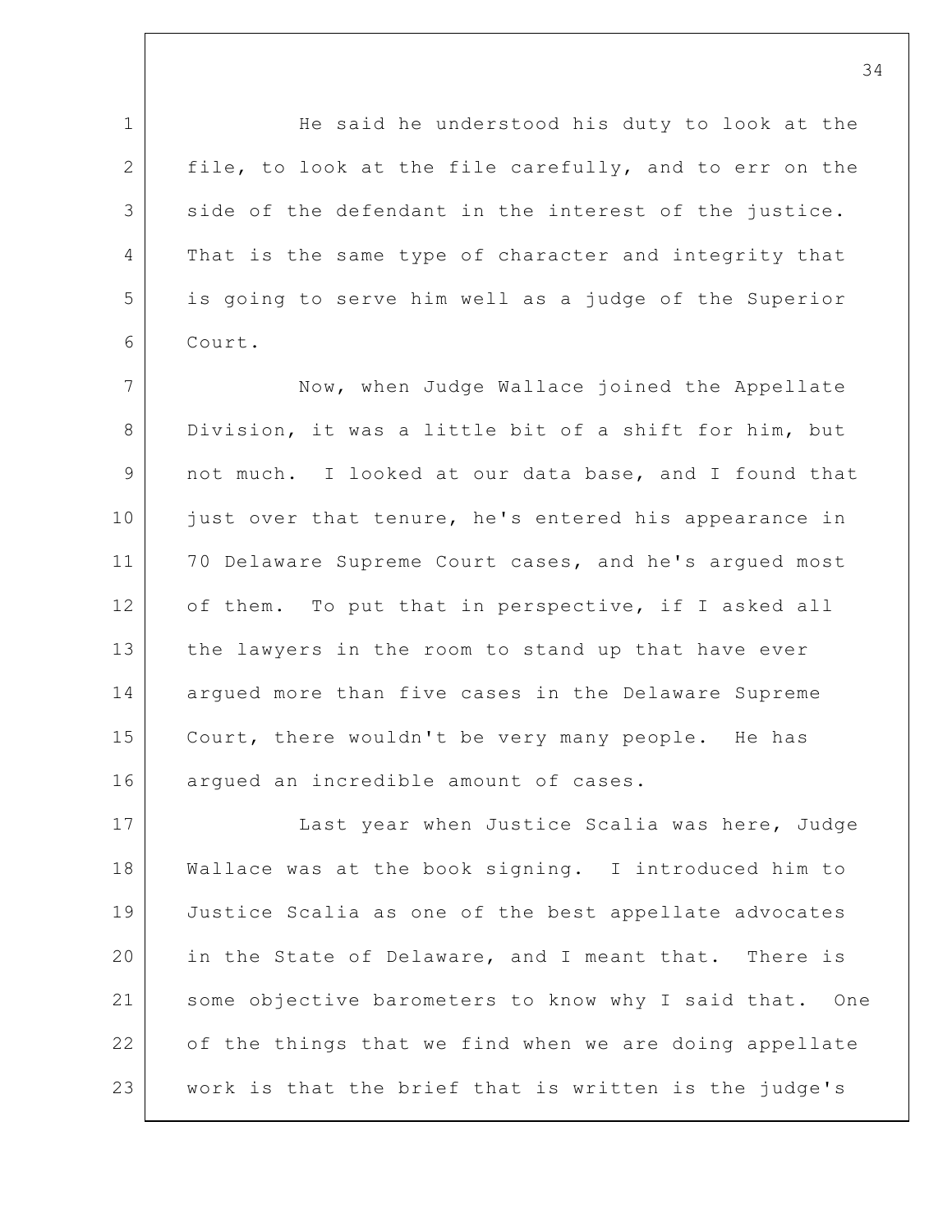1 2 companion. What Judge Wallace knew as an advocate is that you can help your client by helping the Court.

3 4 5 6 7 8 9 10 11 The ultimate compliment you can get is if the Court adopts your brief as the basis for its opinion. And if you look at the opinions Judge Wallace -- cases he argued, and the opinions that followed his argument, you will see that the opinion of the Court frequently tracked the arguments in his brief, because he was an effective advocate. Again, he was effective, because he had the same skills that you will see he will need on the Superior Court.

12 13 14 15 16 17 18 19 20 21 22 We hear the concept harmless error, it does not mean there wasn't an error, it simply means that there wouldn't be a reversal. Judge Wallace was always candid with the Court, and if something was wrong, he would say to the Court, I can't tell you that's the way justice should be administered. It is unfortunate it happened in this case, and it should not happen again. But in the context of this case, the conviction can be affirmed. Frequently he was right. But he was right by preserving his credibility by being candid with the Court.

23

We talked about being hard working as an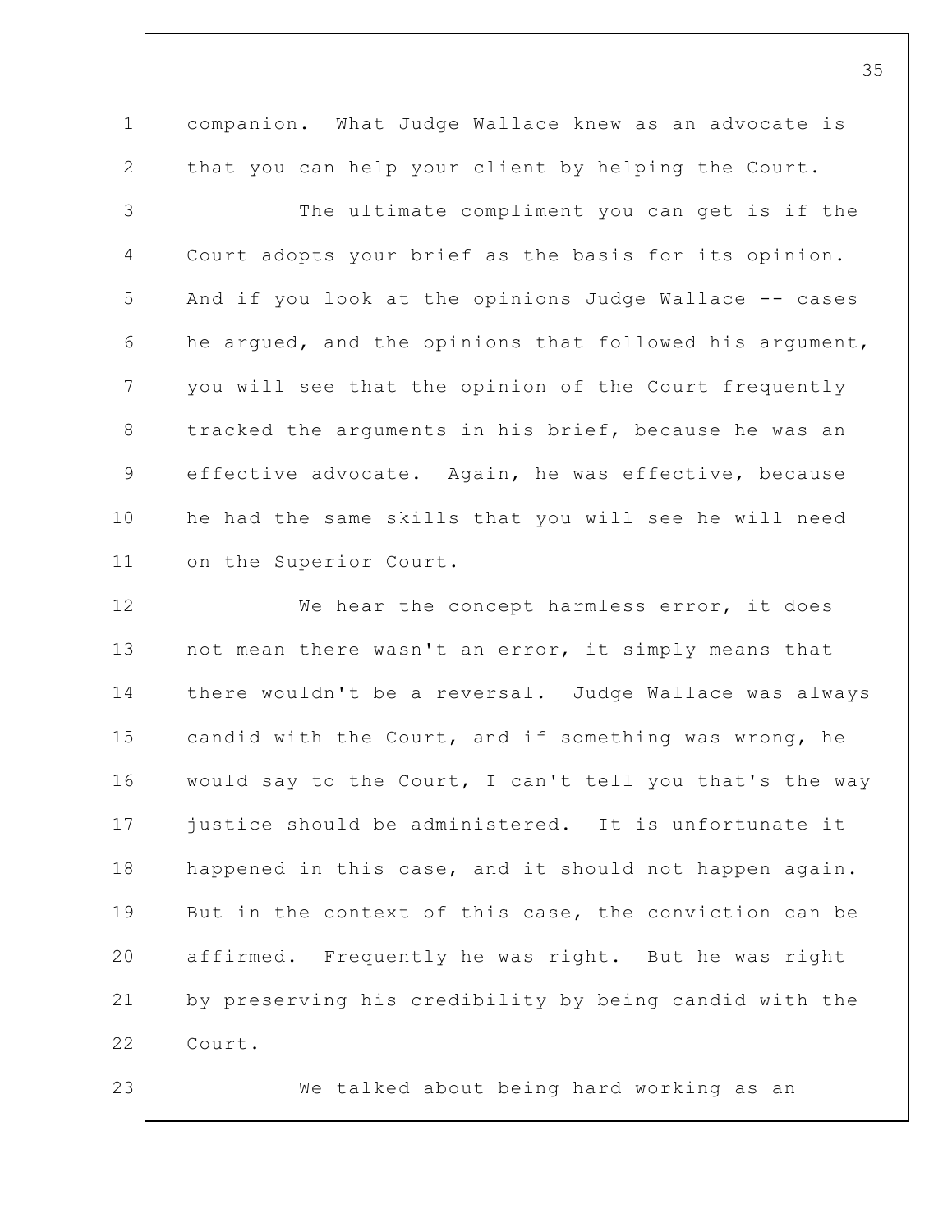1 2 3 4 5 6 7 8 9 10 11 element we like to see in a judge, and the Governor alluded to Judge Wallace's work on death penalty cases. My career on the Bench is a little longer than his as an AG, so I sat on all of the death penalty cases he argued, and I can tell you he was in the Delaware Supreme Court, Superior Court, the Federal District Court, and Third Circuit Court of Appeals simultaneously, as the date of an execution would come close, writing briefs, and making arguments. He was working 24 hours a day, and his work product was superb.

12 13 14 15 16 17 18 19 20 21 22 23 We looked forward to seeing what he wrote because he knew that he was going to be -- we knew that he was going to be helpful. Now, the other quality that we talked about that we need in a judge is judgement, reasoned judgment. The philosopher Kant wrote a book called the Critique of Pure Reason. In his book he said: You can have all of the technical ability. You can know all of the rules, but if you don't have reason and judgement, you are not going to be able to function. Judge Wallace has reasoned judgment, and he has demonstrated that time and time again throughout his career.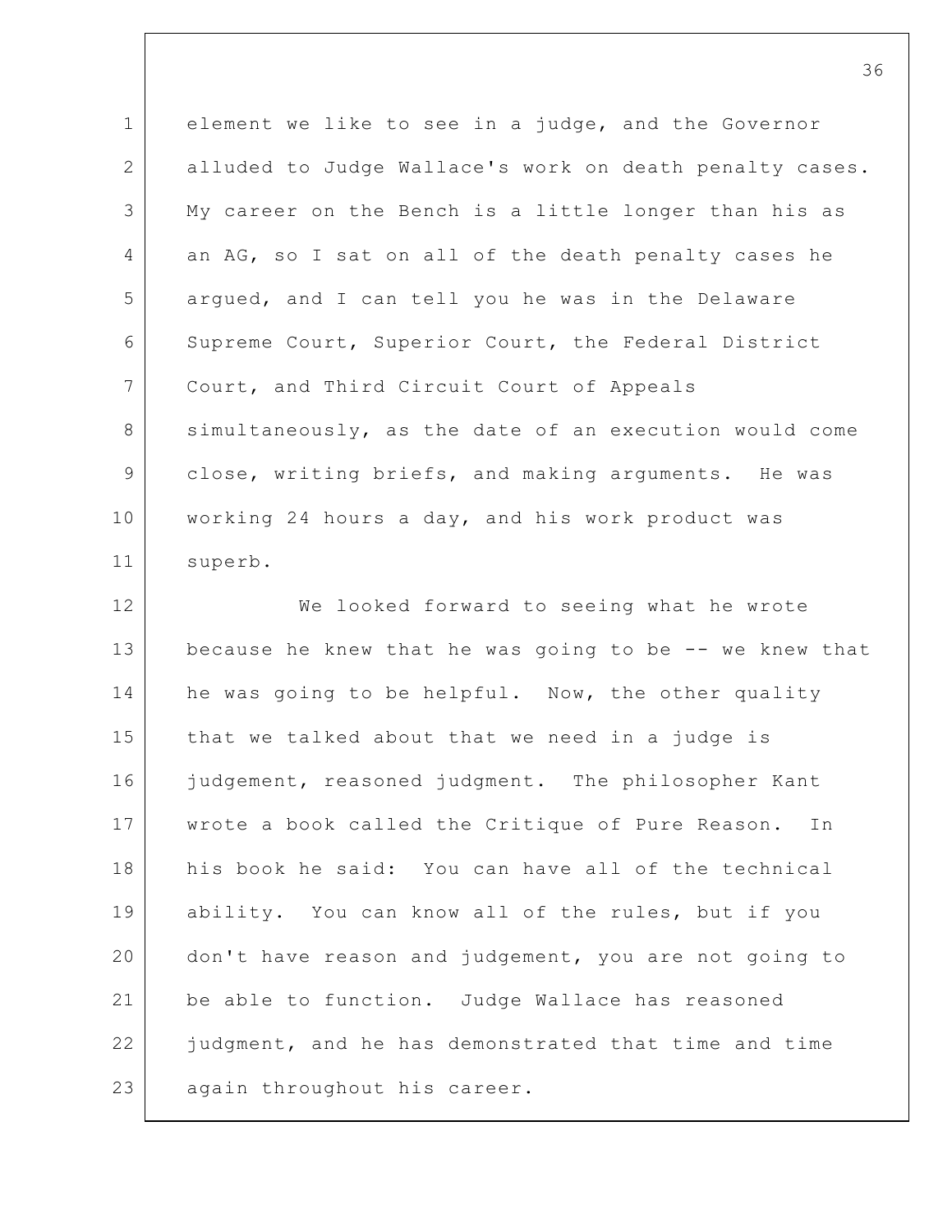1 2 3 4 5 6 7 8 9 It is interesting how that tracks something that Justice Story said in 1829 to the first-year students a Harvard Law School. His speech was called The Gathered Wisdom of a Thousand Years. What Justice Story said is after a thousand years, we have come to learn that judges and lawyers are the guardians of democracy. They are the sentinels that preserve the rule of law, and they preserve the rule of law with their reasoned judgment.

10 11 12 13 14 15 16 17 As Judge Wallace starts his judicial career, I thought it would be helpful for him to reflect on this a little further, and what I brought along is a book by Justice Steven Breyer called Making Our Democracy Work, a Judge's Point of View. I contacted Justice Breyer, and he has inscribed the book for you, Judge Wallace, and he says, "Congratulations and best wishes on your judicial career. Steven Breyer."

18 19 20 21 22 23 I think today, as we hear about Judge Wallace and why he is going to be a very special judge, we can all agree that he is ready to take his place as a sentinel of democracy. So all of us join Justice Breyer in wishing you the best in your judicial career. (Applause.)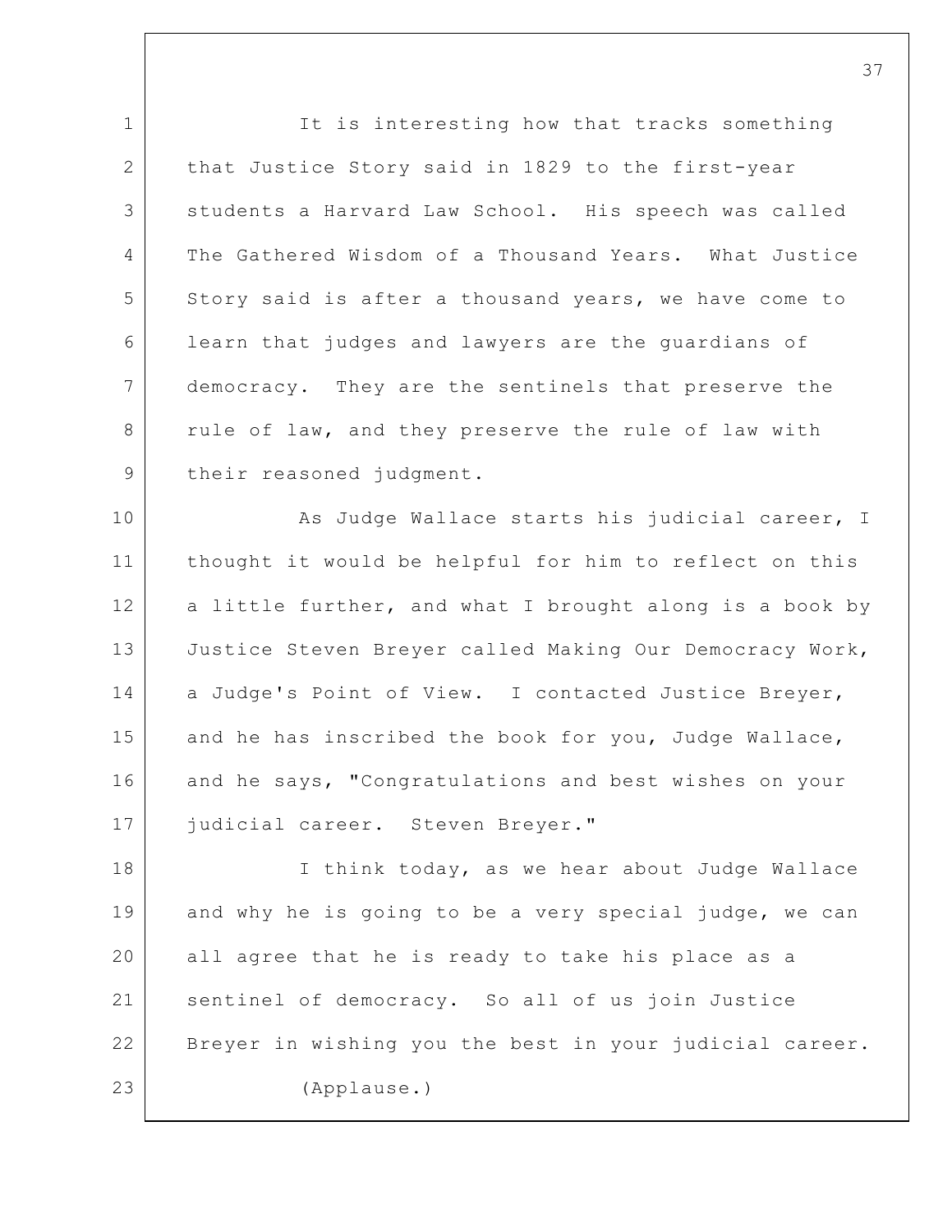1 2 3 4 5 6 7 8 9 10 11 12 13 14 15 16 17 18 19 20 21 22 23 38 HON. JAMES T. VAUGHN: Thank you, Justice Holland. Now it's my privilege to call upon our new Judge for his greetings. HON. PAUL R. WALLACE: Thank you, President Judge Vaughn. Never put your kids on the program. That, by the way, Lisa does not always show the best judgement. That was her idea. Welcome, Chief Justice Steele, Justice Holland and all the members of the Judiciary, Governor Markell, Attorney General Biden, my many friends from the Delaware Department of Justice. I am so honored and humbled by your presence. It is amazing to me how many people I see here today that I have been with for so long. One might figure by now I would know how to address a courtroom of people, but as I sat down to prepare what I would say today, I realized how ill equipped I am to really relay what is in my heart. As a prosecutor we are told never to go to our audience's feelings. In fact, we are sanctioned for doing exactly that; time and time again. Yet, that is exactly what I wish I could do. I wish I could make you all feel as I feel today.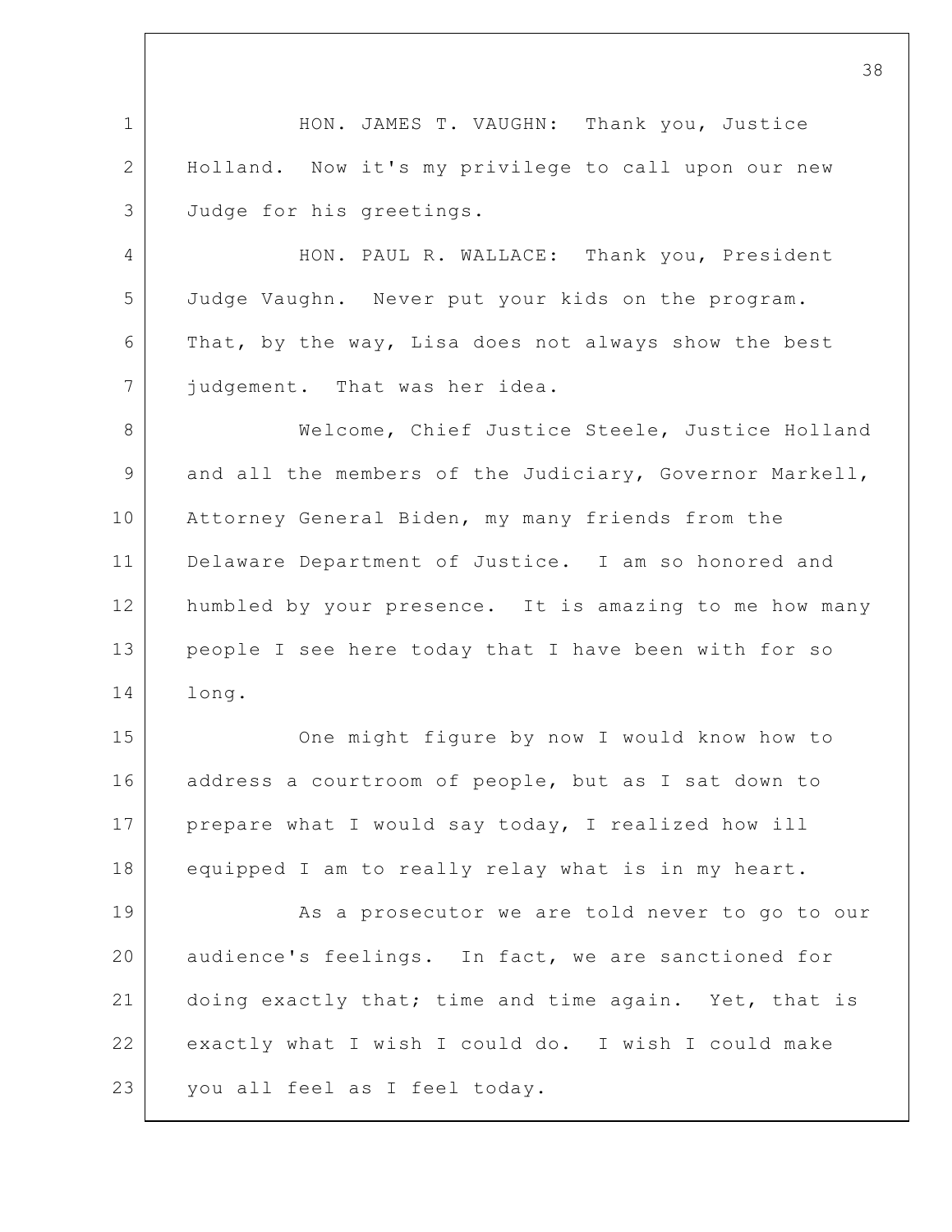1 2 3 4 5 6 7 8 9 10 11 12 13 14 15 16 17 18 19 20 21 22 23 The second part that makes it difficult for me to talk today about this, are the things that my parents taught my four sisters and my brother and myself. That humility is an indispensable virtue. That you should never put the focus on yourself. They did this not by lecturing. They did it by daily example. I wish they were here today, but their actions, their work ethic, their living, breathing example spoke far more loudly than words. They instilled in us that we should use our talents and energies to aide others, to care for others, and for the betterment of others' lots. I have tried to live that to the best that I can, because that is what they would want me to do. So even with as many times I have addressed courtrooms, I have to tell you I am very, very uncomfortable here. My message comes in three parts. One is a part of apology. The second is trying to express my deep gratitude to many people who have helped me to be where I am today. The last is a promise. The apology is simple. In trying to express the depth and breadth of my gratitude, and my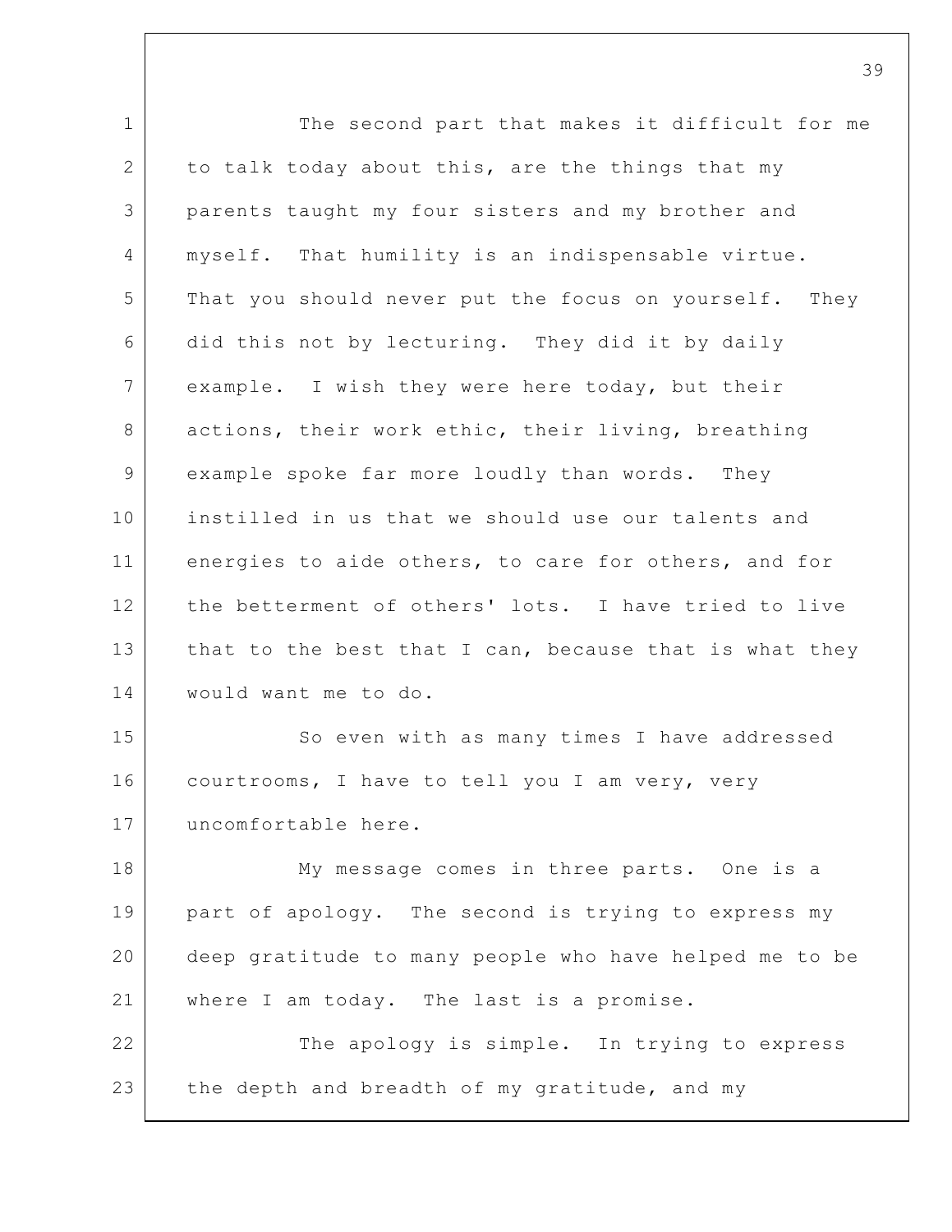1 2 3 4 5 6 7 8 understanding of the vow that I just took, I am going to fall short. I have neither the time, the words, nor the skill to adequately relay those. So to those I may miss mentioning now, and the faltering manner that I may do so but those that I do mention, please know it is not for lack of will, it is for the simple lack of the ability to do justice to what I wish I could tell you.

9 10 11 12 13 14 When Lisa and I talked about what I should say she suggested, in effect, just a few thank yous to those who supported me on the path to this occasion. Perhaps I am feeling the robe, perhaps it is that we have armed people who would are supposed to protect me I can say this to Lisa: You are wrong.

15 16 17 18 19 20 21 Unfortunately the robe and those armed people will not help me on the ride home today, but it is true there are far more than just a few thank yous to be given. A little history might put this in context, and never go after Justice Holland and talk history. But I know he does not know this story, so I am going to go with it.

22 23 On January 23, 1894, at Kenton Parsonage, which is in Kent County, the Reverend JM Collins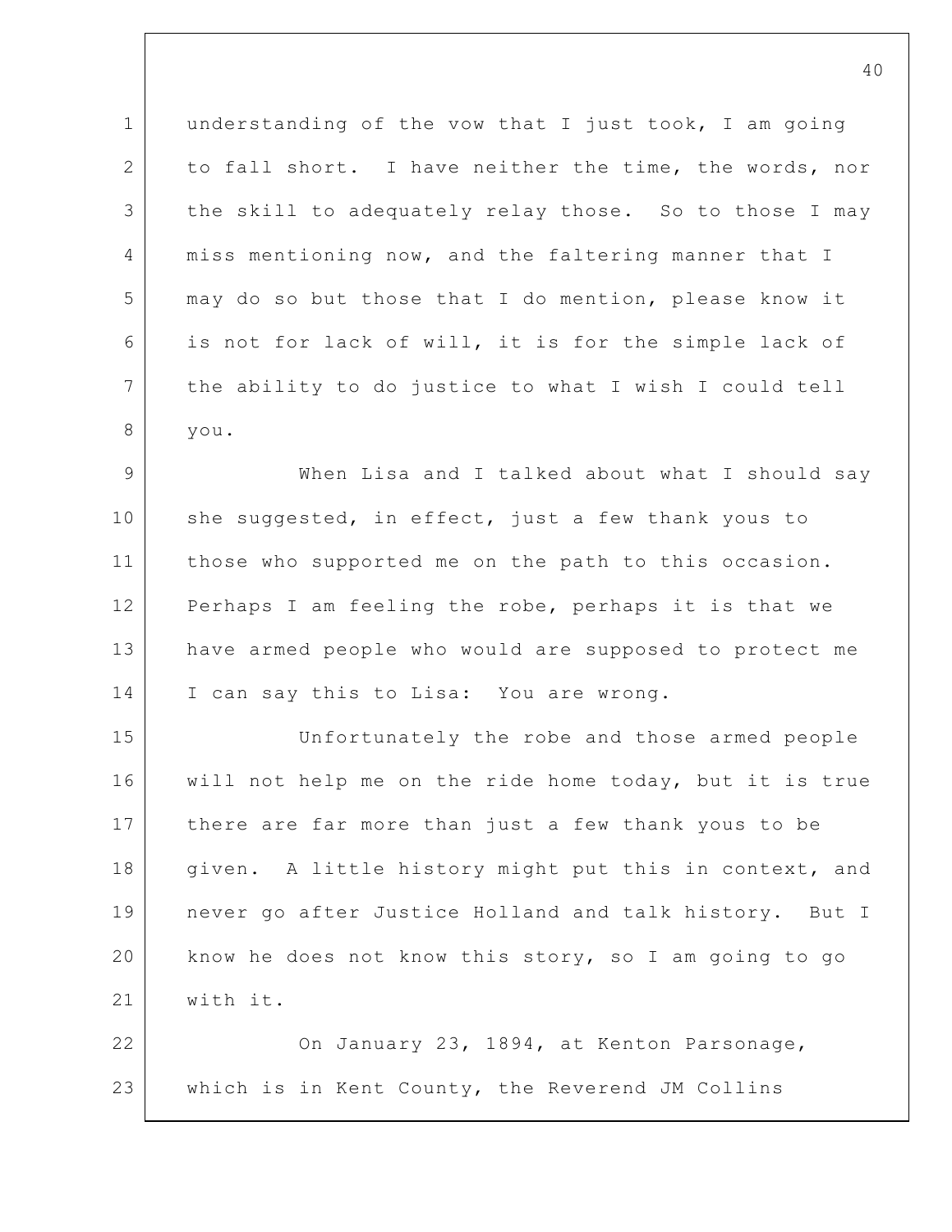1 2 3 4 5 6 7 8 9 10 11 12 13 14 15 16 17 18 19 20 21 22 23 bestowed the rite of Holy Matrimony upon Walter and Lydia, who were listed later in Delaware Public Records as a Kent County farmer and a housewife. As was common for any farmer and his wife in those times, they started a large brood. The sixth of their children, of their nine children, was a little boy named Charles Lees who was known as Charlie for the rest of his life. Unfortunately, as was all too often the case back then, late 19th, early 20th Century, Lydia lost her tenth child, and died from complications of that child birth. Lydia was only 34 years old. Charlie was just 18 days past his ninth birthday, and 24 months later, he lost his father Walter. Charlie and his eight brothers and sisters were now orphaned. They were farmed out to whichever relatives or friends might be able to take them in. Charlie, luckily he found a loving home with his grandfather who was a Scottish immigrant, by trade a ship builder, and once he came to America, he became an oysterman and farmer in the Bridgeton, New Jersey area. Charlie had no resources to even finish secondary school. He joined the Army as soon as he was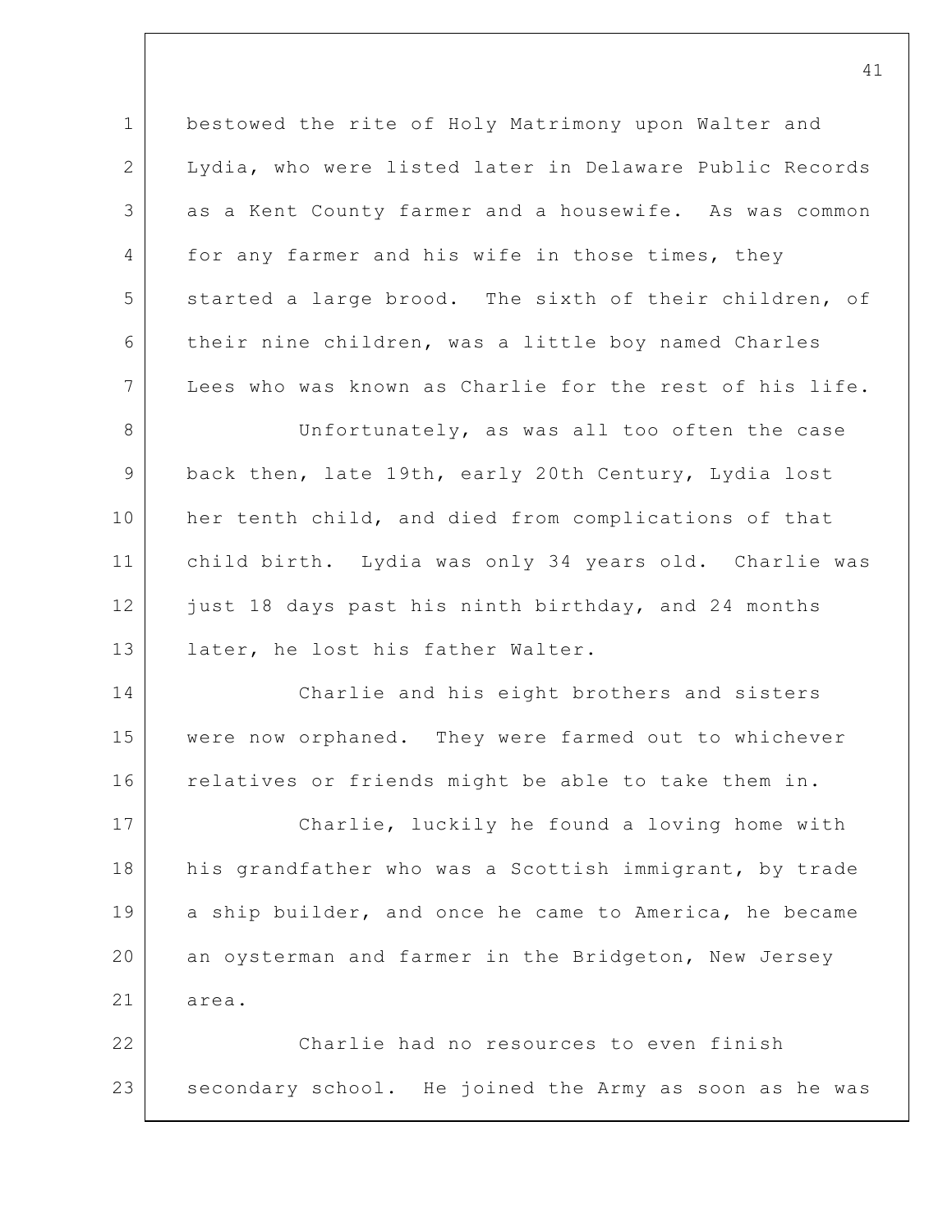1 2 3 4 5 of age. He worked his life as a truck driver. He had a large and loving family, but he would never again live in Delaware. On January 23, 2013, to the day, 119 years after Lydia and Walter were married in Kent County,

6 7 8 their great grandson was in Kent County for an equally happy occasion, he would be unanimously confirmed as a Superior Court Judge by the State Senate.

9 10 11 A short while ago I took the oath to fulfill these duties on the Bible that was a gift from Walter to Lidia on their wedding day.

12 13 14 15 16 17 18 19 20 Governor, I am so deeply grateful for the profound honor and privilege for the opportunity to take this next step in a public service career that's meant so much to me. To serve the people of this State as a Judge of the Superior Court. Thank you for confirming the wisdom of Lisa's and my decision to repatriate my family to Delaware. Our once orphaned family is back, and thriving after a century of not being here.

21 22 23 That certainly would not have happened, also, without the work of the JNC. I have been blessed by having the support of the JNC, more than a couple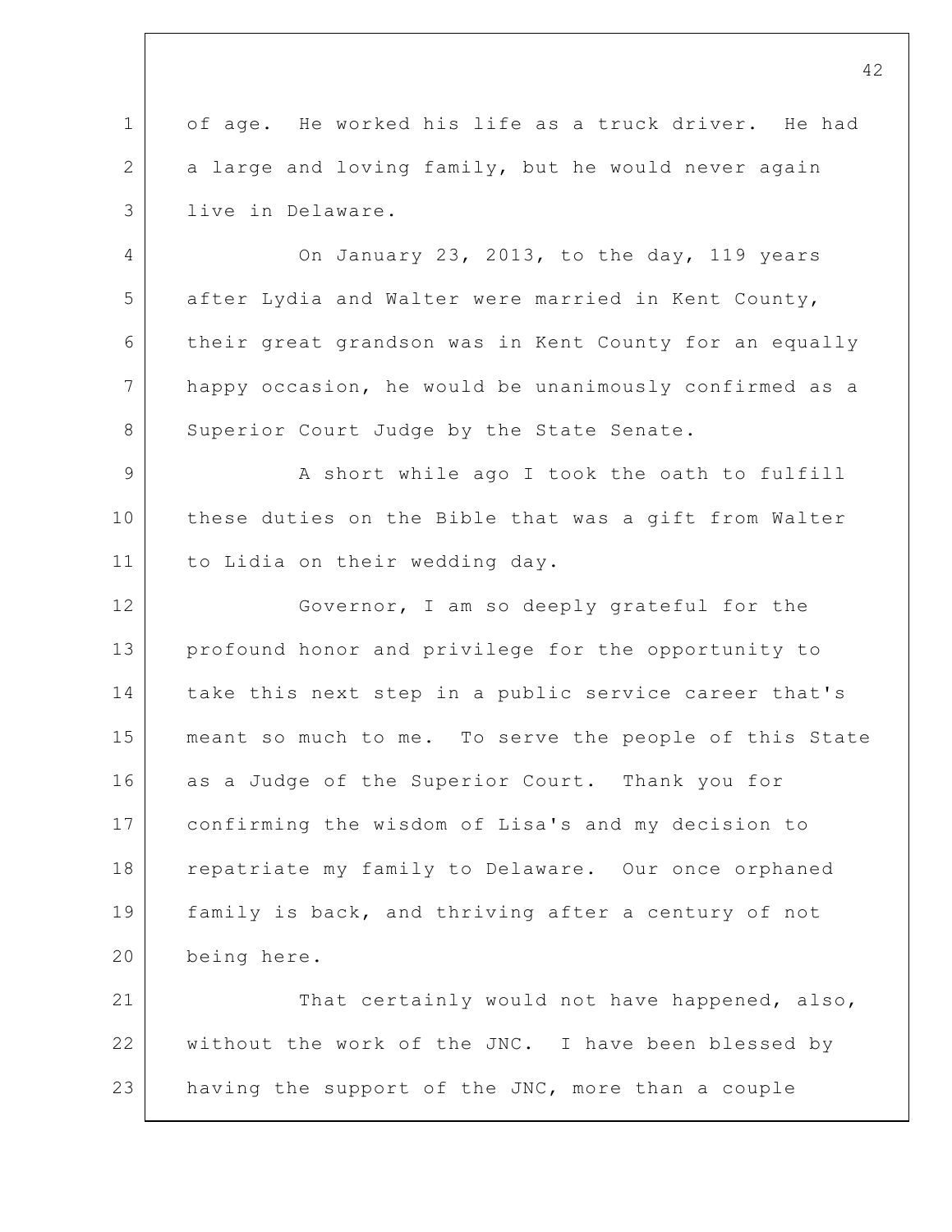1 times. We won't go into that.

| $\mathbf{2}$   | Three days after I graduated law school, I              |
|----------------|---------------------------------------------------------|
| 3              | began my work in the Attorney General's Office. Then    |
| 4              | Attorney General Charlie Oberly took a chance on me, a  |
| 5              | young, and wholly untested lawyer, who had no outward   |
| 6              | signs of any ties to Delaware, or its legal community.  |
| $\overline{7}$ | By the way, Charlie relishes telling me three things:   |
| 8              | One, he is not sure he would have hired me again; two,  |
| 9              | he is not sure why he hired me in the first place; and  |
| 10             | three, with 20/20 hindsight shown today, how            |
| 11             | intuitively genius he was in doing so.                  |
| 12             | My good fortune in the Attorney General's               |
| 13             | Office did not end with Charlie Oberly's tenure. I had  |
| 14             | the favor of working in four administrations, four      |
| 15             | different Attorneys General, each of whom provided me   |
| 16             | with new challenges, and responsibilities. Thank you,   |
| 17             | Judge Brady, Jane, thank you Beau. I wish I could       |
| 18             | thank Carl Danberg in person, also, but I've got to get |
| 19             | out of this room, because he is going to be using it    |
| 20             | pretty soon.                                            |
| 21             | I am so glad to be coming on the Bench with             |
| 22             | friends of mine who worked in the Attorney General's    |
| 23             | Office, and ones who gave me a great opportunity. Over  |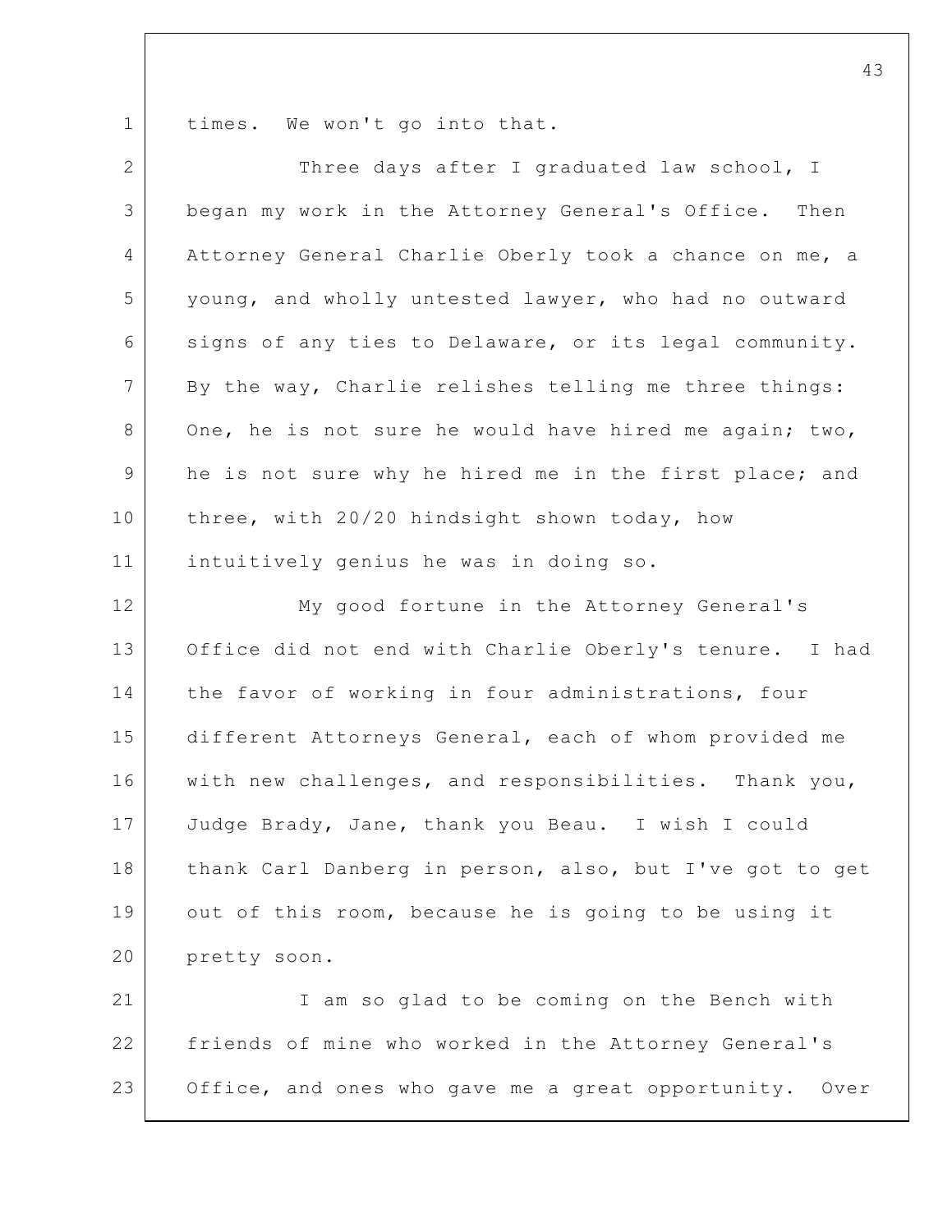1 2 3 4 5 6 7 8 9 10 11 12 13 14 15 16 17 18 19 20 21 22 23 the last, the ensuing 24 years from when I left law school and started that job, I had great the privilege of a varied and rich practice of representing the people of this State, that few attorneys will ever have. I just had so many opportunities to do so many great and different things there. To members of the General Assembly, who I also worked in front of for so long, I would like to talk about a little bit of a story that meant a great deal to me. I knew first hand from my work with the General Assembly, of the decent men and women who are true citizen legislators of our State. But that decency was in full display on the day of my confirmation. My parents cannot be here today. My father's health just does not allow it, so they could not be. But they did come to Legislative Hall for my confirmation. My mother starts all of our conversations with the nickname she has used since I was a baby. I see my sister smiling. No, I will not say it. I am not putting that on the record. Suffice it to say it was adequately descriptive, however, of my pudgy little self who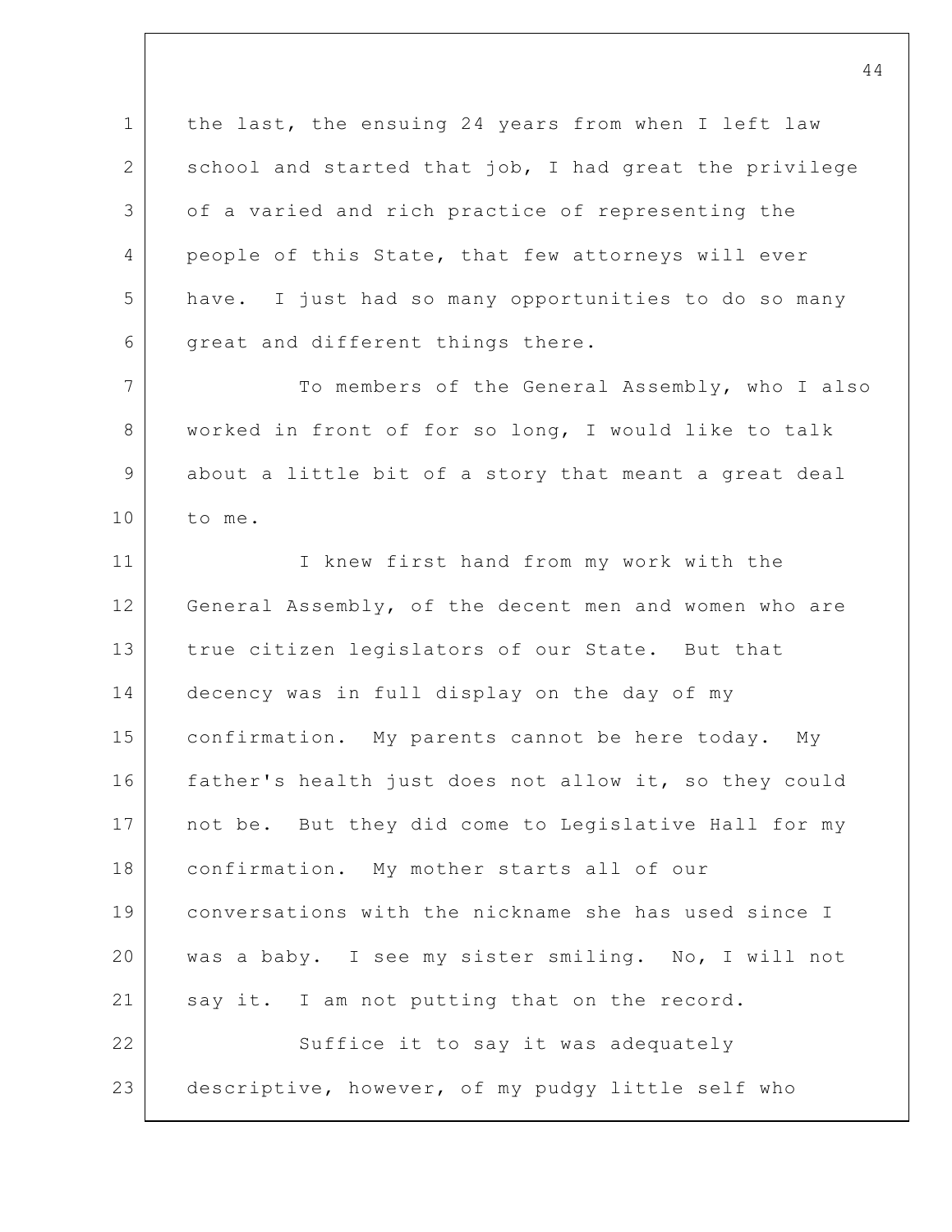1 2 3 4 5 6 7 8 tended to waddle more than walk when I was small. But my parents had never seen me in court. They never knew me as the professional, Mr. Wallace. When they were in chambers in the Senate, each Senator made a point of seeking out my parents, chatting with them personally, praising my work and selection. My mom is a strong woman, she has to be with six of us, and the handful that my Dad is. She was simply overwhelmed. So was I.

9 10 11 12 I am so grateful for that gift of peace of mind they gave her and to my father. Because parents, no matter how old their children are, want to be sure their kids are doing okay.

13 14 15 16 17 18 The Supreme Court: Mr. Chief Justice, Justice Holland, Justice Jacobs, Justice Ridgely. The last five years of my practice I had the rare privilege of appearing almost exclusively before the Delaware Supreme Court, and it was incredibly rewarding. I didn't realize it was that many cases.

19 20 21 22 23 As any member of the legal community knows, our Court has a hot bench, it demands thorough preparation, and truly keeps the lawyers on their intellectual toes. I, time and again, was on the business end of some pretty tough questioning, and not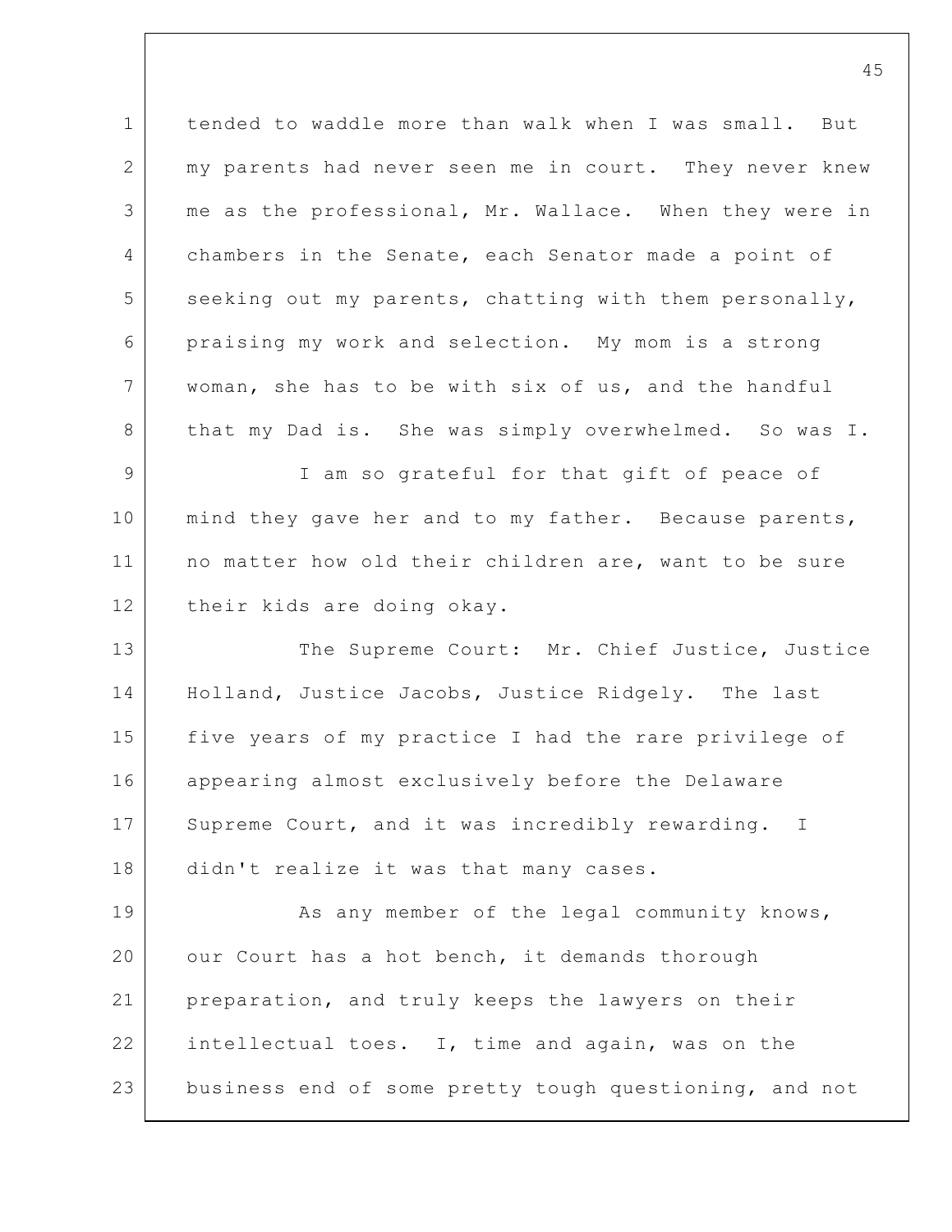1 2 3 4 5 6 7 8 9 10 surprisingly, although, Justice Holland was very kind in saying so, the Court did not always agree with my view on the issue, and the way to resolve it. But I would not have traded one opportunity I had to appear there. And as you have just seen, both from the Chief Justice and many justices here and Justice Holland speaking on my behalf, I couldn't have asked for greater respect as an advocate and support for my efforts before the Court and during my nomination and confirmation process. Thank you.

11 12 13 14 15 16 17 I was lucky enough to work in this court as an advocate long enough and often enough that I believe I probably appeared one time or another before almost every judge to sit on this Court in the last 24 years, upstate and downstate. I have learned so much from each one of you, and I hope that I can take that and put it into my practice as your colleague.

18 19 20 21 22 23 I could not have asked for a warmer welcome to the Court. I have been the regular recipient of visits making sure that I am okay, that I know where I am going. The first few weeks they would hear the zipper of my robe going up and someone would say "go with him." That is happening less. Thank you all so very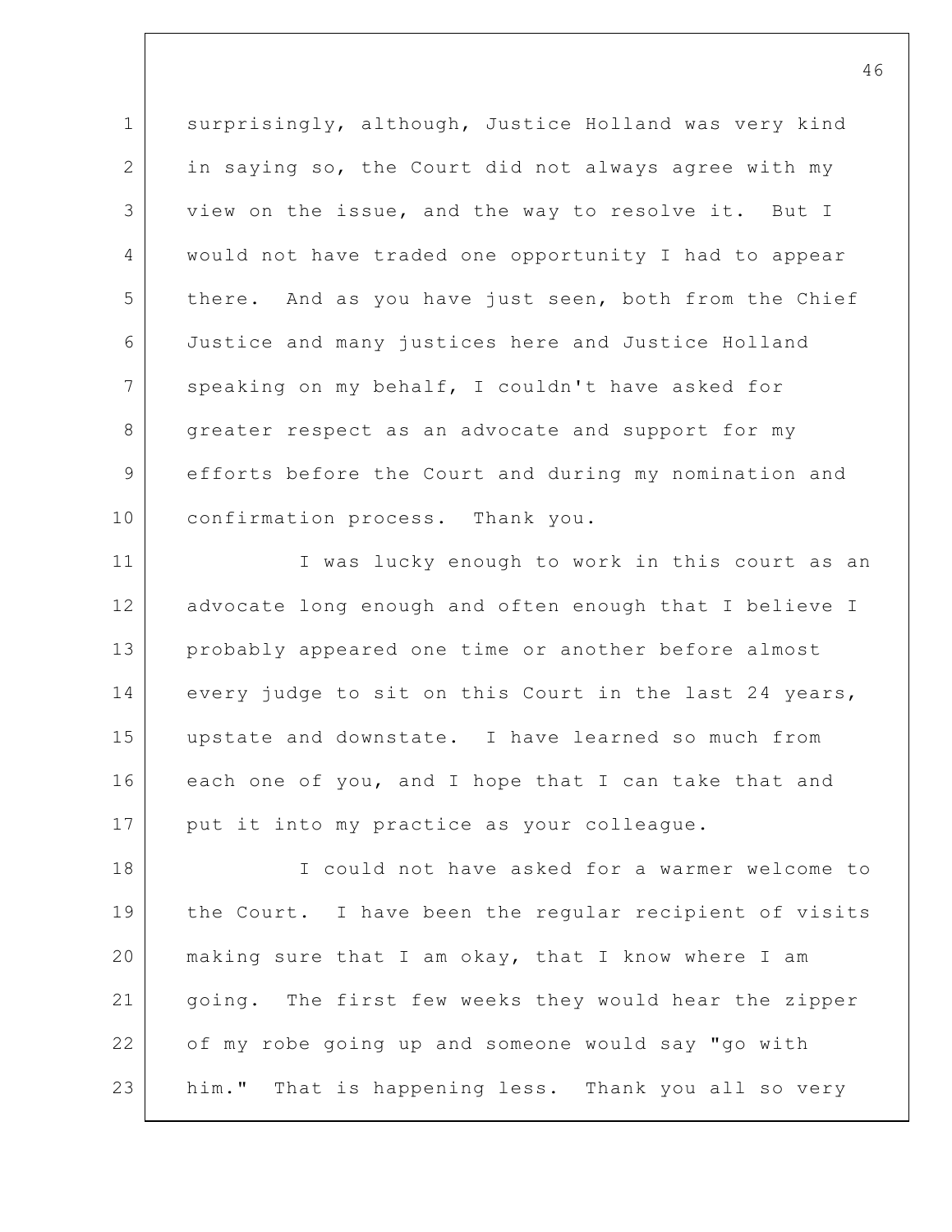1 2 much. I do appreciate it. I look forward to working on this Court.

3 4 5 6 7 8 9 10 11 12 13 For my time as a practitioner in this Court, I also well understand Judicial Officers are but the smallest segment of the workforce that labors to administer justice here. The judicial secretaries, administrative staff, clerks, bailiffs, court reporters, and countless others give life to that process. I have been the beneficiary of your fine work; as an attorney, now as a judge. I am lucky to start my judicial career with a wonderful assistant Justine Donohue, and law clerk Kyle Gaye. Thank you both for agreeing to work with me.

14 15 16 17 18 To the Donohue, Evans and Gay families, if you are here, I am going to bank an apology right now for the future frustration I am inevitably going to send your wife, daughter, or mother home with. Hopefully that will get better, also.

19 20 21 22 23 This is my third opportunity to express my gratitude to my many friends at the Delaware Department of Justice, and other members of the Criminal Bar. I hope by now you understand how very much you have all meant to me during my career. I am confident in saying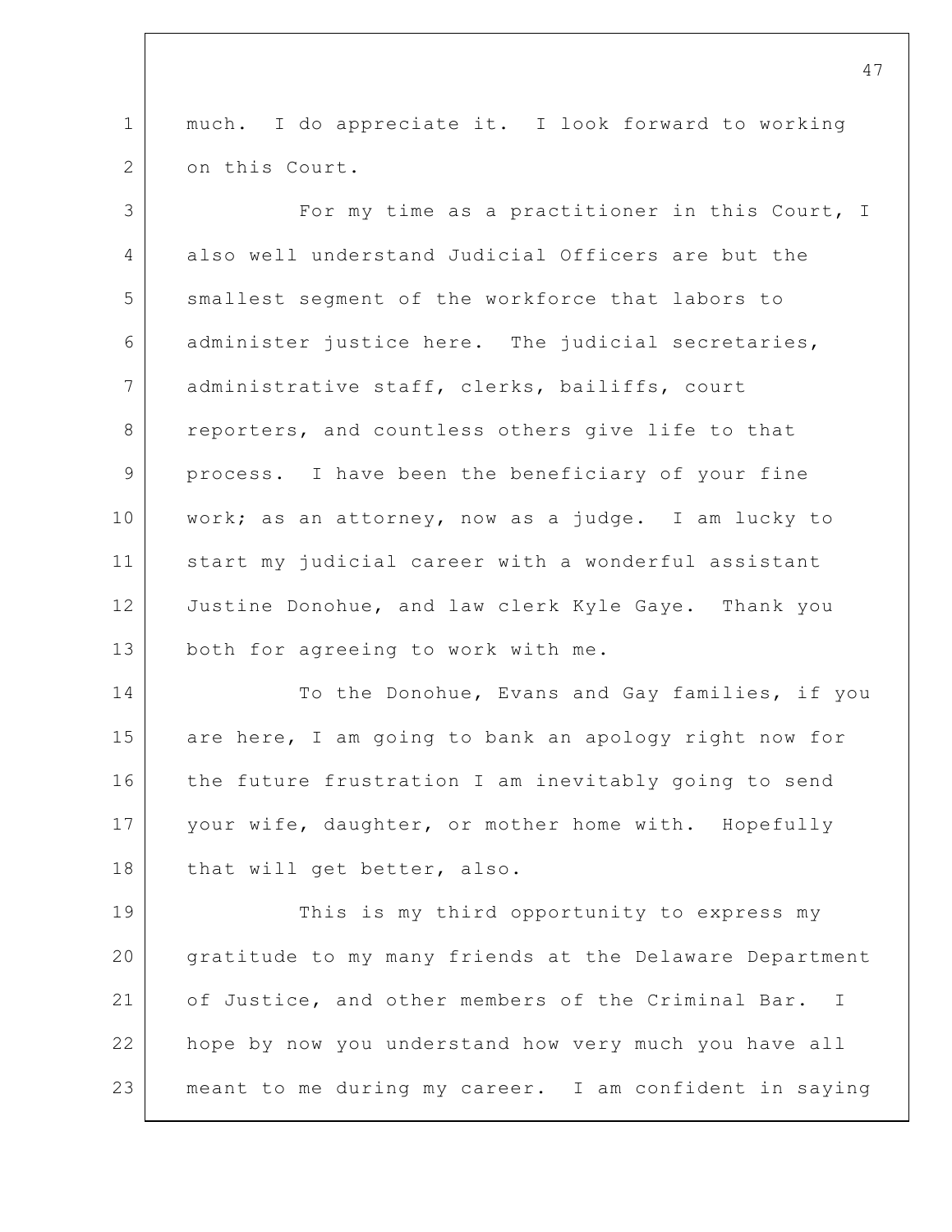1 2 there is simply no way any member of the Bench can have a deeper respect for all that you do.

3 4 5 6 7 8 9 10 11 12 13 14 15 16 17 18 19 20 21 22 As I just spoke about the support staff of the court, so, too, the Department of Justice. It is the secretaries, and paralegals, and social workers, and everyone else who make that place hum. Who helped me; taught me to become, hopefully, a better lawyer. You are the best of what there is in public service, and thank you for trusting me to be there with you. There is, in my mind, no better compliment that you can give another lawyer than to call him a teacher or a mentor, because that means that you trust him, and trusting him in the work that we did is incredible. Thank you. To my mock trial students, to Mike and to Robin, thank you so much for allowing me into that program. Again, it took a great deal of trust. After Mike checked me out and made sure he was okay with me. Then for the next seven years, I had a great time. Again, so many wonderful things were said by the kids who came through the program. To his students I can tell you this, I learned

23

far more from you, than you will ever learn from me.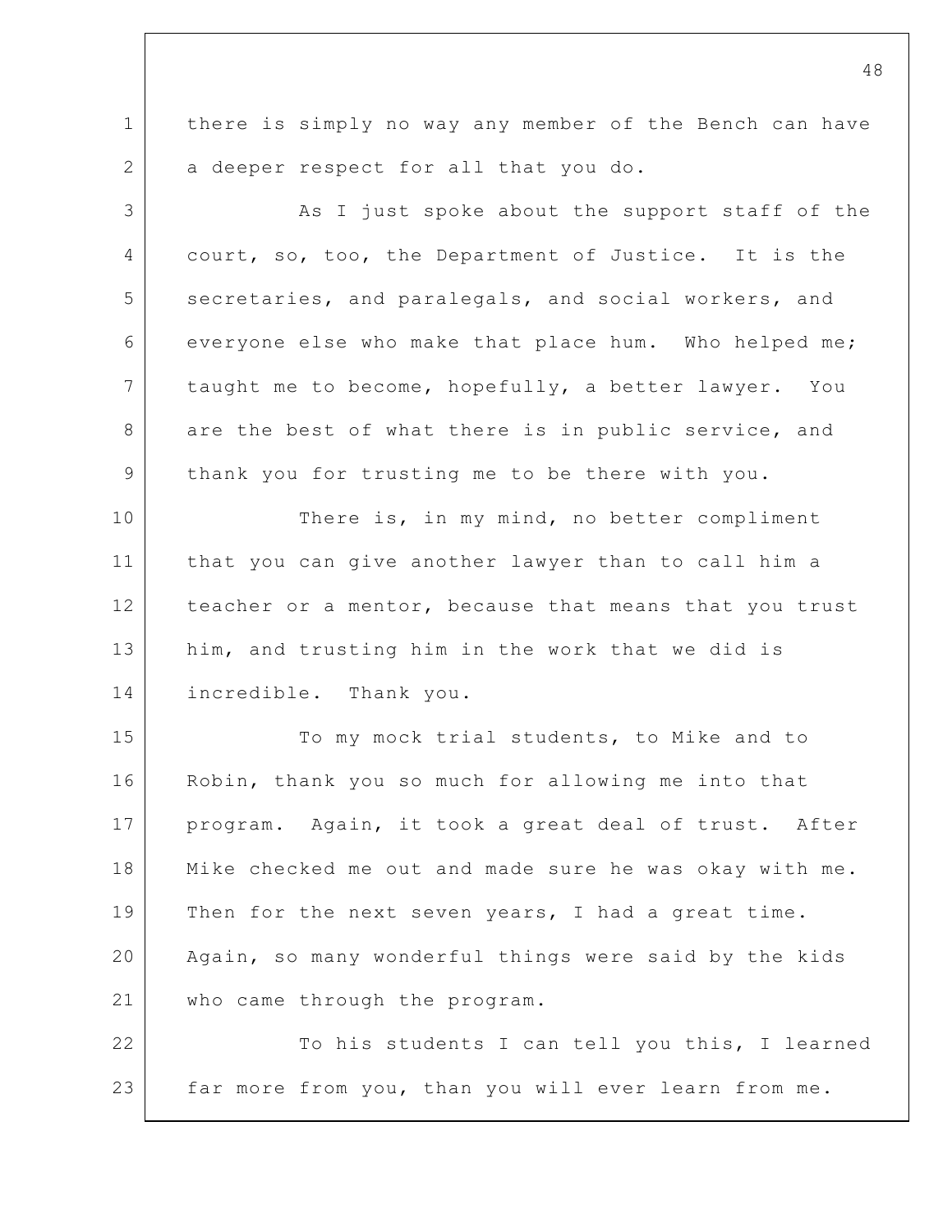1 2 3 You made me focus, again, on what my craft was. You made me focus on what I knew, and what I didn't know. You made me better. Thank you.

4 5 6 7 8 Thank you to my many family and friends who are here today and have been there for us. With every time of transition in life, you tend to reflect a bit on what you have lost, and unfortunately my family and I have suffered great loss recently.

9 10 11 12 I wish so much my sister Lisa was here. She was one of my biggest fans, and a great cheerleader. I am so grateful that my niece and her husband, and my sister's grandson are here.

13 14 15 16 17 18 19 20 We also lost my wife's parents. It would be strange to call them in-laws because that would be to put some distance that simply wasn't there. They were Mom and Dad to me for more than half my life. Their love and support was substantial. Without their day-to-day involvement in my family's life, I could have never stayed in public service. I know how proud they would be here today.

21 22 23 To you two! You, Ben, and you, Ellie, are the greatest treasures of my life. I am lucky to be your Dad. I was lucky to be your coach. I am even luckier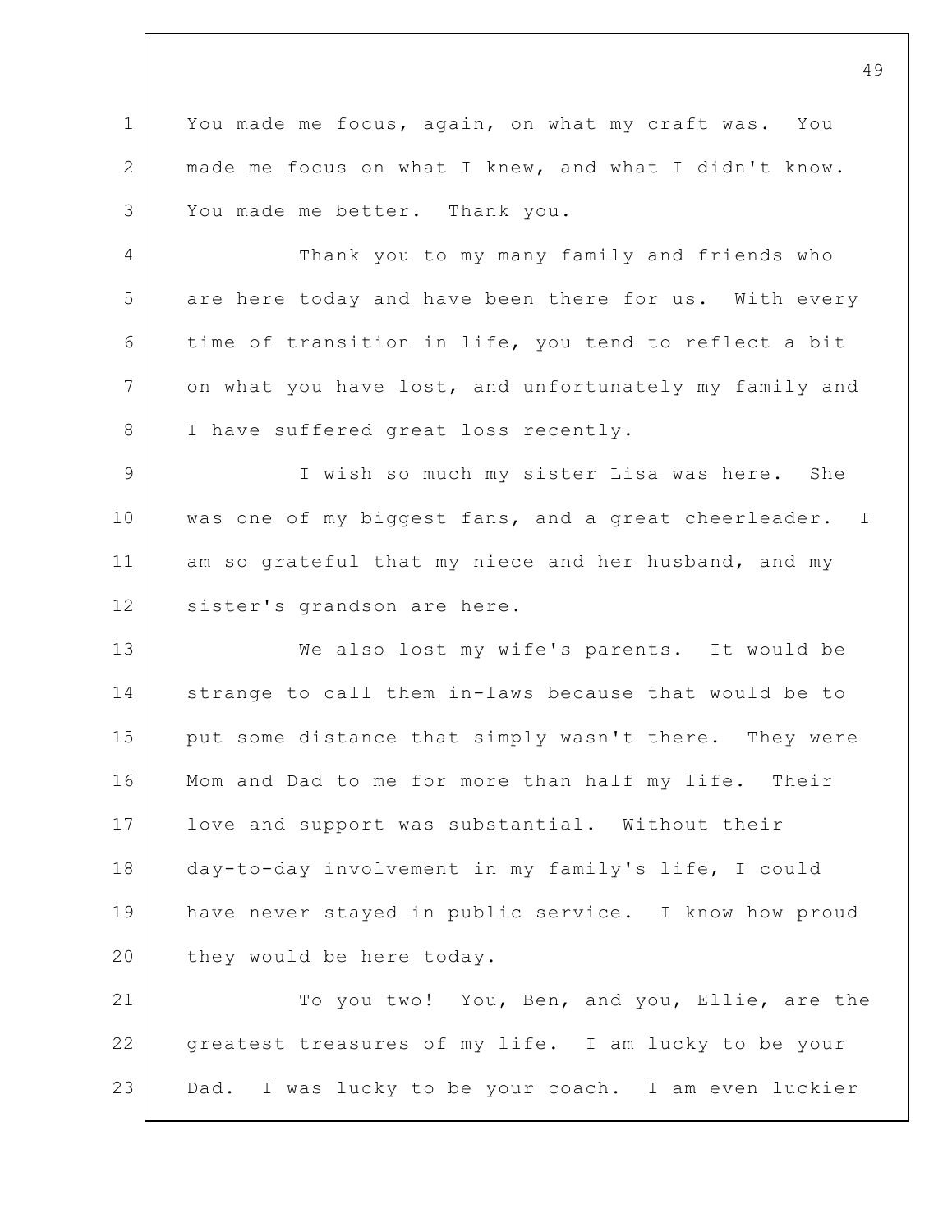1 2 3 4 5 6 7 8 9 10 11 12 13 14 15 16 17 18 19 20 21 22 23 to be your friend. No father is more blessed than I am. Lisa, for my entire legal career, I worked in public service. We've heard that takes some sacrifice. To me, it was fulfilling and gratifying. No one bore the brunt of that sacrifice more than Lisa. I sometimes wonder if self-consciously I didn't go into private practice because it would seem to be some type of betrayal to call someone else my partner. You are the only one who deserves that title. You have been that for me in every sense of the word. And so now my promise: When the Governor called me to tell me about his nomination, I must admit, for my part the conversation went somewhat awkwardly. He is smiling because he knows that. Many know that it was not the first time I received a phone call from a Governor to tell what his or her decision was in a judicial nomination. As I explained to Governor Markell, I didn't know how this conversation should go. I didn't know what to say. After blundering a bit, I assured him I fully understood and appreciated the tremendous trust he had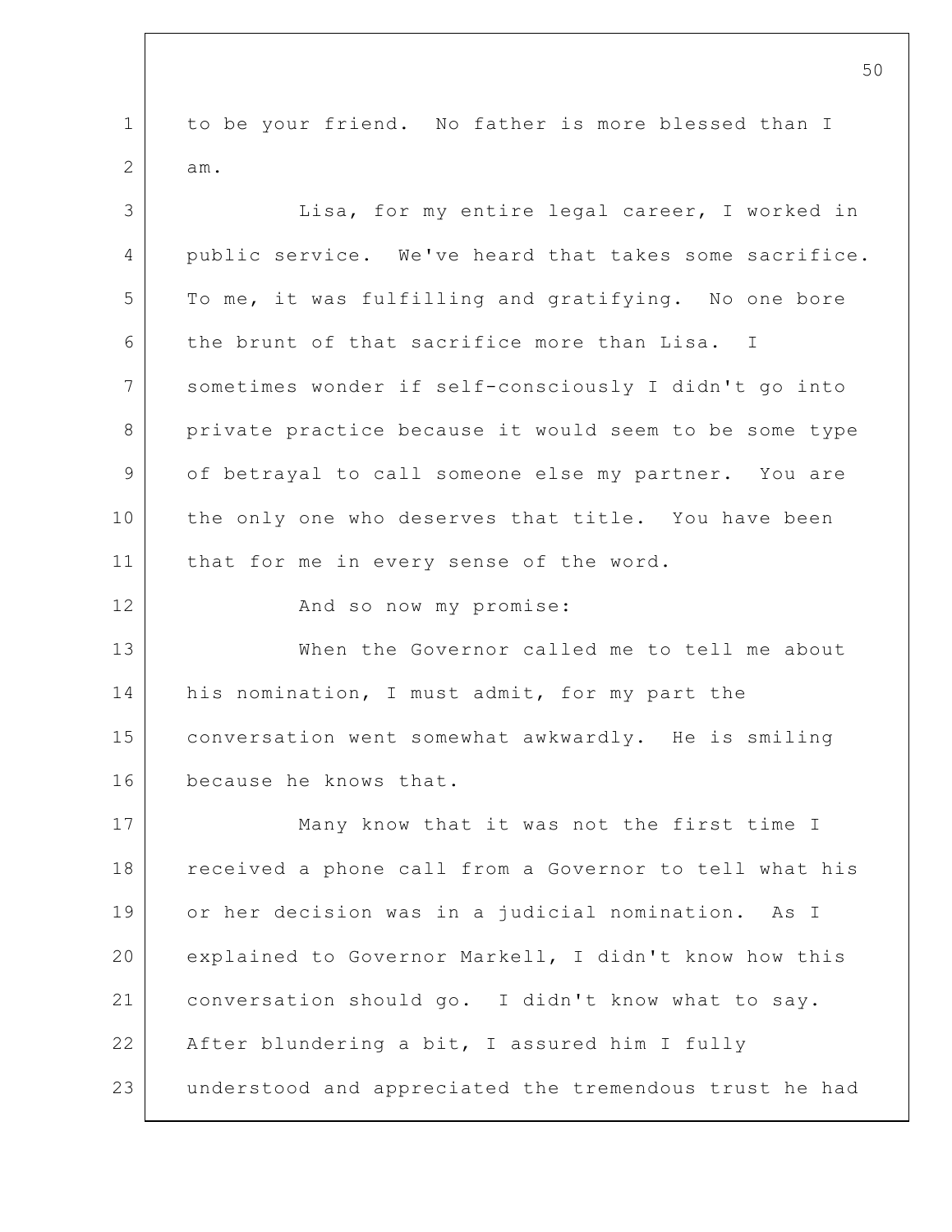1 placed in me.

2

4

3 Now, Lisa, I am probably going to say the second most shocking thing I will today: I was absolutely wrong.

5 6 7 8 9 10 11 12 13 14 The events in this courthouse on February 11th brought that reality in sharp relief to me. It seems it was vial act by a disgruntled person dissatisfied with the courts. Thereafter, engaging in unspeakable cruelty and selfishness. It was an attack on the very core of what we have all committed to for the administration of justice in our State, and in our Nation: The resolution of alleged wrongs and grievances through peaceful means. In the hours after I thought and I prayed about what had occurred.

15 16 17 18 19 20 21 22 23 One of the tenets of my faith's practice is Communion with Saints. One on whom I often reflect is St. Francis of Assisi. His prayer is always close to me, and it's refrain, to me, is the call to do precisely that which a judge must do. He implores to be made an instrument of peace. I believe that we, as judges, must do that everyday. We must strive to sit as an incarnation of that ideal. We are called to embody it through our exercise of impartiality, and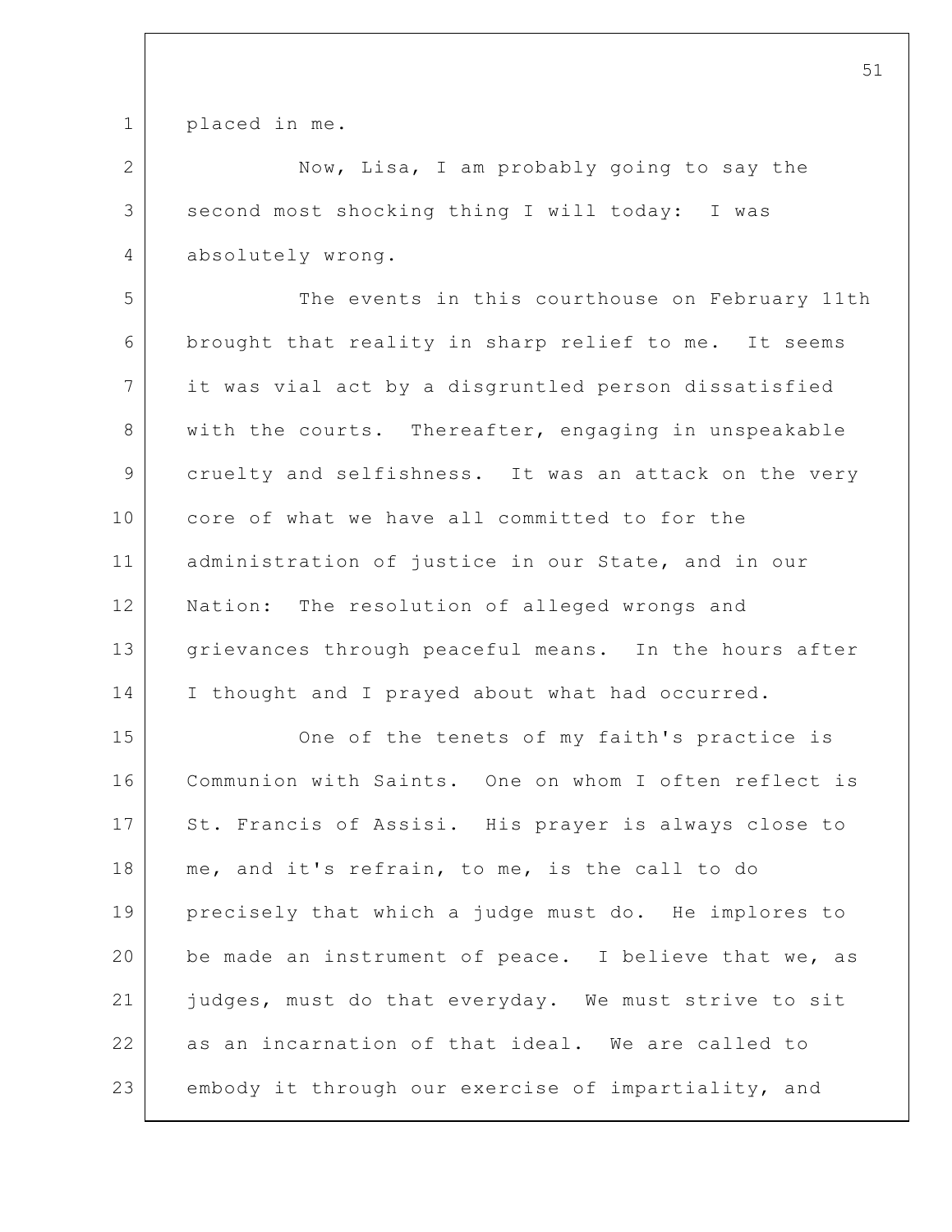1 fairness, and above all justice.

| $\overline{2}$ | I hope that I can meet the demands of this             |
|----------------|--------------------------------------------------------|
| 3              | great honor. That I do, indeed, keep the trust of      |
| 4              | those who appointed me, meet the expectations of my    |
| 5              | friends, and my family, and my colleagues, and all     |
| 6              | those who seek refuge in this Court.                   |
| 7              | I can pledge to you now all that I can control         |
| 8              | in that regard; that is, my unflagging effort to do    |
| 9              | exactly that. Thank you again for being here today.    |
| 10             | It has meant so much to me, and so much to my family.  |
| 11             | (Applause.)                                            |
| 12             | HON. JAMES T. VAUGHN: Please remain standing           |
| 13             | for the benediction which will be given by Father      |
| 14             | Laverde.                                               |
| 15             | REVEREND LAVERDE: Let us pray. Merciful God,           |
| 16             | who constantly shows us the way to administer the law, |
| 17             | as our new Judge fulfills this trust, listen with your |
| 18             | wisdom. May every decision he makes be seen as just    |
| 19             | and merciful for those he is called to serve. May he   |
| 20             | never show a deference for the powerful, or deference  |
| 21             | for the weak, but may he give a fair judgment to all.  |
| 22             | Amen.                                                  |
| 23             | Thank you,<br>HON. PRESIDENT JUDGE VAUGHN:             |